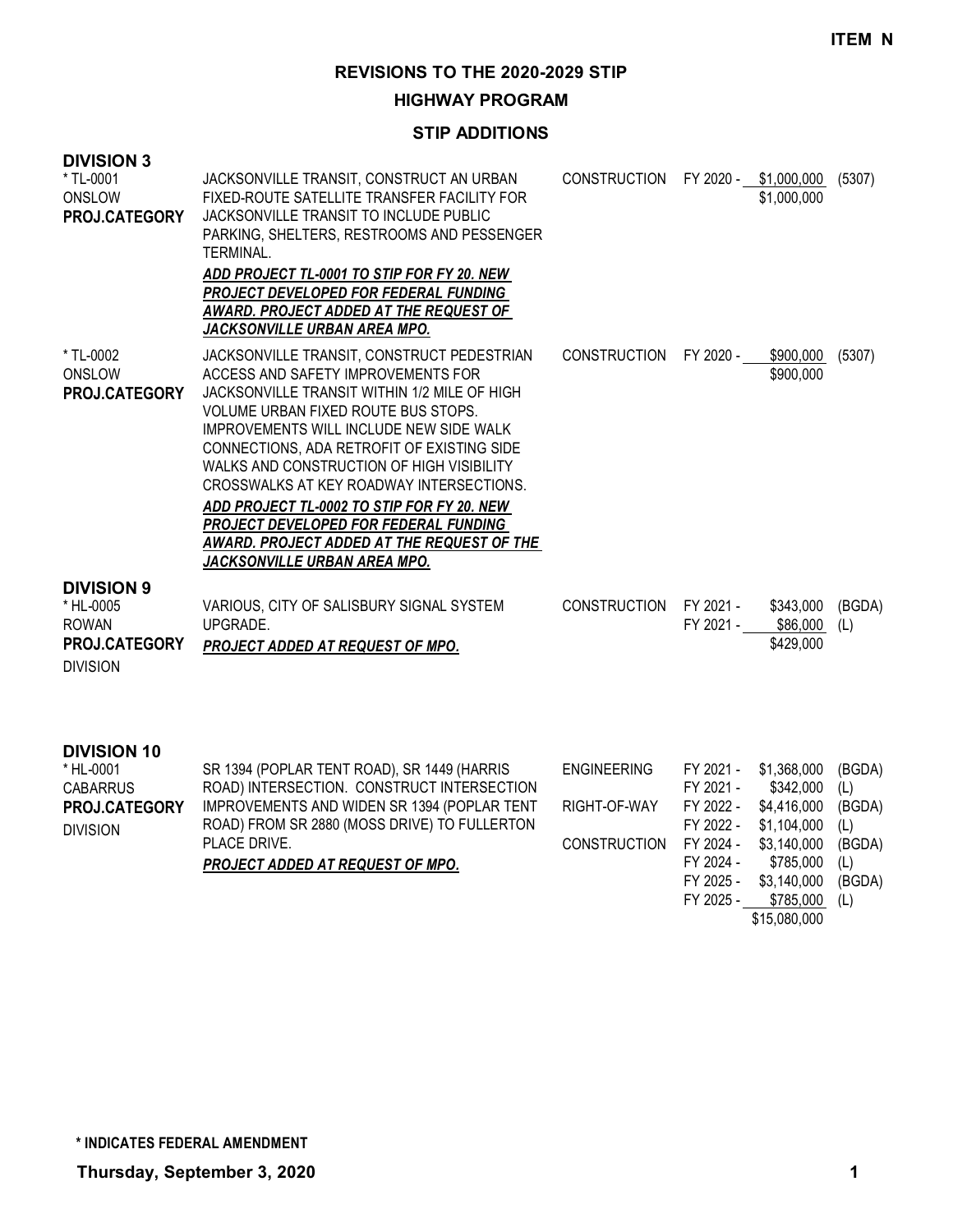**HIGHWAY PROGRAM**

# **STIP ADDITIONS**

| <b>DIVISION 11</b><br>* BL-0002<br>CALDWELL<br>PROJ.CATEGORY<br><b>DIVISION</b> | US 321A (MAIN STREET), CONSTRUCT PEDESTRIAN<br>CROSSING IMPROVEMENTS FROM SR 1952 (CEDAR<br>VALLEY ROAD) TO SR 1156 (LEGION ROAD).<br><b>PROJECT ADDED AT REQUEST OF MPO.</b>       | <b>ENGINEERING</b><br>RIGHT-OF-WAY<br><b>CONSTRUCTION</b> | FY 2022 -<br>FY 2022 -<br>FY 2022 -<br>FY 2022 -<br>FY 2023 -<br>FY 2023 -                           | \$64.000<br>\$16,000<br>\$19,000<br>\$5,000<br>\$352,000<br>\$88,000<br>\$544,000                                                | (BGDA)<br>(L)<br>(BGDA)<br>(L)<br>(BGDA)<br>(L)       |
|---------------------------------------------------------------------------------|-------------------------------------------------------------------------------------------------------------------------------------------------------------------------------------|-----------------------------------------------------------|------------------------------------------------------------------------------------------------------|----------------------------------------------------------------------------------------------------------------------------------|-------------------------------------------------------|
| <b>DIVISION 12</b><br>* HL-0002<br>CATAWBA<br>PROJ.CATEGORY<br><b>EXEMPT</b>    | US 70, SR 1358 (4TH STREET DRIVE SW)<br>INTERSECTION IN HICKORY. CONSTRUCT<br>INTERSECTION IMPROVEMENTS.<br>PROJECT ADDED AT REQUEST OF MPO.                                        | RIGHT-OF-WAY<br><b>CONSTRUCTION</b>                       | FY 2021 -<br>FY 2021 -<br>FY 2021 -<br>FY 2021 -                                                     | \$80,000<br>\$20,000<br>\$320,000<br>\$80,000<br>\$500,000                                                                       | (BGDA)<br>(L)<br>(BGDA)<br>(L)                        |
| * HL-0004<br><b>CATAWBA</b><br>PROJ.CATEGORY<br><b>DIVISION</b>                 | 17TH STREET NW, CONSTRUCT ROADWAY<br>EXTENSION FROM 9TH AVENUE NW TO SR 1371<br>(CLEMENT BOULEVARD NW).<br>PROJECT ADDED AT REQUEST OF MPO.                                         | <b>ENGINEERING</b><br>RIGHT-OF-WAY<br><b>CONSTRUCTION</b> | FY 2021 -<br>FY 2021 -<br>FY 2022 -<br>FY 2022 -<br>FY 2023 -<br>FY 2023 -                           | \$384,000<br>\$96,000<br>\$576,000<br>\$144,000<br>\$3,840,000<br>\$960,000<br>\$6,000,000                                       | (BGDA)<br>(L)<br>(BGDA)<br>(L)<br>(BGDA)<br>(L)       |
| * R-4045<br><b>CLEVELAND</b><br>PROJ.CATEGORY<br><b>REGIONAL</b>                | US 74, SR 1168 (LATTIMORE ROAD) INTERSECTION.<br>UPGRADE AT-GRADE INTERSECTION TO<br>INTERCHANGE.<br>ADD NEW INFRASTRUCTURE FOR REBUILDING<br><b>AMERICA (INFRA) GRANT PROJECT.</b> | RIGHT-OF-WAY<br><b>UTILITIES</b><br><b>CONSTRUCTION</b>   | FY 2022 -<br>FY 2023 -<br>FY 2022 -<br>FY 2022 -<br>FY 2022 -<br>FY 2023 -<br>FY 2024 -<br>FY 2025 - | \$1,500,000<br>\$1,500,000<br>\$500,000<br>\$3,600,000<br>\$430,000<br>\$2,723,000<br>\$2,723,000<br>\$2,724,000<br>\$15,700,000 | (T)<br>(T)<br>(T)<br>(DP)<br>(T)<br>(T)<br>(T)<br>(T) |
| * TG-6183A<br><b>GASTON</b><br>PROJ.CATEGORY                                    | GASTONIA TRANSIT, ADA PARATRANSIT SERVICE<br>FUNDING ADDED TO FY 20 AT THE REQUEST OF<br>GASTON-CLEVELAND-LINCOLN MPO.                                                              | <b>OPERATIONS</b>                                         | FY 2020 -<br>FY 2020 -                                                                               | \$68,000<br>\$270,000<br>\$338,000                                                                                               | (L)<br>(5307)                                         |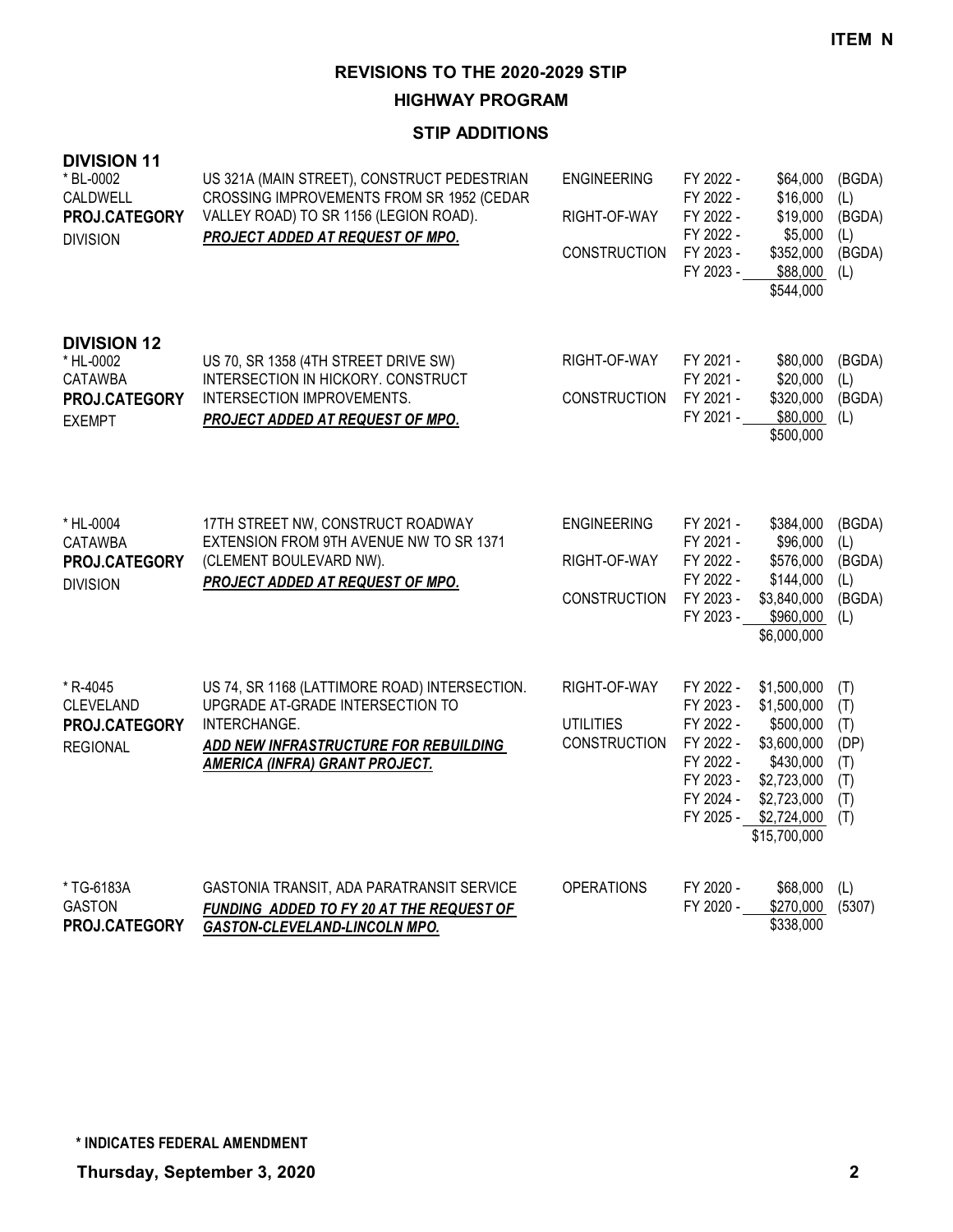**HIGHWAY PROGRAM**

## **STIP ADDITIONS**

| <b>DIVISION 12</b><br>* TG-6184B<br><b>GASTON</b><br>PROJ.CATEGORY | GASTONIA TRANSIT, PREVENTATIVE MAINTENANCE<br>FUNDING ADDED TO FY 20 AT THE REQUEST OF<br><b>GASTON-CLEVELAND-LINCOLN MPO.</b>                                                                                                                     | <b>OPERATIONS</b>   | FY 2020 -<br>FY 2020 - | \$125,000<br>\$500,000<br>\$625,000   | (L)<br>(5307) |
|--------------------------------------------------------------------|----------------------------------------------------------------------------------------------------------------------------------------------------------------------------------------------------------------------------------------------------|---------------------|------------------------|---------------------------------------|---------------|
| *TG-6792<br><b>GASTON</b><br>PROJ.CATEGORY                         | <b>GASTON TRANSIT, TRANSIT ENHANCEMENTS -</b><br>PEDESTRIAN WALKWAYS<br>FUNDING ADDED TO FY 20 AT THE REQUEST OF<br><b>GASTON-CLEVELAND-LINCOLN MPO.</b>                                                                                           | CONSTRUCTION        | FY 2020 -<br>FY 2020 - | \$83,000<br>\$330,000<br>\$413,000    | (L)<br>(5307) |
| *TG-6793<br><b>GASTON</b><br>PROJ.CATEGORY                         | GASTONIA TRANSIT, TRANSIT ENHANCEMENTS<br><b>SHELTERS</b><br><b>FUNDING ADDED TO FY 20 AT THE REQUEST OF</b><br>GASTON-CLEVELAND-LINCOLN MPO.                                                                                                      | <b>CONSTRUCTION</b> | FY 2020 -<br>FY 2020 - | \$50,000<br>\$200,000<br>\$250,000    | (L)<br>(5307) |
| * TG-6804<br><b>GASTON</b><br>PROJ.CATEGORY                        | GASTONIA TRANSIT, TRANSIT APP<br>FUNDING ADDED TO FY 20 AT THE REQUEST OF<br><b>GASTON-CLEVELAND-LINCOLN MPO.</b>                                                                                                                                  | <b>OPERATIONS</b>   | FY 2020 -<br>FY 2020 - | \$13,000<br>\$50,000<br>\$63,000      | (L)<br>(5307) |
| * TL-0004<br><b>GASTON</b><br>PROJ.CATEGORY                        | <b>GASTON TRNSIT, TRANSIT ENHANCEMENTS -</b><br>BENCHES AT BRADLY STATION<br>ADD PROJECT TL-0004 TO STIP FOR FY 20. NEW<br>PROJECT DEVELOPED FOR FEDERAL FUNDING<br><b>AWARD. PROJECT ADDED AT THE REQUEST OF</b><br>GASTON-CLEVELAND-LINCOLN MPO. | <b>CONSTRUCTION</b> | FY 2020 -<br>FY 2020 - | \$25,000<br>\$100,000<br>\$125,000    | (L)<br>(5307) |
| *TO-6061<br><b>GASTON</b><br>PROJ.CATEGORY                         | GASTONIA TRANSIT, OPERATING EXPENSES<br>FUNDING ADDED TO FY 20 AT THE REQUEST OF<br><b>GASTON-CLEVELAND-LINCOLN MPO.</b>                                                                                                                           | <b>OPERATIONS</b>   | FY 2020 -<br>FY 2020 - | \$846,000<br>\$846,000<br>\$1,692,000 | (L)<br>(5307) |

**\* INDICATES FEDERAL AMENDMENT**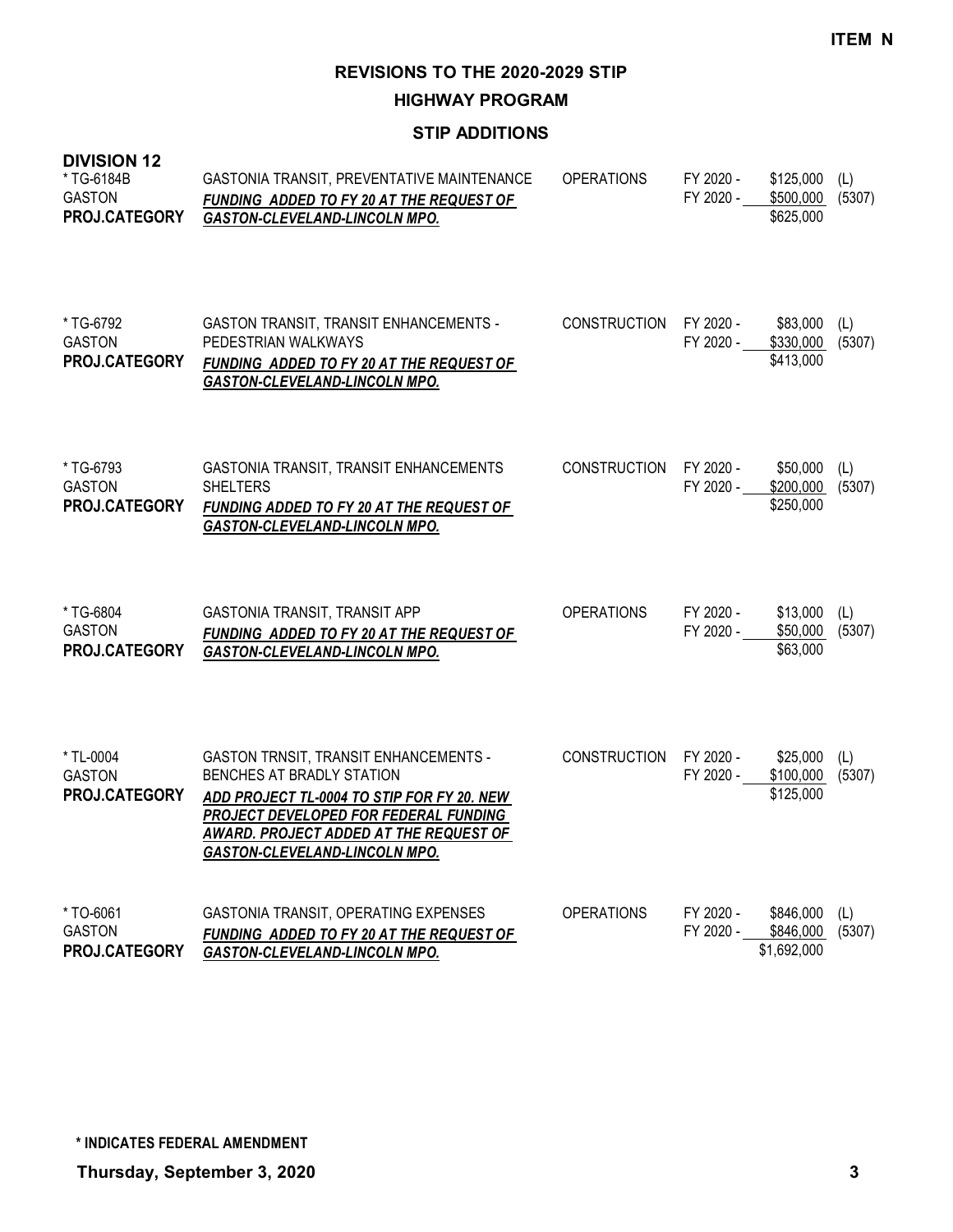**HIGHWAY PROGRAM**

# **STIP ADDITIONS**

| <b>DIVISION 13</b><br>* BL-0001<br><b>BURKE</b><br>PROJ.CATEGORY<br><b>DIVISION</b> | MAIN AVENUE EAST, CONSTRUCT PEDESTRIAN<br>IMPROVEMENTS FROM 2ND STREET SE TO US 70.<br><b>PROJECT ADDED AT REQUEST OF MPO.</b>                                                                                                     | <b>ENGINEERING</b><br>RIGHT-OF-WAY<br><b>CONSTRUCTION</b> | FY 2022 -<br>FY 2022 -<br>FY 2022 -<br>FY 2022 -<br>FY 2023 -<br>FY 2023 - | \$64,000<br>\$16,000<br>\$80,000<br>\$20,000<br>\$272,000<br>\$68,000<br>\$520,000 | (BGDA)<br>(L)<br>(BGDA)<br>(L)<br>(BGDA)<br>(L) |
|-------------------------------------------------------------------------------------|------------------------------------------------------------------------------------------------------------------------------------------------------------------------------------------------------------------------------------|-----------------------------------------------------------|----------------------------------------------------------------------------|------------------------------------------------------------------------------------|-------------------------------------------------|
| <b>STATEWIDE</b><br>* TC-0005<br><b>STATEWIDE</b><br>PROJ.CATEGORY                  | STATEWIDE, 5339(b) DISCRETIONARY GRANT FOR<br><b>FACILITY CONSTRUCTION</b><br>ADD PROJECT TC-0005 TO STIP FOR FY 21. NEW<br>PROJECT DEVELOPED FOR FEDERAL FUNDING<br><b>AWARD. PROJECT ADDED AT THE REQUEST OF</b><br><b>NCDOT</b> | <b>CONSTRUCTION</b>                                       |                                                                            | FY 2021 - \$1,668,000<br>\$1,668,000                                               | (5339)                                          |
| * TC-0006<br><b>STATEWIDE</b><br>PROJ.CATEGORY                                      | STATEWIDE, 5339(b) DISCRETIONARY GRANT FOR<br>FOR FACILITY CONSTRUCTION<br>ADD PROJECT TC-0006 TO STIP FOR FY 21. NEW<br>PROJECT DEVELOPED FOR FEDERAL FUNDING<br><b>AWARD. PROJECT ADDED AT THE REQUEST OF</b><br><b>NCDOT</b>    | CONSTRUCTION                                              |                                                                            | FY 2021 - \$335,000<br>\$335,000                                                   | (5339)                                          |
| * TC-0007<br><b>STATEWIDE</b><br>PROJ.CATEGORY                                      | STATEWIDE, 5339(b) DISCRETIONARY GRANT FOR<br><b>CONSTRUCTION PROJECT</b><br>ADD PROJECT TC-0007 TO STIP FOR FY 21. NEW<br>PROJECT DEVELOPED FOR FEDERAL FUNDING<br><b>AWARD. PROJECT ADDED AT THE REQUEST OF</b><br><b>NCDOT</b>  | <b>CAPITAL</b>                                            |                                                                            | FY 2021 - \$1,189,000<br>\$1,189,000                                               | (5339)                                          |
| * TC-0008<br><b>STATEWIDE</b><br>PROJ.CATEGORY                                      | STATEWIDE, 5339(b) DISCRETIONARY GRANT FOR<br><b>FACILITY CONSTRUCTION</b><br>ADD PROJECT TC-0008 TO STIP FOR FY 21. NEW<br><b>PROJECT DEVELOPED FOR FEDERAL FUNDING</b><br>AWARD. PROJECT ADDED AT THE REQUEST OF<br><u>NCDOT</u> | CAPITAL                                                   |                                                                            | FY 2021 - \$4,000,000 (5339)<br>\$4,000,000                                        |                                                 |
| * TC-0010<br><b>STATEWIDE</b><br>PROJ.CATEGORY                                      | STATEWIDE, 5339(b) DISCRETIONARY GRANT FOR<br>FOR FACILITY CONSTRUCTION<br>ADD PROJECT TC-0010 TO STIP F0R FY 21. NEW<br>PROJECT DEVELOPED FOR FEDERAL FUNDING<br>AWARD. PROJECT ADDED AT THE REQUEST OF<br><b>NCDOT</b>           | <b>CONSTRUCTION</b>                                       |                                                                            | FY 2021 - \$1,135,000<br>\$1,135,000                                               | (5339)                                          |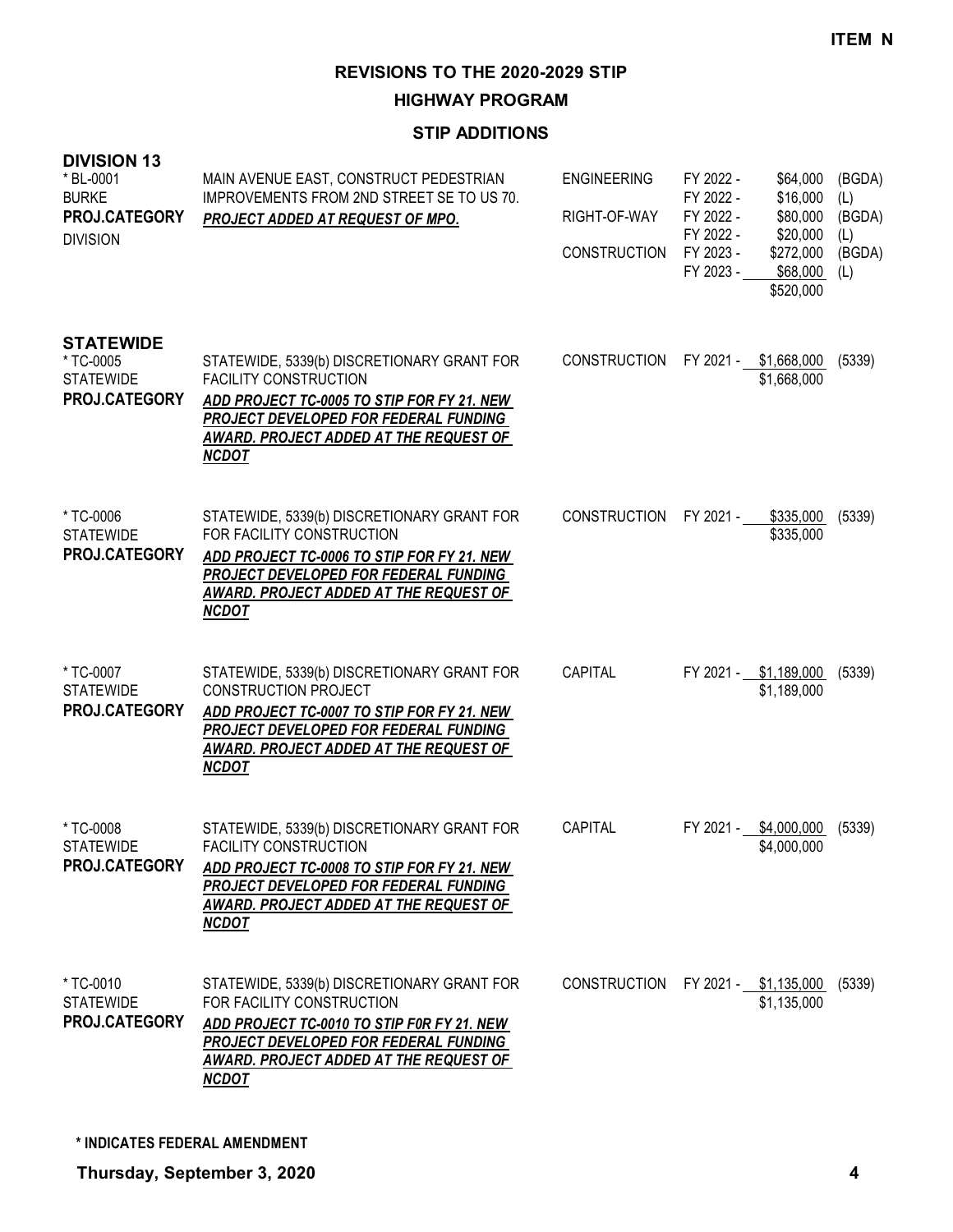**HIGHWAY PROGRAM**

### **STIP ADDITIONS**

| <b>STATEWIDE</b><br>* TC-0011<br><b>STATEWIDE</b><br>PROJ.CATEGORY | STATEWIDE, 5339(b) DISCRETIONARY GRANT FOR<br><b>FACILITY CONSTRUCTION</b><br>ADD PROJECT TC-0011 TO STIP FOR FY 21. NEW<br>PROJECT DEVELOPED FOR FEDERAL FUNDING<br>AWARD. PROJECT ADDED AT THE REQUEST OF<br><b>NCDOT</b>                     | <b>CAPITAL</b>     | FY 2021 - \$2,391,000 (5339)<br>\$2,391,000 |        |
|--------------------------------------------------------------------|-------------------------------------------------------------------------------------------------------------------------------------------------------------------------------------------------------------------------------------------------|--------------------|---------------------------------------------|--------|
| * TC-0012<br><b>STATEWIDE</b><br>PROJ.CATEGORY                     | STATEWIDE, 5339(b) DISCRETIONARY GRANT TO<br>PURCHASE ELECTRIC BUSES AND CHARGING<br>STATIONS.<br>ADD PROJECT TC-0012 TO STIP FOR FY 21. NEW<br>PROJECT DEVELOPED FOR FEDERAL FUNDING<br>AWARD. PROJECT ADDED AT THE REQUEST OF<br><b>NCDOT</b> | <b>ACQUISITION</b> | FY 2021 -<br>\$894,000<br>\$894,000         | (5339) |
| *TG-0002<br><b>STATEWIDE</b><br>PROJ.CATEGORY                      | STATEWIDE, FY21 5307 SBUS CAPITAL<br>ADD PROJECT TG-0002 TO STIP FOR FY 21. NEW<br>PROJECT DEVELOPED FOR FEDERAL FUNDING<br><u>AWARD. PROJECT ADDED AT THE REQUEST OF</u><br><b>NCDOT</b>                                                       | CAPITAL            | FY 2021 - \$21,000<br>\$21,000              | (5307) |
| * TG-0004<br><b>STATEWIDE</b><br>PROJ.CATEGORY                     | STATEWIDE, FY21 5307 SBUS CAPITAL<br>ADD PROJECT TG-0004 TO STIP FOR FY 21. NEW<br>PROJECT DEVELOPED FOR FEDERAL FUNDING<br><b>AWARD. PROJECT ADDED AT THE REQUEST OF</b><br><b>NCDOT</b>                                                       | <b>CAPITAL</b>     | FY 2021 - \$168,000<br>\$168,000            | (5307) |
| *TG-0005<br><b>STATEWIDE</b><br>PROJ.CATEGORY                      | STATEWIDE, FY21 5307 SBUS CAPITAL<br>ADD PROJECT TG-0005 TO STIP FOR FY 21. NEW<br><b>PROJECT DEVELOPED FOR FEDERAL FUNDING</b><br>AWARD. PROJECT ADDED AT THE REQUEST OF<br><b>NCDOT</b>                                                       | <b>CAPITAL</b>     | FY 2021 -<br>\$168,000<br>\$168,000         | (5307) |
| *TG-0006<br><b>STATEWIDE</b><br>PROJ.CATEGORY                      | STATEWIDE, FY21 5307 SBUS CAPITAL<br>ADD PROJECT TG-0006 TO STIP FOR FY 21. NEW<br>PROJECT DEVELOPED FOR FEDERAL FUNDING<br>AWARD. PROJECT ADDED AT THE REQUEST OF<br><b>NCDOT</b>                                                              | <b>CAPITAL</b>     | FY 2021 - \$122,000<br>\$122,000            | (5307) |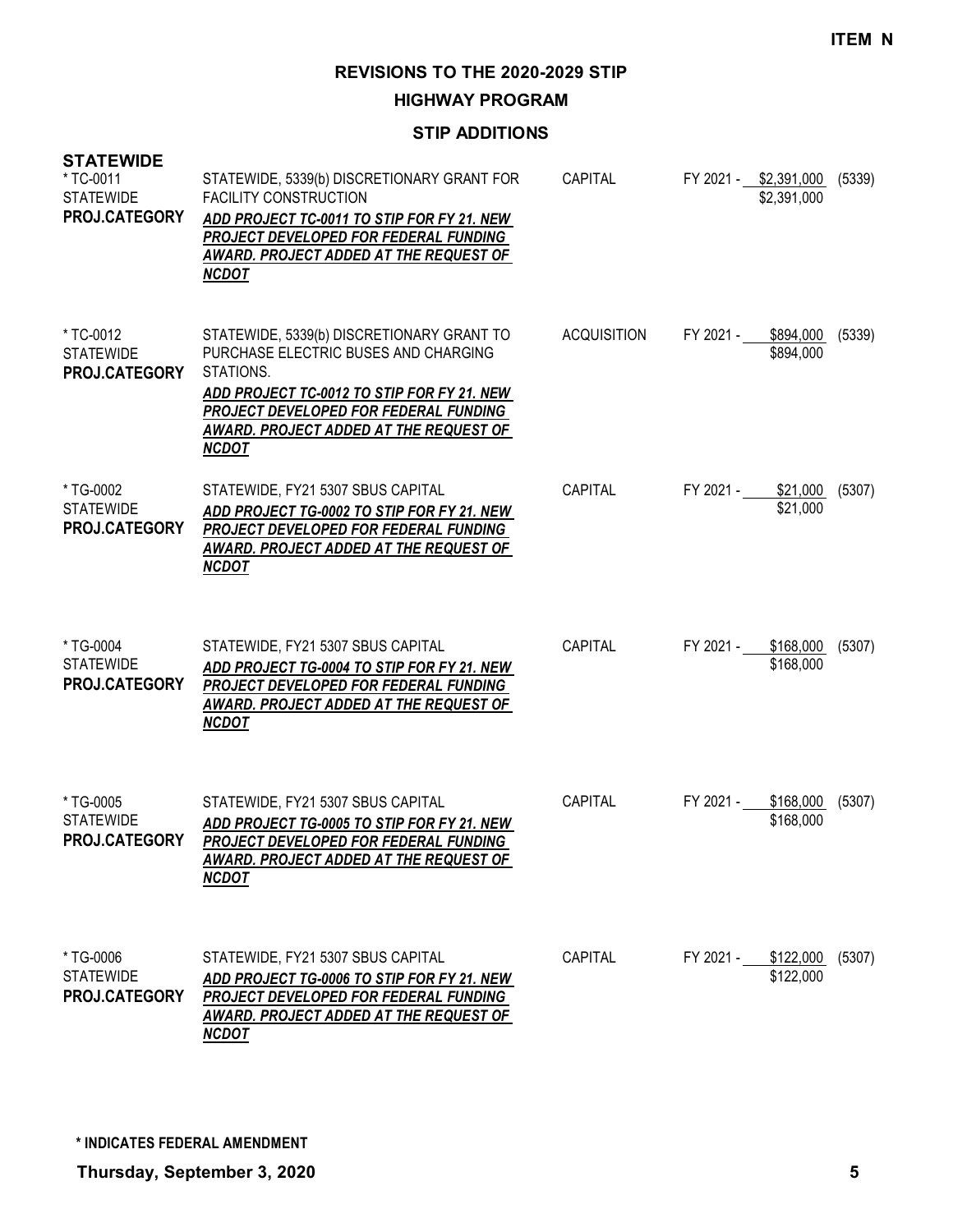**HIGHWAY PROGRAM**

# **STIP ADDITIONS**

| <b>STATEWIDE</b><br>* TM-0010<br><b>STATEWIDE</b><br>PROJ.CATEGORY | STATEWIDE, 5307 OPERATING FUNDS<br>ADD PROJECT TM-0010 TO STIP FOR FY 21. NEW<br>PROJECT DEVELOPED FOR FEDERAL FUNDING<br>AWARD. PROJECT ADDED AT THE REQUEST OF<br><b>NCDOT</b> | <b>OPERATIONS</b>                  | FY 2021 - \$142,000 | \$142,000            | (5307) |
|--------------------------------------------------------------------|----------------------------------------------------------------------------------------------------------------------------------------------------------------------------------|------------------------------------|---------------------|----------------------|--------|
| * TM-0012<br><b>STATEWIDE</b><br>PROJ.CATEGORY                     | STATEWIDE, 5307 OPERATING FUNDS<br>ADD PROJECT TM-0012 TO STIP FOR FY 21. NEW<br>PROJECT DEVELOPED FOR FEDERAL FUNDING<br>AWARD. PROJECT ADDED AT THE REQUEST OF<br><b>NCDOT</b> | <b>OPERATIONS</b>                  | FY 2021 - \$129,000 | \$129,000            | (5307) |
| * TM-0014<br><b>STATEWIDE</b><br>PROJ.CATEGORY                     | STATEWIDE, 5307 OPERATING FUNDS<br>ADD PROJECT TM-0014 TO STIP FOR FY 21. NEW<br>PROJECT DEVELOPED FOR FEDERAL FUNDING<br>AWARD. PROJECT ADDED AT THE REQUEST OF<br><b>NCDOT</b> | <b>OPERATIONS</b>                  | FY 2021 -           | \$75,000<br>\$75,000 | (5307) |
| * TM-0015<br><b>STATEWIDE</b><br>PROJ.CATEGORY                     | STATEWIDE, 5307 OPERATING FUNDS<br>ADD PROJECT TM-0015 TO STIP FOR FY 21. NEW<br>PROJECT DEVELOPED FOR FEDERAL FUNDING<br>AWARD. PROJECT ADDED AT THE REQUEST OF<br><b>NCDOT</b> | ADMINISTRATIVE FY 2021 - \$145,000 |                     | \$145,000            | (5307) |
| * TM-0020<br><b>STATEWIDE</b><br><b>PROJ.CATEGORY</b>              | STATEWIDE, 5307 OPERATING FUNDS<br>ADD PROJECT TM-0020 TO STIP FOR FY 21. NEW<br>PROJECT DEVELOPED FOR FEDERAL FUNDING<br>AWARD. PROJECT ADDED AT THE REQUEST OF<br><b>NCDOT</b> | ADMINISTRATIVE FY 2021 -           |                     | \$45,000<br>\$45,000 | (5307) |
| * TM-0022<br><b>STATEWIDE</b><br>PROJ.CATEGORY                     | STATEWIDE, 5307 OPERATING FUNDS<br>ADD PROJECT TM-0022 TO STIP FOR FY 21. NEW<br>PROJECT DEVELOPED FOR FEDERAL FUNDING<br>AWARD. PROJECT ADDED AT THE REQUEST OF<br><b>NCDOT</b> | ADMINISTRATIVE FY 2021 -           |                     | \$18,000<br>\$18,000 | (5307) |

**\* INDICATES FEDERAL AMENDMENT**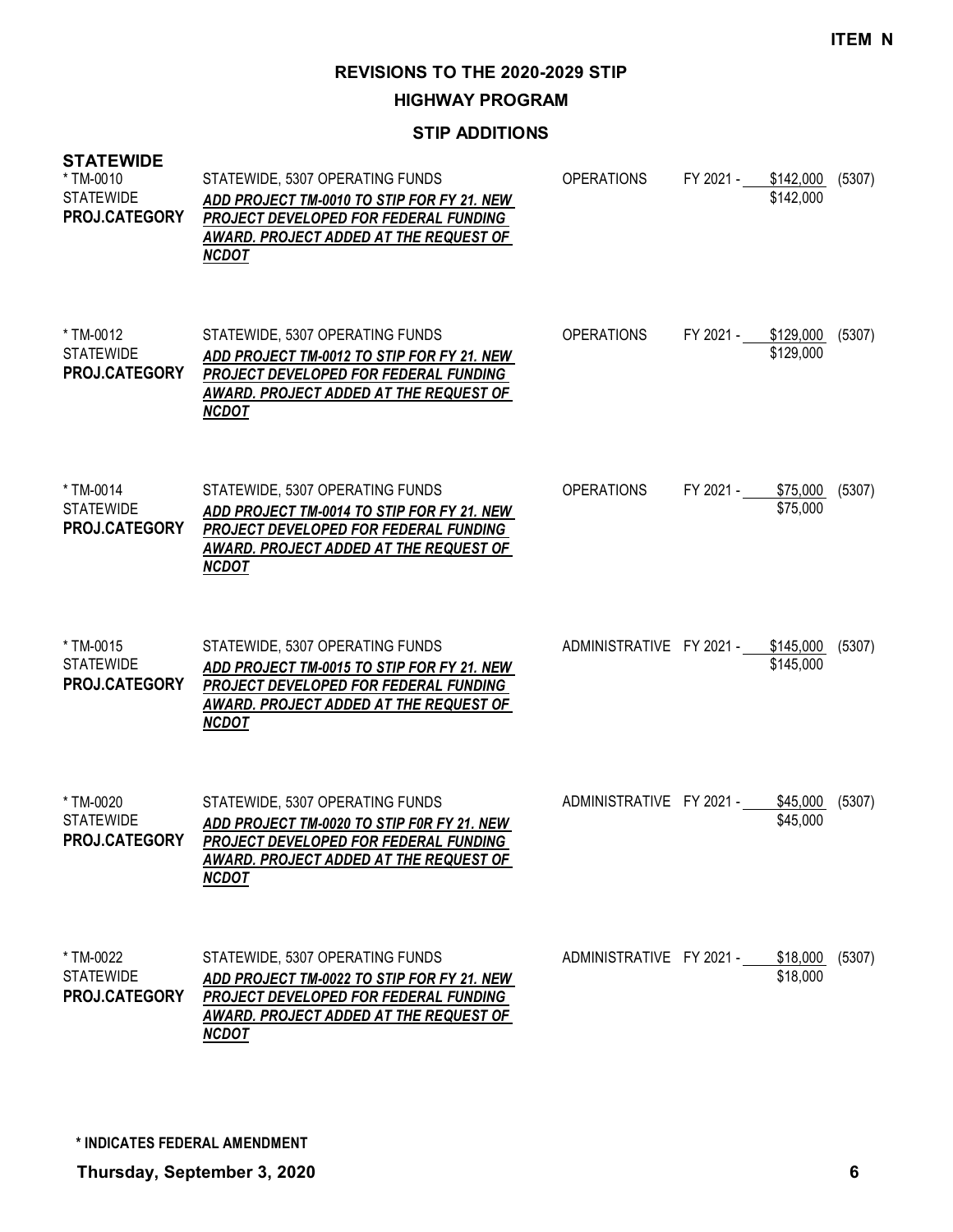**HIGHWAY PROGRAM**

#### **STIP MODIFICATIONS**

#### **DIVISION 1**

| * AV-5778<br><b>HERTFORD</b><br><b>PROJ.CATEGORY</b><br><b>DIVISION</b> | TRI-COUNTY AIRPORT (ASJ), RUNWAY EXTENSION.<br>AT REQUEST OF DIVISION OF AVIATION. DELAY<br><b>CONSTRUCTION FROM FY 23 TO FY 29.</b> | CONSTRUCTION FY 2029 - | \$679,000 (T)<br>\$679,000 |  |
|-------------------------------------------------------------------------|--------------------------------------------------------------------------------------------------------------------------------------|------------------------|----------------------------|--|
|                                                                         |                                                                                                                                      |                        |                            |  |

| * R-5739             | NC 46, NC 48 IN GASTON TO THE VIRGINIA STATE  | RIGHT-OF-WAY           | FY 2023 - | \$100,000 (T)               |  |
|----------------------|-----------------------------------------------|------------------------|-----------|-----------------------------|--|
| <b>NORTHAMPTON</b>   | LINE. UPGRADE AND WIDEN EXISTING FACILITY.    | CONSTRUCTION FY 2025 - |           | \$4,294,000 (T)             |  |
| <b>PROJ.CATEGORY</b> | TO ASSIST IN BALANCING FUNDS, DELAY RIGHT-OF- |                        |           | $FY$ 2026 - \$4,294,000 (T) |  |
| <b>DIVISION</b>      | WAY FROM FY 20 TO FY 23 AND CONSTRUCTION      |                        |           | \$8,688,000                 |  |
|                      | <b>FROM FY 22 TO FY 25.</b>                   |                        |           |                             |  |
|                      |                                               |                        |           |                             |  |

#### **DIVISION 2**

| * R-5777A        | US 70, TABERNA WAY. CONVERT AT-GRADE               | RIGHT-OF-WAY                           |           | FY 2020 - \$23,719,000 (T) |  |
|------------------|----------------------------------------------------|----------------------------------------|-----------|----------------------------|--|
| CRAVEN           | INTERSECTION TO INTERCHANGE.                       |                                        |           | FY 2021 - \$23,719,000 (T) |  |
| PROJ.CATEGORY    | <b>COST INCREASE EXCEEDING \$2 MILLION AND 25%</b> | UTILITIES                              | FY 2020 - | \$300,000 (T)              |  |
| <b>STATEWIDE</b> | THRESHOLDS.                                        | CONSTRUCTION FY 2020 - \$2,501,000 (T) |           |                            |  |
|                  |                                                    |                                        |           | FY 2021 - \$15,833,000 (T) |  |
|                  |                                                    |                                        |           | FY 2022 - \$15,833,000 (T) |  |
|                  |                                                    |                                        |           |                            |  |

FY 2023 - \$15,833,000 (T) \$97,738,000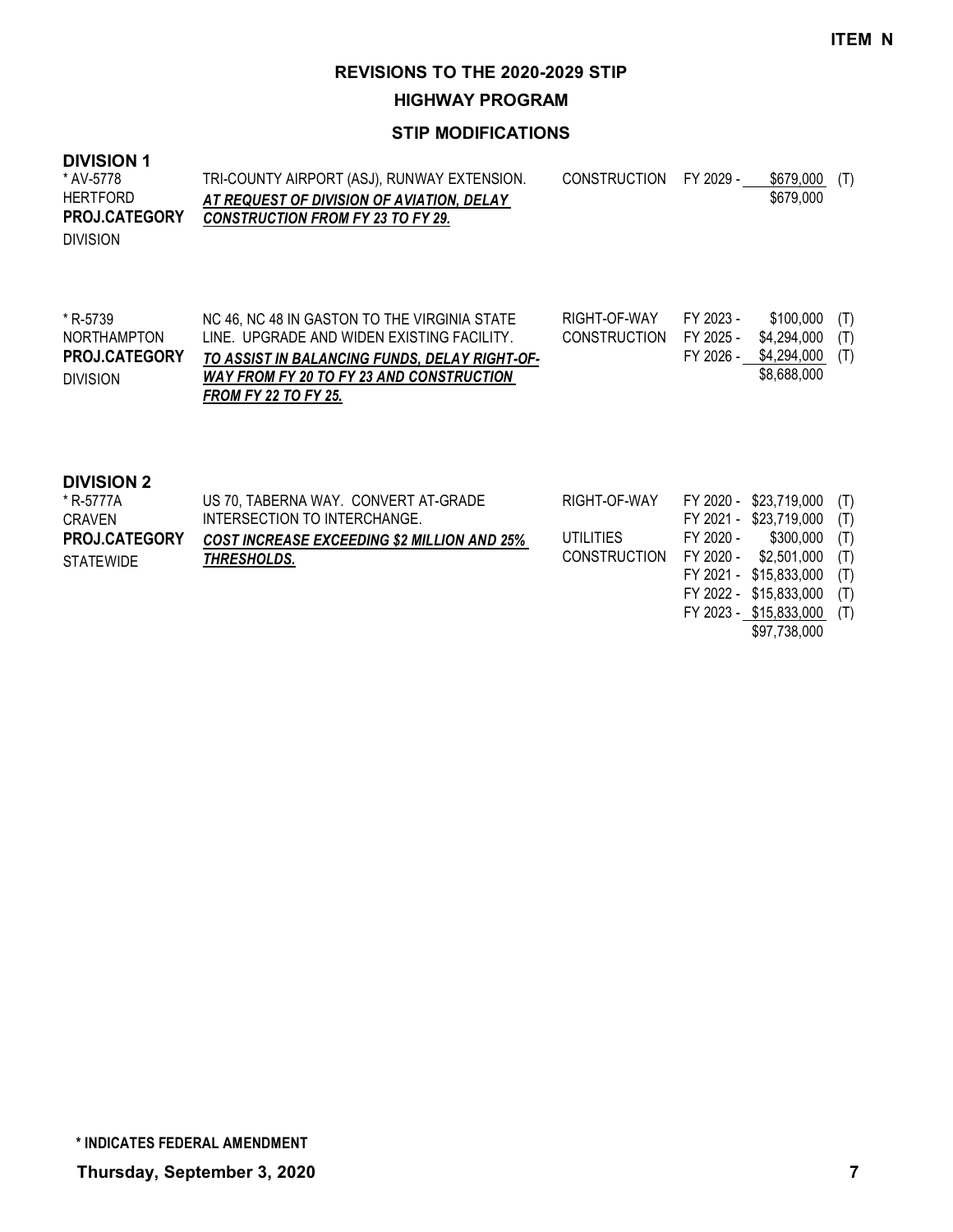**HIGHWAY PROGRAM**

| <b>DIVISION 2</b><br>* R-5777B<br><b>CRAVEN</b><br>PROJ.CATEGORY<br><b>REGIONAL</b> | US 70, WEST THURMAN ROAD/EAST THURMAN<br>ROAD. CONVERT AT-GRADE INTERSECTION TO<br>INTERCHANGE.<br><b>COST INCREASE EXCEEDING \$2 MILLION AND 25%</b><br><u>THRESHOLDS.</u> | <b>ENGINEERING</b><br><b>BUILD NC ROW</b><br>RIGHT-OF-WAY<br><b>UTILITIES</b><br><b>CONSTRUCTION</b> | FY 2020 -<br>FY 2021 -<br>FY 2022 -<br>FY 2023 -<br>FY 2024 -<br>FY 2025 -<br>FY 2026 -<br>FY 2027 -<br>FY 2028 -<br>FY 2029 -<br>FY 2030 -<br>FY 2031 -<br>FY 2032 -<br>POST YR-<br>FY 2020 -<br>FY 2021 -<br>FY 2022 -<br>FY 2023 -<br>FY 2024 -<br>FY 2025 -<br>FY 2026 -<br>FY 2027 -<br>FY 2028 -<br>FY 2029 -<br>FY 2030 -<br>FY 2031 -<br>FY 2032 -<br>POST YR<br>FY 2021 -<br>FY 2020 -<br>FY 2020 - | \$7,000<br>\$7,000<br>\$7,000<br>\$7,000<br>\$7,000<br>\$7,000<br>\$7,000<br>\$7,000<br>\$7,000<br>\$7,000<br>\$7,000<br>\$7,000<br>\$7,000<br>\$14,000<br>\$1,000<br>\$1,000<br>\$1,000<br>\$1,000<br>\$1,000<br>\$1,000<br>\$1,000<br>\$1,000<br>\$1,000<br>\$1,000<br>\$1,000<br>\$1,000<br>\$1,000<br>\$2,000<br>FY 2020 - \$23,716,000<br>\$23,716,000<br>\$300,000<br>\$2,501,000<br>FY 2021 - \$15,833,000<br>FY 2022 - \$15,833,000<br>FY 2023 - \$15,833,000<br>\$97,852,000 | (T)<br>(T)<br>(T)<br>(T)<br>(T)<br>(T)<br>(T)<br>(T)<br>(T)<br>(T)<br>(T)<br>(T)<br>(T)<br>(T)<br>(T)<br>(T)<br>(T)<br>(T)<br>(T)<br>(T)<br>(T)<br>(T)<br>(T)<br>(T)<br>(T)<br>(T)<br>(T)<br>(T)<br>(T)<br>(T)<br>(T)<br>(T)<br>(T)<br>(T)<br>(T) |
|-------------------------------------------------------------------------------------|-----------------------------------------------------------------------------------------------------------------------------------------------------------------------------|------------------------------------------------------------------------------------------------------|--------------------------------------------------------------------------------------------------------------------------------------------------------------------------------------------------------------------------------------------------------------------------------------------------------------------------------------------------------------------------------------------------------------|---------------------------------------------------------------------------------------------------------------------------------------------------------------------------------------------------------------------------------------------------------------------------------------------------------------------------------------------------------------------------------------------------------------------------------------------------------------------------------------|---------------------------------------------------------------------------------------------------------------------------------------------------------------------------------------------------------------------------------------------------|
| * U-5713<br><b>CRAVEN</b><br>PROJ.CATEGORY<br><b>STATEWIDE</b>                      | US 70, SR 1124 (GRANTHAM ROAD) TO NEUSE RIVER<br>BRIDGE. UPGRADE ROADWAY TO FREEWAY.<br><b>COST INCREASE EXCEEDING \$2 MILLION AND 25%</b><br>THRESHOLDS.                   | RIGHT-OF-WAY<br><b>UTILITIES</b><br><b>CONSTRUCTION</b>                                              | FY 2020 -<br>FY 2020 -                                                                                                                                                                                                                                                                                                                                                                                       | FY 2020 - \$47,438,000<br>FY 2021 - \$47,438,000<br>\$1,000,000<br>\$8,176,000<br>FY 2021 - \$38,831,000<br>FY 2022 - \$38,831,000<br>FY 2023 - \$38,831,000<br>FY 2024 - \$38,831,000<br>\$259,376,000                                                                                                                                                                                                                                                                               | (T)<br>(T)<br>(T)<br>(T)<br>(T)<br>(T)<br>(T)<br>(T)                                                                                                                                                                                              |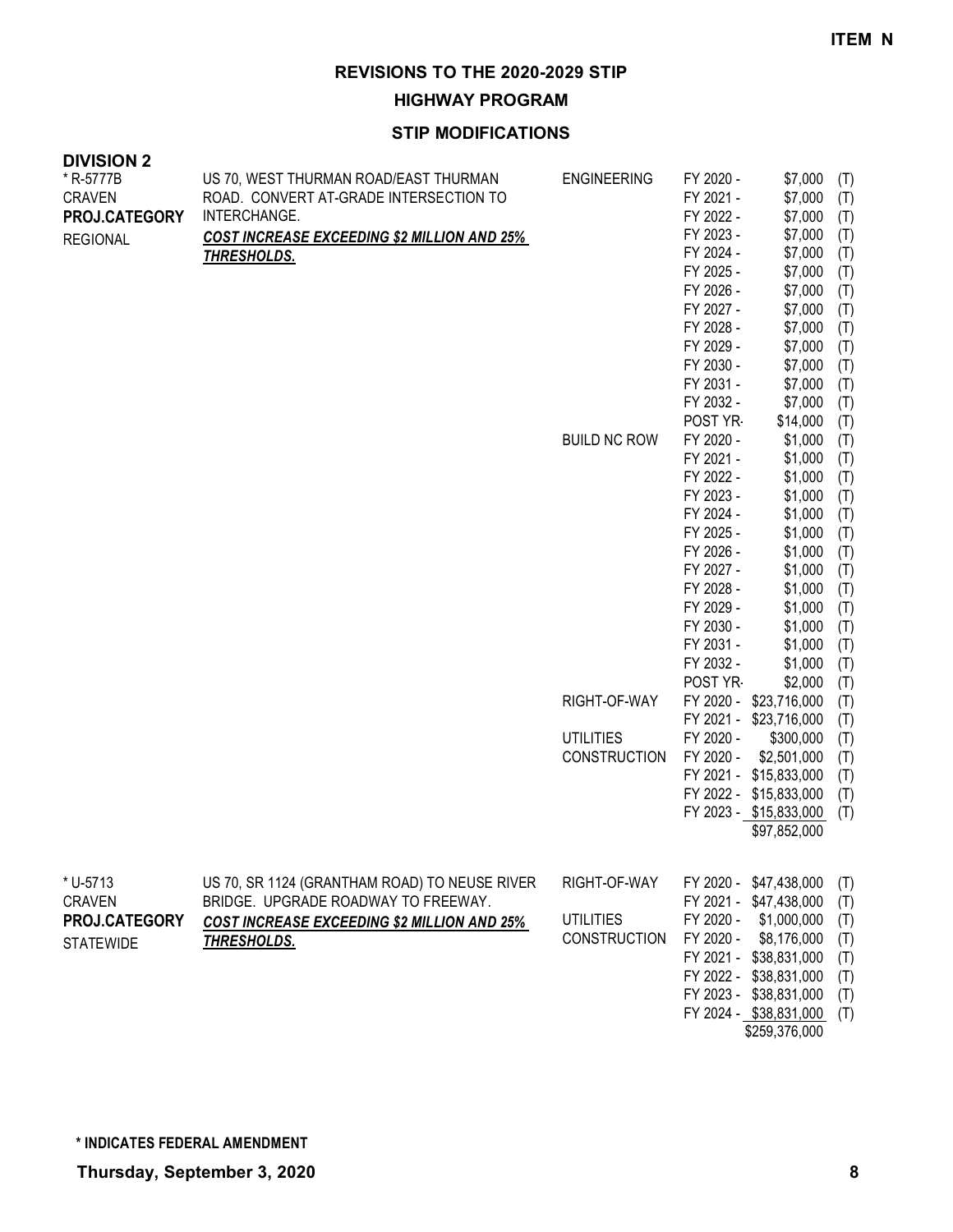**HIGHWAY PROGRAM**

#### **STIP MODIFICATIONS**

# **DIVISION 2**

| * W-5702P            | VARIOUS, 128 SECONDARY ROADSAND ONE          | <b>CONSTRUCTION</b> | FY 2021 - | \$2,994.153 | (T) |
|----------------------|----------------------------------------------|---------------------|-----------|-------------|-----|
| CRAVEN               | PRIMARY ROUTE (NC 11) IN EIGHT COUNTIES OF   |                     |           | \$2,994,153 |     |
| <b>BEAUFORT</b>      | DIVISION TWO. INSTALL THERMOPLASTIC PAVEMENT |                     |           |             |     |
| <b>GREENE</b>        | MARKINGS.                                    |                     |           |             |     |
| <b>LENOIR</b>        | PROJECT BREAK ADDED AT REQUEST OF            |                     |           |             |     |
| <b>JONES</b>         | TRANSPORTATION MOBILITY AND SAFETY.          |                     |           |             |     |
| <b>PITT</b>          |                                              |                     |           |             |     |
| CARTERET             |                                              |                     |           |             |     |
| <b>PAMLICO</b>       |                                              |                     |           |             |     |
| <b>PROJ.CATEGORY</b> |                                              |                     |           |             |     |
| <b>DIVISION</b>      |                                              |                     |           |             |     |
|                      |                                              |                     |           |             |     |

#### **DIVISION 3**

| * B-4636             | NC 24, REPLACE BRIDGE 810056 OVER SIX RUNS | RIGHT-OF-WAY           | FY 2020 - | \$390.000 (T)      |  |
|----------------------|--------------------------------------------|------------------------|-----------|--------------------|--|
| SAMPSON              | CREEK.                                     | CONSTRUCTION FY 2026 - |           | \$2,950,000 (NHPB) |  |
| <b>PROJ.CATEGORY</b> | AT REQUEST OF STRUCTURES MANAGEMENT UNIT.  |                        | FY 2027 - | \$2,950,000 (NHPB) |  |
| <b>STATEWIDE</b>     | DELAY CONSTRUCTION FROM FY 21 TO FY 26.    |                        |           | \$6,290,000        |  |

| B-5310<br><b>SAMPSON</b><br>PROJ.CATEGORY<br><b>DIVISION</b>       | SR 1817 (BRADSHAW ROAD), REPLACE BRIDGE<br>810188 OVER WARD SWAMP.<br>AT REQUEST OF STRUCTURES MANAGEMENT UNIT,<br>DELAY RIGHT-OF-WAY FROM FY 22 TO FY 23 AND<br><b>CONSTRUCTION FROM FY 23 TO FY 24.</b> | RIGHT-OF-WAY<br><b>CONSTRUCTION</b> | FY 2023 -<br>FY 2024 - | \$150,000<br>\$1,500,000<br>\$1,650,000                              | (BGOFF)<br>(BGOFF) |
|--------------------------------------------------------------------|-----------------------------------------------------------------------------------------------------------------------------------------------------------------------------------------------------------|-------------------------------------|------------------------|----------------------------------------------------------------------|--------------------|
| P-5740A<br><b>BRUNSWICK</b><br>NEW HANOVER<br><b>PROJ.CATEGORY</b> | CSX SE LINE, TIE AND RAIL REHABILITATION, CURVE<br>REALIGNMENT, AND UPGRADE RAIL BRIDGES.<br>PROJECT BREAK ADDED AT REQUEST OF RAIL<br><b>DIVISION.</b>                                                   | <b>CONSTRUCTION</b>                 | FY 2022 -<br>FY 2022 - | \$15,522,000<br>\$5.514.000<br>FY 2023 - \$5,514,000<br>\$26,550,000 | (DP)<br>(T)<br>(T) |

STATEWIDE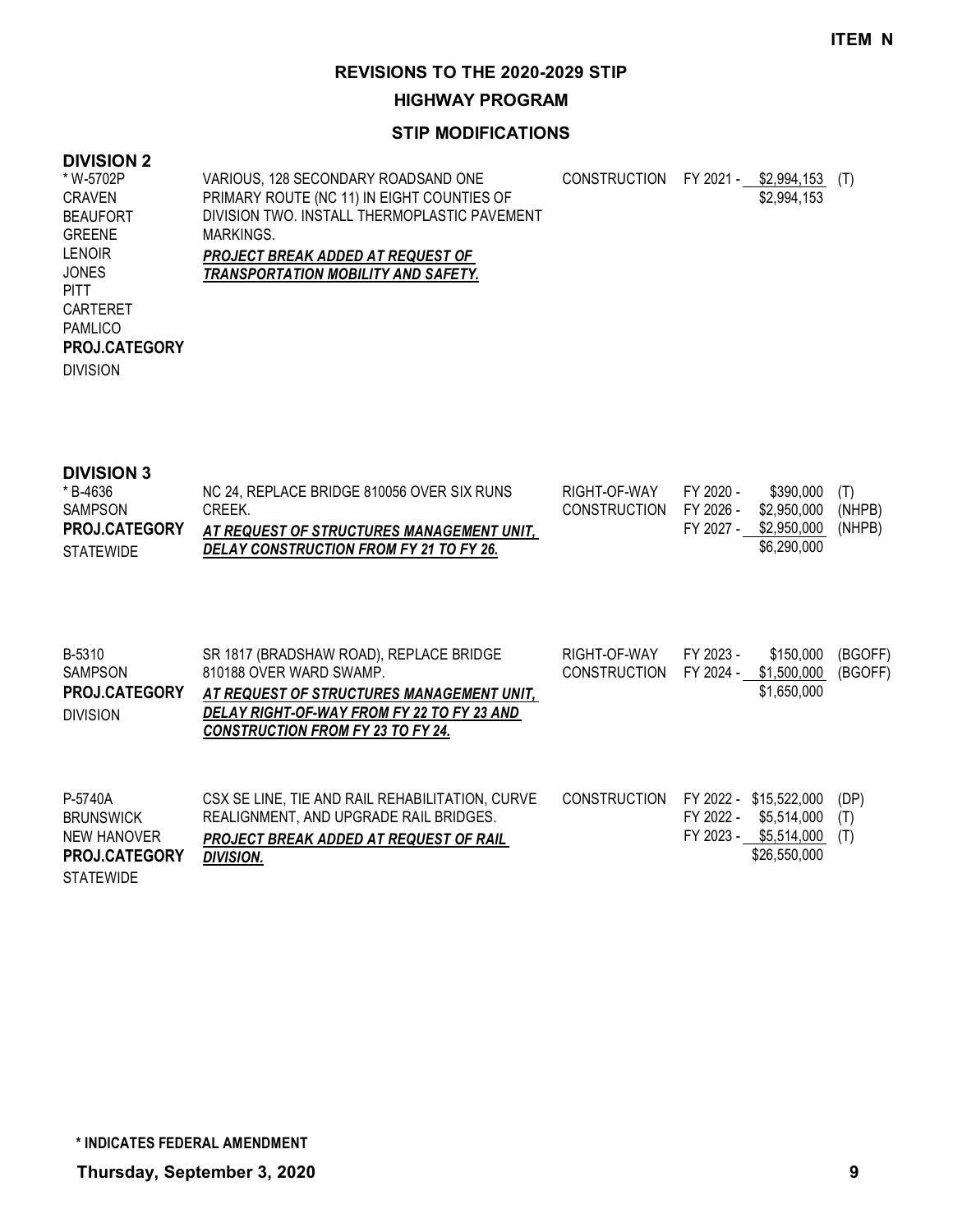**HIGHWAY PROGRAM**

| <b>DIVISION 3</b><br>P-5740B<br><b>NEW HANOVER</b><br>PROJ.CATEGORY<br><b>STATEWIDE</b> | CSX SE LINE, IMPROVEMENTS TO HIGHWAY GRADE<br>CROSSINGS, CLOSE AND IMPROVE VARIOUS<br>EXISTING AT-GRADE CROSSINGS.<br>PROJECT BREAK ADDED AT REQUEST OF RAIL<br><b>DIVISION.</b>                                                      | RIGHT-OF-WAY<br><b>CONSTRUCTION</b>                     | FY 2021 -<br>FY 2022 -<br>FY 2022 -              | \$600,000<br>\$2,545,000<br>\$902,000<br>FY 2023 - \$903,000<br>\$4,950,000                 | (T)<br>(DP)<br>(T)<br>(T)                      |
|-----------------------------------------------------------------------------------------|---------------------------------------------------------------------------------------------------------------------------------------------------------------------------------------------------------------------------------------|---------------------------------------------------------|--------------------------------------------------|---------------------------------------------------------------------------------------------|------------------------------------------------|
| P-5740C<br>NEW HANOVER<br><b>BRUNSWICK</b><br>PROJ.CATEGORY<br><b>STATEWIDE</b>         | CSX SE LINE, INSTALLATION OF RAILROAD GRADE<br>CROSSING SIGNALS AND GATES AT VARIOUS AT-<br><b>GRADE CROSSINGS.</b><br>PROJECT BREAK ADDED AT REQUEST OF RAIL<br><b>DIVISION.</b>                                                     | <b>CONSTRUCTION</b>                                     | FY 2022 -<br>FY 2022 -                           | \$5,792,000<br>\$2,054,000<br>FY 2023 - \$2,054,000<br>\$9,900,000                          | (DP)<br>(T)<br>(T)                             |
| <b>DIVISION 4</b><br>*B-4933<br><b>EDGECOMBE</b><br>PROJ.CATEGORY<br><b>REGIONAL</b>    | NC 33, REPLACE BRIDGE 320080 OVER TAR RIVER.<br>REPLACE BRIDGE 320049 OVER TAR RIVER<br>OVERFLOW.<br>AT REQUEST OF STRUCTURES MANAGEMENT UNIT,<br>DELAY RIGHT-OF-WAY FROM FY 23 TO 25 AND<br><b>CONSTRUCTION FROM FY 24 TO FY 27.</b> | RIGHT-OF-WAY<br><b>CONSTRUCTION</b>                     | FY 2025 -<br>FY 2026 -<br>FY 2027 -<br>FY 2028 - | \$60,000<br>\$800,000<br>\$4,600,000<br>\$4,600,000<br>\$10,060,000                         | (T)<br>(T)<br>(NHPB)<br>(NHPB)                 |
| B-5947<br><b>NASH</b><br>PROJ.CATEGORY<br><b>REGIONAL</b>                               | NC 581, REPLACE BRIDGE 630091 OVER TAR RIVER.<br>AT REQUEST OF STRUCTURES MANAGEMENT UNIT,<br>DELAY RIGHT-OF-WAY FROM FY 20 TO FY 23 AND<br><b>CONSTRUCTION FROM FY 21 TO FY 24.</b>                                                  | RIGHT-OF-WAY<br><b>UTILITIES</b><br><b>CONSTRUCTION</b> | FY 2023 -<br>FY 2023 -<br>FY 2024 -<br>FY 2025 - | \$400,000<br>\$35,000<br>\$2,133,000<br>\$2,133,000<br>FY 2026 - \$2,134,000<br>\$6,835,000 | (NHPB)<br>(NHPB)<br>(NHPB)<br>(NHPB)<br>(NHPB) |
| B-5980<br><b>NASH</b><br>PROJ.CATEGORY<br><b>STATEWIDE</b>                              | SR 1522 (HALIFAX ROAD), REPLACE BRIDGE 630203<br><b>OVER I-95.</b><br>TO ASSIST IN BALANCING FUNDS, DELAY<br><b>CONSTRUCTION FROM FY 20 TO FY 21.</b>                                                                                 | RIGHT-OF-WAY<br><b>CONSTRUCTION</b>                     | FY 2020 -                                        | \$2,000,000<br>FY 2021 - \$15,600,000<br>\$17,600,000                                       | (NHPB)<br>(NHPB)                               |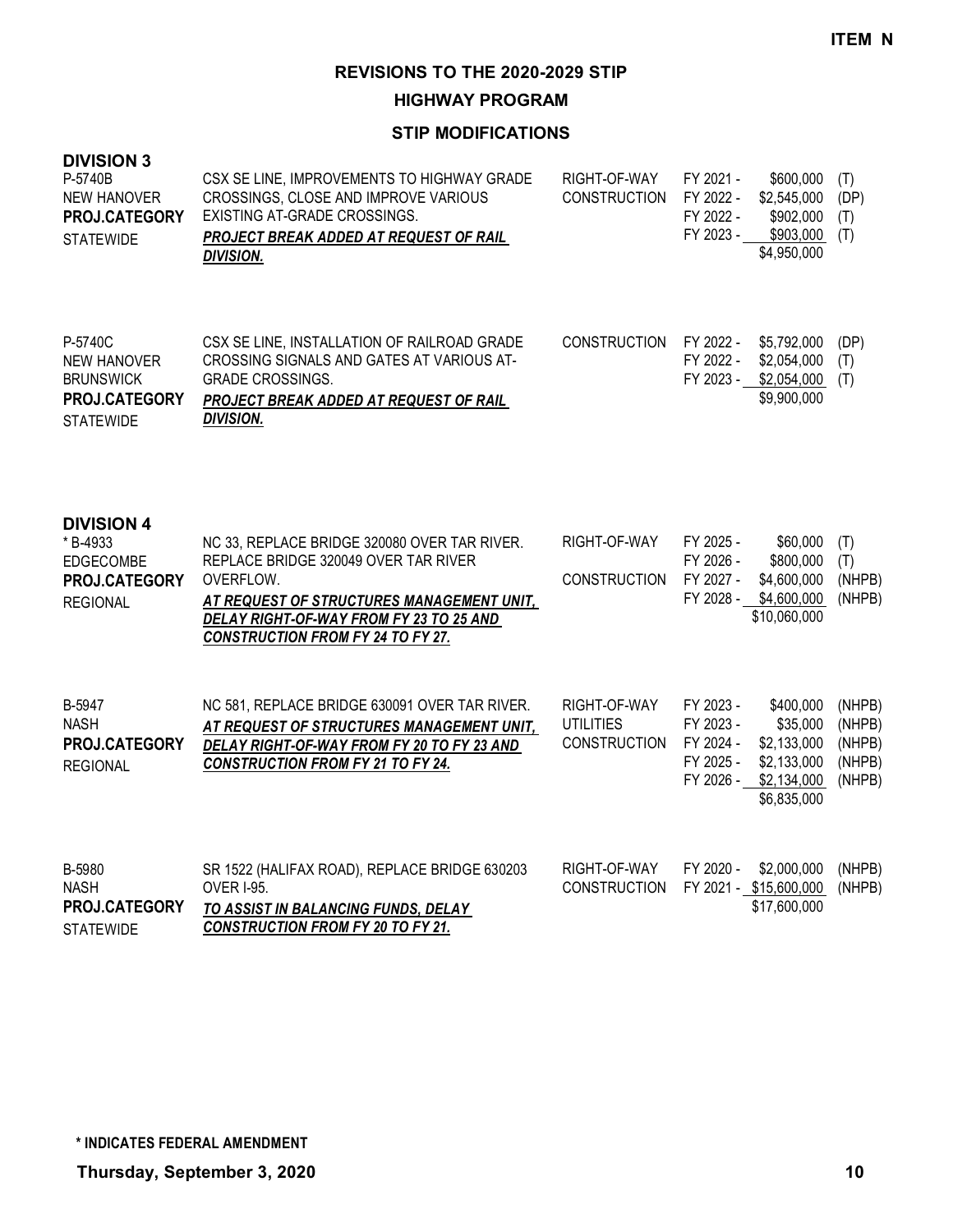**HIGHWAY PROGRAM**

| <b>DIVISION 4</b><br>* B-6044<br><b>JOHNSTON</b><br>PROJ.CATEGORY<br><b>STATEWIDE</b> | I-95, REPLACE BRIDGES 500082 AND 500085 OVER<br>BLACK CREEK AND BRIDGES 500100 AND 500101<br>OVER THE NEUSE RIVER.<br>AT REQUEST OF STRUCTURES MANAGEMENT UNIT,<br>DELAY RIGHT-OF-WAY FROM FY 22 TO FY 23 AND<br><b>CONSTRUCTION FROM FY 24 TO FY 25.</b>                                                                                                                                                  | RIGHT-OF-WAY<br><b>CONSTRUCTION</b> | FY 2023 -<br>FY 2023 -<br>FY 2025 -<br>FY 2025 -<br>FY 2026 - | \$1,220,000<br>\$3,660,000<br>\$3,600,000<br>\$10,800,000<br>\$3,600,000<br>FY 2026 - \$10,800,000<br>\$33,680,000 | (NHPB)<br>(O)<br>(NHPB)<br>(O)<br>(NHPB)<br>(O) |
|---------------------------------------------------------------------------------------|------------------------------------------------------------------------------------------------------------------------------------------------------------------------------------------------------------------------------------------------------------------------------------------------------------------------------------------------------------------------------------------------------------|-------------------------------------|---------------------------------------------------------------|--------------------------------------------------------------------------------------------------------------------|-------------------------------------------------|
| * B-6050<br><b>JOHNSTON</b><br>PROJ.CATEGORY<br><b>DIVISION</b>                       | SR 2137 (PITTMAN ROAD) SR 2130 (E MAIN STREET)<br>SR 2339 (BAGLEY ROAD), REPLACE BRIDGE 500109<br>ON SR 2137 (PITTMAN ROAD) OVER I-95, BRIDGE<br>500110 ON SR 2130 (EAST MAIN STREET) OVER I-95,<br>AND BRIDGE 500112 ON SR 2339 (BAGLEY ROAD)<br><b>OVER I-95.</b><br>AT REQUEST OF STRUCTURES MANAGEMENT UNIT,<br>DELAY RIGHT-OF-WAY FROM FY 21 TO FY 24 AND<br><b>CONSTRUCTION FROM FY 23 TO FY 26.</b> | RIGHT-OF-WAY<br><b>CONSTRUCTION</b> | FY 2024 -<br>FY 2026 -<br>FY 2027 -<br>FY 2028 -              | \$1,500,000<br>\$5,000,000<br>\$5,000,000<br>\$5,000,000<br>\$16,500,000                                           | (NHPB)<br>(NHPB)<br>(NHPB)<br>(NHPB)            |
| U-3609BA<br><b>WAYNE</b><br>PROJ.CATEGORY<br><b>REGIONAL</b>                          | US 13 (BERKELEY BOULEVARD), REALIGNMENT OF<br>HOOD SWAMP ROAD.<br>TO ASSIST IN BALANCING FUNDS, DELAY<br><b>CONSTRUCTION FROM FY 22 TO FY 23.</b>                                                                                                                                                                                                                                                          | <b>CONSTRUCTION</b>                 |                                                               | FY 2023 - \$1,500,000<br>\$1,500,000                                                                               | (T)                                             |
| <b>DIVISION 5</b><br>*B-5130<br><b>WAKE</b><br>PROJ.CATEGORY<br><b>DIVISION</b>       | SR 1321 (AVENT FERRY ROAD), REPLACE BRIDGE<br>910318 OVER LAKE JOHNSON IN RALEIGH.<br>PROJECT TO NO LONGER UTILIZE GARVEE BONDS.<br>TO ASSIST IN BALANCING FUNDS, DELAY<br><b>CONSTRUCTION FROM FY 22 TO FY 26.</b>                                                                                                                                                                                        | <b>CONSTRUCTION</b>                 |                                                               | FY 2026 - \$3,650,000<br>\$3,650,000                                                                               | (NHPB)                                          |
| B-5674<br><b>DURHAM</b><br>PROJ.CATEGORY<br><b>REGIONAL</b>                           | US 15 / US 501 NORTHBOUND, REPLACE BRIDGE<br>310080 OVER SR 1308 (CORNWALLIS ROAD) IN<br>DURHAM.<br>TO ASSIST IN BALANCING FUNDS, DELAY RIGHT-OF-<br><b>WAY FROM FY 20 TO 22 AND CONSTRUCTION FROM</b><br>FY 22 TO FY 24.                                                                                                                                                                                  | RIGHT-OF-WAY<br><b>CONSTRUCTION</b> | FY 2022 -<br>FY 2024 -                                        | \$110,000<br>\$2,209,000<br>\$2,319,000                                                                            | (NHPB)<br>(NHPB)                                |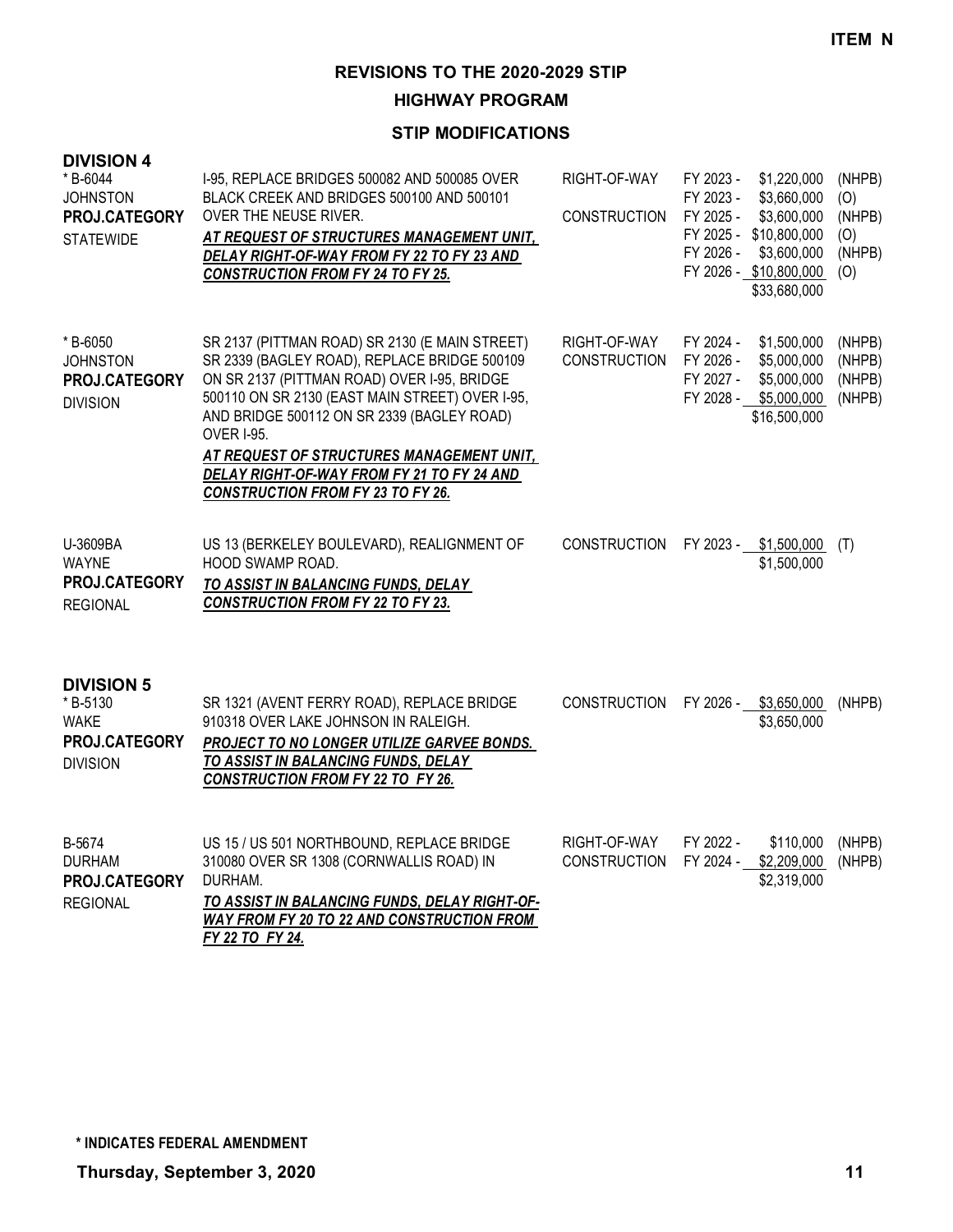**HIGHWAY PROGRAM**

| <b>DIVISION 5</b><br>B-5986<br><b>WAKE</b><br>PROJ.CATEGORY<br><b>REGIONAL</b> | NC 231, REPLACE BRIDGE 910034 OVER NORFOLK<br>SOUTHERN RAILROAD IN WENDELL.<br>TO ASSIST IN BALANCING FUNDS, DELAY RIGHT-OF-<br><b>WAY FROM FY 21 TO 22 AND CONSTRUCTION FROM</b><br>FY 22 TO FY 23.                                                                                                                                                                                                                                        | RIGHT-OF-WAY<br><b>UTILITIES</b><br><b>CONSTRUCTION</b>   | FY 2022 -<br>\$164,000<br>FY 2022 -<br>\$163,000<br>FY 2023 -<br>\$2,948,000<br>\$3,275,000                                                                             | (NHPB)<br>(NHPB)<br>(NHPB)                      |
|--------------------------------------------------------------------------------|---------------------------------------------------------------------------------------------------------------------------------------------------------------------------------------------------------------------------------------------------------------------------------------------------------------------------------------------------------------------------------------------------------------------------------------------|-----------------------------------------------------------|-------------------------------------------------------------------------------------------------------------------------------------------------------------------------|-------------------------------------------------|
| B-5987<br><b>WAKE</b><br>PROJ.CATEGORY<br><b>REGIONAL</b>                      | US 401, REPLACE BRIDGES 910115 AND 910117 OVER<br>NORFOLK SOUTHERN RAILROAD AND AN UNNAMED<br>CREEK.<br>TO ASSIST IN BALANCING FUNDS, DELAY RIGHT-OF-<br><b>WAY FROM FY 21 TO 23 AND CONSTRUCTION FROM</b><br>FY 22 TO FY 24.                                                                                                                                                                                                               | RIGHT-OF-WAY<br><b>UTILITIES</b><br><b>CONSTRUCTION</b>   | FY 2023 -<br>\$640,000<br>FY 2023 -<br>\$640,000<br>FY 2024 -<br>\$8,450,000<br>FY 2025 -<br>\$8,450,000<br>\$18,180,000                                                | (NHPB)<br>(NHPB)<br>(NHPB)<br>(NHPB)            |
| B-6003<br><b>FRANKLIN</b><br>PROJ.CATEGORY<br><b>DIVISION</b>                  | SR 1609 (BAPTIST CHURCH ROAD), REPLACE BRIDGE<br>340078 OVER TAR RIVER<br>TO ASSIST IN BALANCING FUNDS, DELAY RIGHT-OF-<br><b>WAY FROM FY 21 TO 25 AND CONSTRUCTION FROM</b><br>FY 23 TO FY 26.                                                                                                                                                                                                                                             | RIGHT-OF-WAY<br><b>CONSTRUCTION</b>                       | FY 2025 -<br>\$405,000<br>FY 2026 -<br>\$4,050,000<br>\$4,455,000                                                                                                       | (BGOFF)<br>(BGOFF)                              |
| EB-6020<br><b>HARNETT</b><br>PROJ.CATEGORY<br><b>DIVISION</b>                  | SR 1501 (JUNNY ROAD); NORTH WILLOW STREET;<br>WEST LILLINGTON STREET, NORTH WILLOW STREET,<br>EAST JULIA STREET TO JUNNY ROAD; JUNNY ROAD,<br>EAST JULIA STREET TO GLEN MEADOW DRIVE; AND<br>WEST LILLINGTON STREET, SOUTH PARK STREET TO<br>NC 210, IN ANGIER. CONSTRUCT SIDEWALK<br><b>EXTENSIONS.</b><br>TO ASSIST IN BALANCING FUNDS, DELAY RIGHT-OF-<br><b>WAY FROM FY 21 TO FY 22 AND CONSTRUCTION</b><br><b>FROM FY 21 TO FY 22.</b> | <b>ENGINEERING</b><br>RIGHT-OF-WAY<br><b>CONSTRUCTION</b> | FY 2021 -<br>\$140,000<br>FY 2021 -<br>\$35,000<br>FY 2022 -<br>\$120,000<br>FY 2022 -<br>\$30,000<br>FY 2022 -<br>\$1,166,000<br>FY 2022 -<br>\$291,000<br>\$1,782,000 | (BGDA)<br>(L)<br>(BGDA)<br>(L)<br>(BGDA)<br>(L) |
| * I-5995<br><b>DURHAM</b><br><b>WAKE</b><br>PROJ.CATEGORY<br><b>STATEWIDE</b>  | I-40, EAST OF NC 147 TO SR 3015 (AIRPORT<br>BOULEVARD). PAVEMENT REHABILITATION.<br>PROJECT TO NO LONGER UTILIZE GARVEE BOND<br><b>FUNDING.</b>                                                                                                                                                                                                                                                                                             | <b>CONSTRUCTION</b>                                       | \$5,272,000<br>FY 2022 -<br>\$5,272,000                                                                                                                                 | (NHPIM)                                         |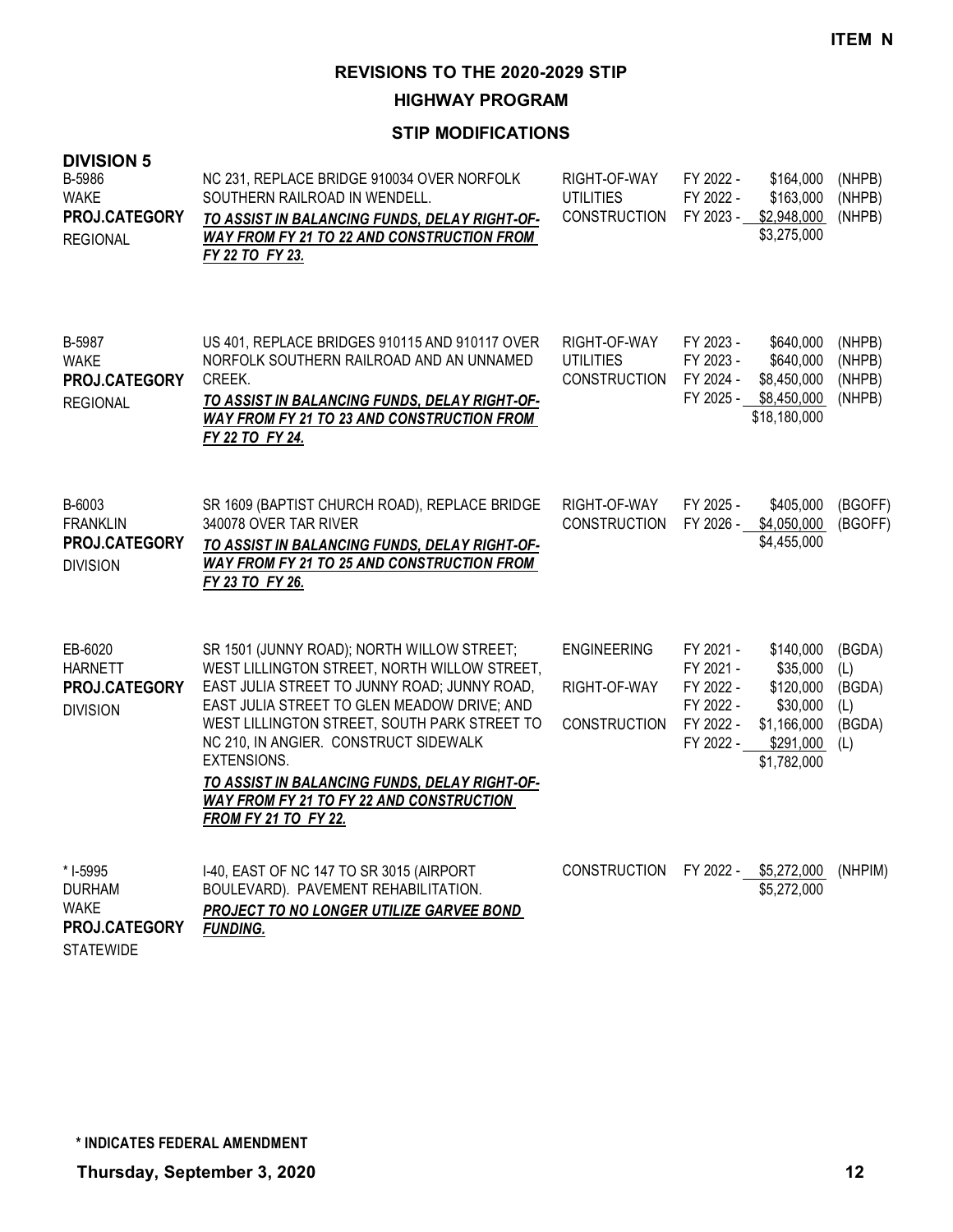**HIGHWAY PROGRAM**

| <b>DIVISION 5</b><br>P-5707<br><b>WAKE</b><br>PROJ.CATEGORY<br><b>REGIONAL</b> | CSX S LINE, CONSTRUCT GRADE SEPARATION AT SR<br>2052 (ROGERS ROAD EXTENSION) CROSSING<br>(633905Y) IN WAKE FOREST.<br>TO ASSIST IN BALANCING FUNDS, DELAY<br><b>CONSTRUCTION FROM FY 21 TO FY 22.</b>                                                                                                                                                                                                                                                                                                                 | <b>CONSTRUCTION</b>                              | FY 2022 -<br>FY 2023 -                           | \$7,834,000<br>\$7,833,000<br>FY 2024 - \$7,833,000<br>\$23,500,000                           | (T)<br>(T)<br>(T)               |
|--------------------------------------------------------------------------------|-----------------------------------------------------------------------------------------------------------------------------------------------------------------------------------------------------------------------------------------------------------------------------------------------------------------------------------------------------------------------------------------------------------------------------------------------------------------------------------------------------------------------|--------------------------------------------------|--------------------------------------------------|-----------------------------------------------------------------------------------------------|---------------------------------|
| P-5715<br><b>WAKE</b><br>PROJ.CATEGORY<br><b>REGIONAL</b>                      | CSX, CROSSING 630607N AT NEW HOPE CHURCH<br>ROAD IN RALEIGH. CONSTRUCT GRADE SEPARATION.<br>TO ASSIST IN BALANCING FUNDS, DELAY<br><b>CONSTRUCTION FROM FY 21 TO FY 22.</b>                                                                                                                                                                                                                                                                                                                                           | <b>CONSTRUCTION</b>                              | FY 2022 -<br>FY 2022 -<br>FY 2023 -<br>FY 2024 - | \$618,000<br>\$535,000<br>\$3,916,000<br>\$3,915,000<br>FY 2025 - \$3,915,000<br>\$12,899,000 | (T)<br>(0)<br>(T)<br>(T)<br>(T) |
| * P-5720<br><b>WAKE</b><br>PROJ.CATEGORY<br><b>REGIONAL</b>                    | CSX, CROSSING 630601X AT SR 2006 (DURANT ROAD)<br>IN RALEIGH. CONSTRUCT GRADE SEPARATION.<br><b>COST INCREASE EXCEEDING \$2 MILLION AND 25%</b><br>THRESHOLDS. TO ASSIST IN BALANCING FUNDS,<br>DELAY CONSTRUCTION FROM FY 21 TO FY 22.                                                                                                                                                                                                                                                                               | <b>CONSTRUCTION</b>                              | FY 2022 -<br>FY 2022 -                           | \$7,310,000<br>\$480,000<br>FY 2023 - \$7,310,000<br>\$15,100,000                             | (T)<br>(O)<br>(T)               |
| * U-6024<br><b>FRANKLIN</b><br>PROJ.CATEGORY<br><b>DIVISION</b>                | US 401 / NC 39 (BICKETT BOULEVARD), BURKE<br>BOULEVARD TO NC 56 / NC 581 (NASH STREET) IN<br>LOUISBURG. CONVERT 5-LANE SECTION TO 4-LANE<br>DIVIDED FACILITY WITH BICYCLE / PEDESTRIAN<br>ACCOMMODATIONS.<br><b>COST INCREASE EXCEEDING \$2 MILLION AND 25%</b><br>THRESHOLDS.                                                                                                                                                                                                                                        | RIGHT-OF-WAY<br><b>UTILITIES</b><br>CONSTRUCTION | FY 2021 -<br>FY 2022 -<br>FY 2021 -<br>FY 2022 - | \$800,000<br>\$2,400,000<br>\$125,000<br>\$375,000<br>FY 2023 - \$16,100,000<br>\$19,800,000  | (T)<br>(T)<br>(T)<br>(T)<br>(T) |
| * U-6241<br><b>WAKE</b><br>PROJ.CATEGORY<br><b>DIVISION</b>                    | SR 2051 (BURLINGTON MILLS ROAD), EAST OF<br>ROLESVILLE MIDDLE SCHOOL TO US 401 BUSINESS<br>(SOUTH MAIN STREET) IN ROLESVILLE. REALIGN<br>ROADWAY AND CONSTRUCT NEW INTERSECTION<br>WITH SOUTH MAIN STREET. US 401 BUSINESS<br>(SOUTH MAIN STREET), SR 2051 (BURLINGTON MILLS<br>ROAD) TO NORTH OF SR 1003 (EAST YOUNG<br>STREET) / SR 1945 (WEST YOUNG STREET).<br>CONSTRUCT SIDEWALK EXTENSIONS AND<br>COMPLETE STREET IMRPOVEMENTS.<br>DESCRIPTION REVISED AT REQUEST OF MPO TO<br><b>INCLUDE SCOPE OF EB-6047.</b> | <b>CONSTRUCTION</b>                              |                                                  | FY 2021 - \$4,838,000<br>FY 2021 - \$1,210,000<br>\$6,048,000                                 | (BGDA)<br>(L)                   |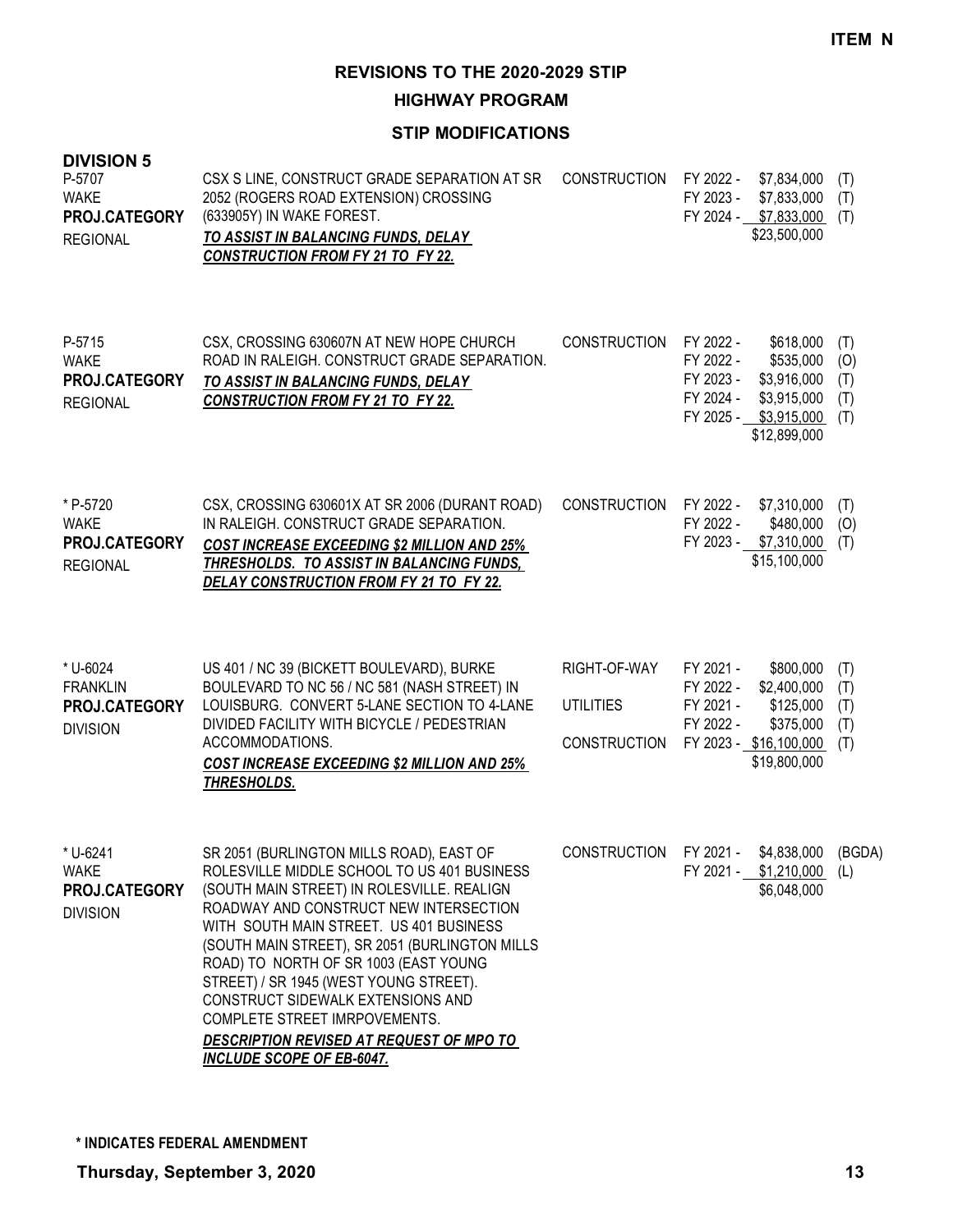**HIGHWAY PROGRAM**

| <b>DIVISION 6</b><br>*B-5708<br><b>CUMBERLAND</b><br><b>PROJ.CATEGORY</b><br><b>STATEWIDE</b> | NC 24, REPLACE BRIDGE 250144 OVER SOUTH RIVER.<br>AT REQUEST OF STRUCTURES MANAGEMENT UNIT,<br>DELAY RIGHT-OF-WAY FROM FY 24 TO FY 26 AND<br><b>CONSTRUCTION FROM FY 25 TO FY 27.</b>                                                                                | RIGHT-OF-WAY<br><b>UTILITIES</b><br><b>CONSTRUCTION</b> | FY 2026 -<br>FY 2026 -<br>FY 2027 -<br>FY 2028 - | \$204,000<br>\$56,000<br>\$2,040,000<br>\$2,040,000<br>\$4,340,000 | (T)<br>(T)<br>(T)<br>(T)         |
|-----------------------------------------------------------------------------------------------|----------------------------------------------------------------------------------------------------------------------------------------------------------------------------------------------------------------------------------------------------------------------|---------------------------------------------------------|--------------------------------------------------|--------------------------------------------------------------------|----------------------------------|
| EB-5540<br><b>CUMBERLAND</b><br>PROJ.CATEGORY<br><b>DIVISION</b>                              | LITTLE CROSS CREEK GREENWAY EXTENSION,<br>FILTER PLANT DRIVE TO ROWAN STREET BRIDGE IN<br>FAYETTEVILLE. CONSTRUCT MULTI-USE PATH.<br>TO ASSIST IN BALANCING FUNDS, DELAY RIGHT-OF-<br><b>WAY FROM FY 21 TO FY 22 AND CONSTRUCTION</b><br><b>FROM FY 22 TO FY 23.</b> | RIGHT-OF-WAY<br><b>CONSTRUCTION</b>                     | FY 2022 -<br>FY 2023 -<br>FY 2023 -              | \$20,000<br>\$384,000<br>\$96,000<br>\$500,000                     | (L)<br>(TAANY)<br>(L)            |
| * EB-6014<br><b>HARNETT</b><br>PROJ.CATEGORY<br><b>DIVISION</b>                               | CAMPBELL UNIVERSITY SIDEWALK, WADE STEWART<br>CIRCLE TO PEARSON ROAD IN BUIES CREEK.<br><b>CONSTRUCT SIDEWALK.</b><br>ADD RIGHT-OF-WAY IN FY 21 NOT PREVIOUSLY<br>PROGRAMMED.                                                                                        | RIGHT-OF-WAY<br><b>CONSTRUCTION</b>                     | FY 2021 -<br>FY 2021 -<br>FY 2021 -<br>FY 2021 - | \$80,000<br>\$20,000<br>\$480,000<br>\$120,000<br>\$700,000        | (TALT5)<br>(L)<br>(TALT5)<br>(L) |
| EB-6030<br><b>CUMBERLAND</b><br>PROJ.CATEGORY<br><b>DIVISION</b>                              | US 401 BYPASS (SKIBO ROAD), CONSTRUCT<br>SIDEWALK FROM RICHWOOD COURT TO NC 24<br>(BRAGG BOULEVARD).<br>TO ASSIST IN BALANCING FUNDS, DELAY RIGHT-OF-<br><b>WAY FROM FY 20 TO FY 21 AND CONSTRUCTION</b><br><b>FROM FY 21 TO FY 22.</b>                              | RIGHT-OF-WAY<br><b>CONSTRUCTION</b>                     | FY 2021 -<br>FY 2021 -<br>FY 2022 -<br>FY 2022 - | \$60,000<br>\$15,000<br>\$360,000<br>\$90,000<br>\$525,000         | (TADA)<br>(L)<br>(TADA)<br>(L)   |
| EB-6031<br><b>CUMBERLAND</b><br>PROJ.CATEGORY<br><b>DIVISION</b>                              | US 401 (RAMSEY STREET), CONSTRUCT SIDEWALK<br>FROM SUMMERCHASE DRIVE TO SR 1611 (ANDREWS<br>ROAD).<br>TO ASSIST IN BALANCING FUNDS, DELAY<br><b>CONSTRUCTION FROM FY 20 TO FY 21.</b>                                                                                | <b>CONSTRUCTION</b>                                     | FY 2021 -<br>FY 2021 -                           | \$68,000<br>$$17,000$ (L)<br>\$85,000                              | (TADA)                           |
| EB-6032<br><b>CUMBERLAND</b><br>PROJ.CATEGORY<br><b>DIVISION</b>                              | NC 59 (HOPE MILLS ROAD), CONSTRUCT SIDEWALK<br>FROM FAYETTEVILLE CITY LIMITS TO SUMAC CIRCLE.<br>TO ASSIST IN BALANCING FUNDS, DELAY<br><b>CONSTRUCTION FROM FY 20 TO FY 21.</b>                                                                                     | <b>CONSTRUCTION</b>                                     | FY 2021 -<br>FY 2021 -                           | \$282,000<br>\$70,000<br>\$352,000                                 | (TADA)<br>(L)                    |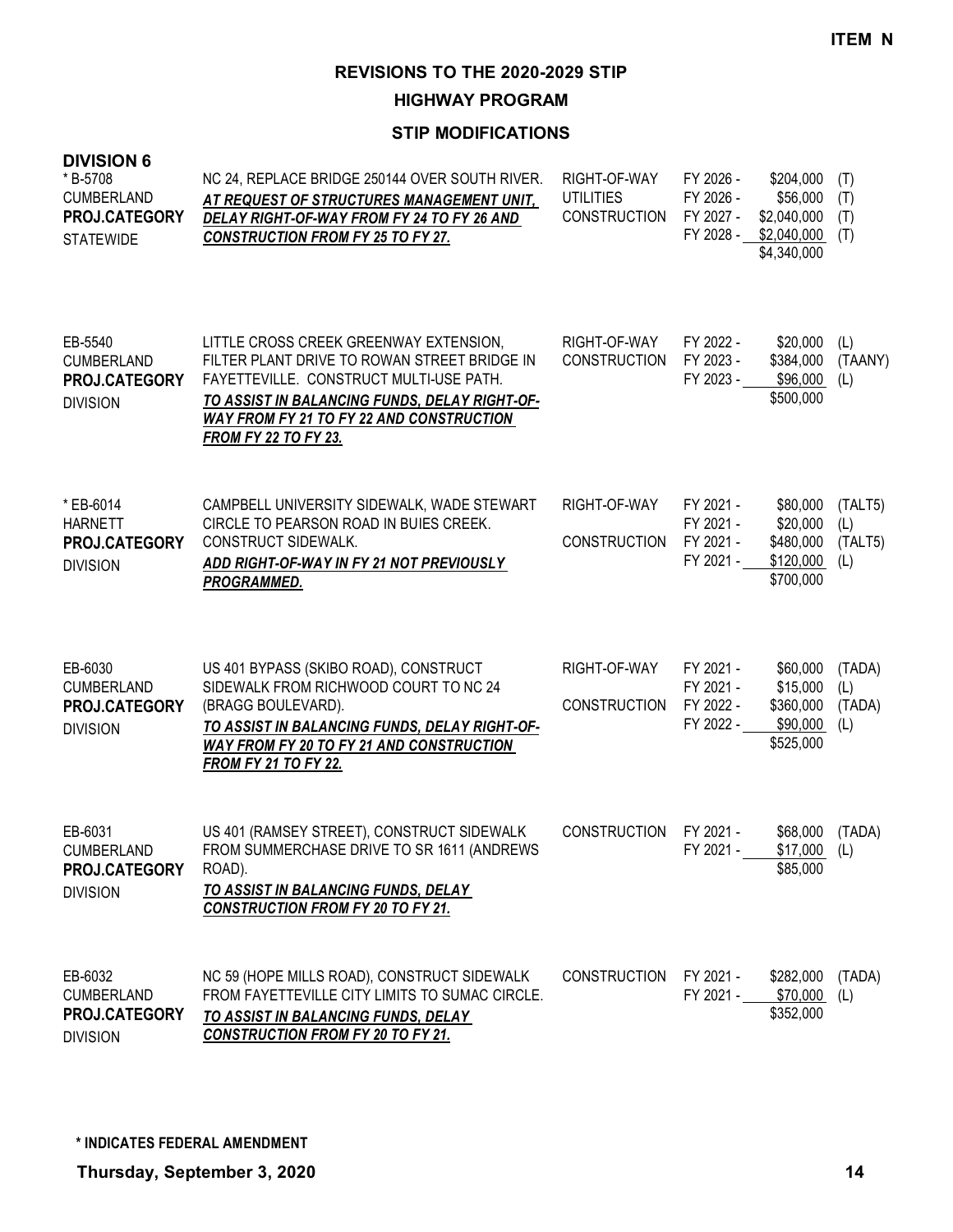**HIGHWAY PROGRAM**

| <b>DIVISION 6</b><br>R-5751<br><b>ROBESON</b><br>PROJ.CATEGORY<br><b>REGIONAL</b>   | US 74, NC 72/NC 130. UPGRADE AT-GRADE<br>INTERSECTION TO INTERCHANGE.<br>TO ASSIST IN BALANCING FUNDS, DELAY RIGHT-OF-<br><b>WAY FROM FY 20 TO FY 21.</b>                                                                                                                                                                                                                           | RIGHT-OF-WAY<br><b>CONSTRUCTION</b>                     | FY 2021 -<br>FY 2023 -<br>FY 2024 - | \$100,000<br>\$6,766,000<br>\$6,767,000<br>FY 2025 - \$6,767,000<br>\$20,400,000 | (T)<br>(T)<br>(T)<br>(T)      |
|-------------------------------------------------------------------------------------|-------------------------------------------------------------------------------------------------------------------------------------------------------------------------------------------------------------------------------------------------------------------------------------------------------------------------------------------------------------------------------------|---------------------------------------------------------|-------------------------------------|----------------------------------------------------------------------------------|-------------------------------|
| <b>DIVISION 7</b><br>*B-5713<br><b>GUILFORD</b><br>PROJ.CATEGORY<br><b>DIVISION</b> | WILLOW ROAD, REPLACE BRIDGE 400352 OVER 1-40 /<br>BUSINESS 85 IN GREENSBORO.<br>TO ASSIST IN BALANCING FUNDS, DELAY RIGHT-OF-<br><b>WAY FROM FY 22 TO 25 AND CONSTRUCTION FROM</b><br>FY 23 TO FY 26.                                                                                                                                                                               | RIGHT-OF-WAY<br><b>CONSTRUCTION</b>                     | FY 2025 -<br>FY 2026 -              | \$166,000<br>\$3,318,000<br>\$3,484,000                                          | (NHPB)<br>(NHPB)              |
| B-5721<br><b>ROCKINGHAM</b><br>PROJ.CATEGORY<br><b>DIVISION</b>                     | SR 2177 (DAN VALLEY ROAD), REPLACE BRIDGE<br>780124 OVER MAYO RIVER IN MADISON.<br>TO ASSIST IN BALANCING FUNDS, DELAY RIGHT-OF-<br><b>WAY FROM FY 20 TO 21 AND CONSTRUCTION FROM</b><br>FY 20 TO FY 22.                                                                                                                                                                            | RIGHT-OF-WAY<br><b>UTILITIES</b><br><b>CONSTRUCTION</b> | FY 2021 -<br>FY 2021 -<br>FY 2022 - | \$188,000<br>\$269,000<br>\$3,500,000<br>\$3,957,000                             | (BGLT5)<br>(BGLT5)<br>(BGLT5) |
| *B-5725<br><b>CASWELL</b><br>PROJ.CATEGORY<br><b>DIVISION</b>                       | SR 1710 (GRIERS CHURCH ROAD), REPLACE BRIDGE<br>160007 OVER HYCO CREEK.<br>TO ASSIST IN BALANCING FUNDS, DELAY RIGHT-OF-<br><b>WAY FROM FY 22 TO 24 AND CONSTRUCTION FROM</b><br>FY 23 TO FY 26.                                                                                                                                                                                    | RIGHT-OF-WAY<br>CONSTRUCTION                            | FY 2024 -                           | \$290,000<br>FY 2026 - \$2,900,000<br>\$3,190,000                                | (BGOFF)<br>(BGOFF)            |
| *B-6037<br>ORANGE<br>PROJ.CATEGORY RAILROAD.<br><b>REGIONAL</b>                     | NC 86, REPLACE BRIDGE 670049 OVER NORTH<br>CAROLINA RAILROAD / NORFOLK SOUTHERN<br><u>TO ASSIST IN BALANCING FUNDS, DELAY RIGHT-OF-</u><br><b>WAY FROM FY 21 TO 24 AND CONSTRUCTION FROM</b><br>FY 23 TO FY 25.                                                                                                                                                                     | RIGHT-OF-WAY<br><b>CONSTRUCTION</b>                     | FY 2024 -<br>FY 2025 -              | \$250,000<br>\$2,500,000<br>\$2,750,000                                          | (NHPB)<br>(NHPB)              |
| EB-5883<br><b>GUILFORD</b><br>PROJ.CATEGORY<br><b>DIVISION</b>                      | US 220 (WENDOVER AVENUE), GRECADE STREET TO<br>SR 1001 (NORTH CHURCH STREET) AND SR 2526<br>(SUMMIT AVENUE) TO US 29 (NORTH O'HENRY<br>BOULEVARD) IN GREENSBORO. CONSTRUCT<br>SIDEWALKS.<br>TO ALLOW ADDITIONAL TIME FOR PLANNING AND<br>DESIGN DELAY RIGHT-OF-WAY FROM FY 20 TO FY 21<br>AND CONSTRUCTION FROM FY 20 TO FY 22 TO<br><b>REFLECT CURRENT CITY DELIVERY SCHEDULE.</b> | RIGHT-OF-WAY<br><b>CONSTRUCTION</b>                     | FY 2021 -<br>FY 2021 -<br>FY 2022 - | \$357,000<br>\$89,000<br>\$2,139,000<br>FY 2022 - \$535,000<br>\$3,120,000       | (TAP)<br>(L)<br>(TAP)<br>(L)  |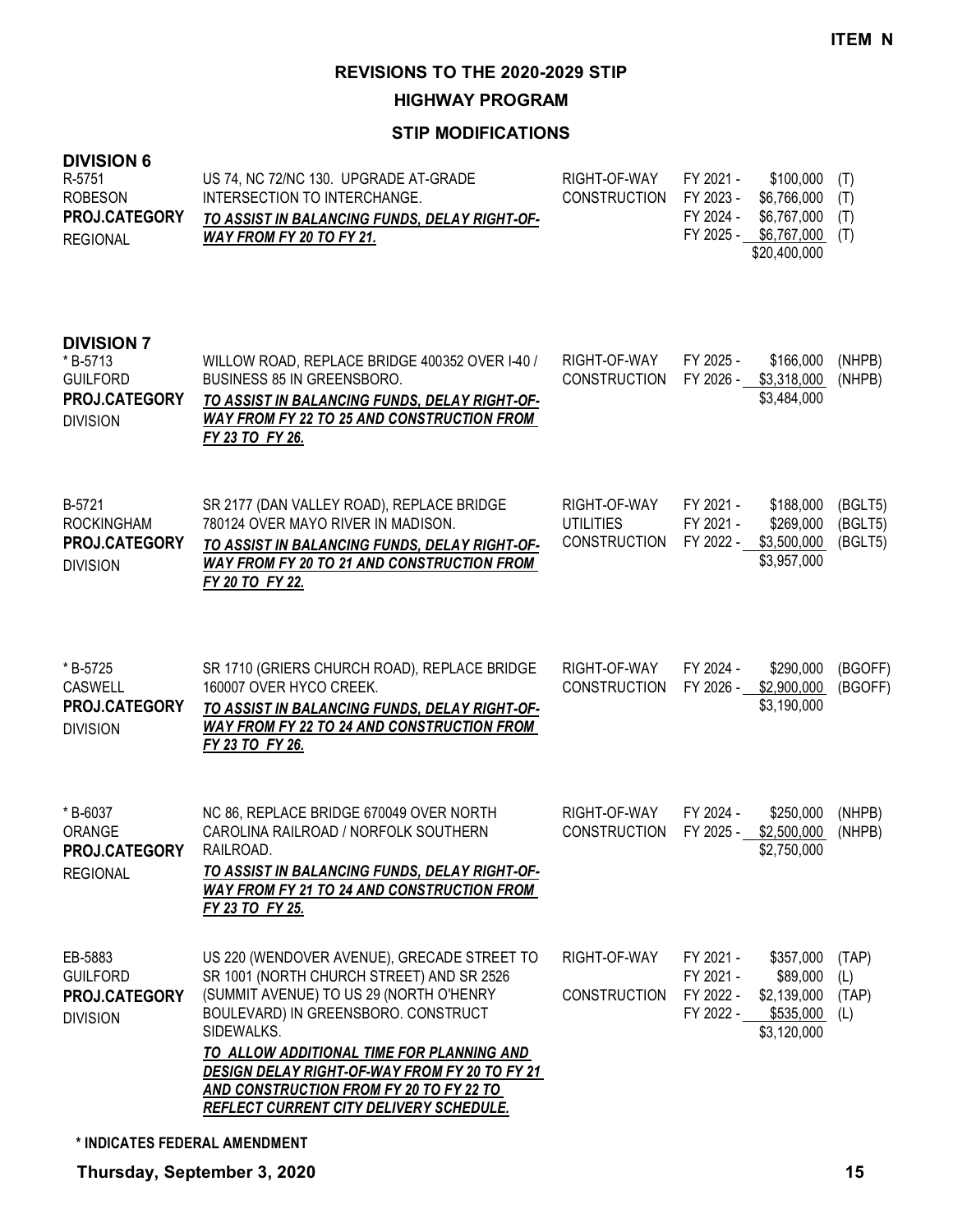**HIGHWAY PROGRAM**

| <b>DIVISION 7</b><br>$1-5711$<br><b>ALAMANCE</b><br>PROJ.CATEGORY<br><b>STATEWIDE</b> | I-40 / I-85, SR 1007 (MEBANE-OAKS ROAD) IN MEBANE.<br>INTERCHANGE IMPROVEMENTS.<br>TO ASSIST IN BALANCING FUNDS, DELAY<br><b>CONSTRUCTION FROM FY 20 TO FY 21.</b>                                               | <b>GARVEE CON</b><br><b>CONSTRUCTION</b>                | FY 2021 -<br>FY 2022 -<br>FY 2023 -<br>FY 2024 -<br>FY 2025 -<br>FY 2026 -<br>FY 2027 -<br>FY 2028 -<br>FY 2029 -<br>POST YR-<br>FY 2021 -<br>FY 2021 -<br>FY 2022 -<br>FY 2022 -<br>FY 2023 -<br>FY 2023 - | \$186,000<br>\$186,000<br>\$186,000<br>\$186,000<br>\$186,000<br>\$186,000<br>\$186,000<br>\$186,000<br>\$186,000<br>\$1,116,000<br>\$3,644,000<br>\$241,000<br>\$3,643,000<br>\$241,000<br>\$3,643,000<br>\$241,000<br>\$14,443,000 | (NHP)<br>(NHP)<br>(NHP)<br>(NHP)<br>(NHP)<br>(NHP)<br>(NHP)<br>(NHP)<br>(NHP)<br>(NHP)<br>(NHP)<br>(S(M))<br>(NHP)<br>(S(M))<br>(NHP)<br>(S(M)) |
|---------------------------------------------------------------------------------------|------------------------------------------------------------------------------------------------------------------------------------------------------------------------------------------------------------------|---------------------------------------------------------|-------------------------------------------------------------------------------------------------------------------------------------------------------------------------------------------------------------|--------------------------------------------------------------------------------------------------------------------------------------------------------------------------------------------------------------------------------------|-------------------------------------------------------------------------------------------------------------------------------------------------|
| R-5766A<br><b>ROCKINGHAM</b><br>PROJ.CATEGORY<br><b>DIVISION</b>                      | NC 65 / NC 87, WEST OF SR 2371 (OLD COUNTY HOME<br>ROAD) IN WENTWORTH TO SR 1001 (SANDY CROSS<br>ROAD) / SR 1998 (WENTWORTH STREET)<br>TO ASSIST IN BALANCING FUNDS, DELAY RIGHT-OF-<br>WAY FROM FY 20 TO FY 21. | RIGHT-OF-WAY<br><b>UTILITIES</b><br><b>CONSTRUCTION</b> | FY 2021 -<br>FY 2021 -<br>FY 2022 -                                                                                                                                                                         | \$100,000<br>\$1,197,000<br>\$1,850,000<br>\$3,147,000                                                                                                                                                                               | (T)<br>(T)<br>(T)                                                                                                                               |
| R-5766B<br><b>ROCKINGHAM</b><br>PROJ.CATEGORY<br><b>DIVISION</b>                      | NC 65 / NC 87, SR 1001 (SANDY CROSS ROAD) / SR<br>1998 (WENTWORTH STREET) TO SR 2413 (VANCE<br>STREET EXTENSION)<br>TO ASSIST IN BALANCING FUNDS, DELAY RIGHT-OF-<br><b>WAY FROM FY 20 TO FY 21.</b>             | RIGHT-OF-WAY<br><b>UTILITIES</b><br><b>CONSTRUCTION</b> | FY 2021 -<br>FY 2021 -<br>FY 2022 -                                                                                                                                                                         | \$330,000<br>\$237,000<br>\$1,673,000<br>\$2,240,000                                                                                                                                                                                 | (T)<br>(T)<br>(T)                                                                                                                               |

| R-5766C              | NC 65 / NC 87, SR 2413 (VANCE STREET EXTENSION) | RIGHT-OF-WAY                           | FY 2021 - | $$600,000$ (T) |  |
|----------------------|-------------------------------------------------|----------------------------------------|-----------|----------------|--|
| ROCKINGHAM           | TO US 158 / US 29 BUSINESS IN REIDSVILLE        | UTILITIES                              | FY 2021 - | $$100,000$ (T) |  |
| <b>PROJ.CATEGORY</b> | TO ASSIST IN BALANCING FUNDS, DELAY RIGHT-OF-   | CONSTRUCTION FY 2024 - \$3,300,000 (T) |           |                |  |
| <b>DIVISION</b>      | WAY FROM FY 20 TO FY 21.                        |                                        |           | \$4,000,000    |  |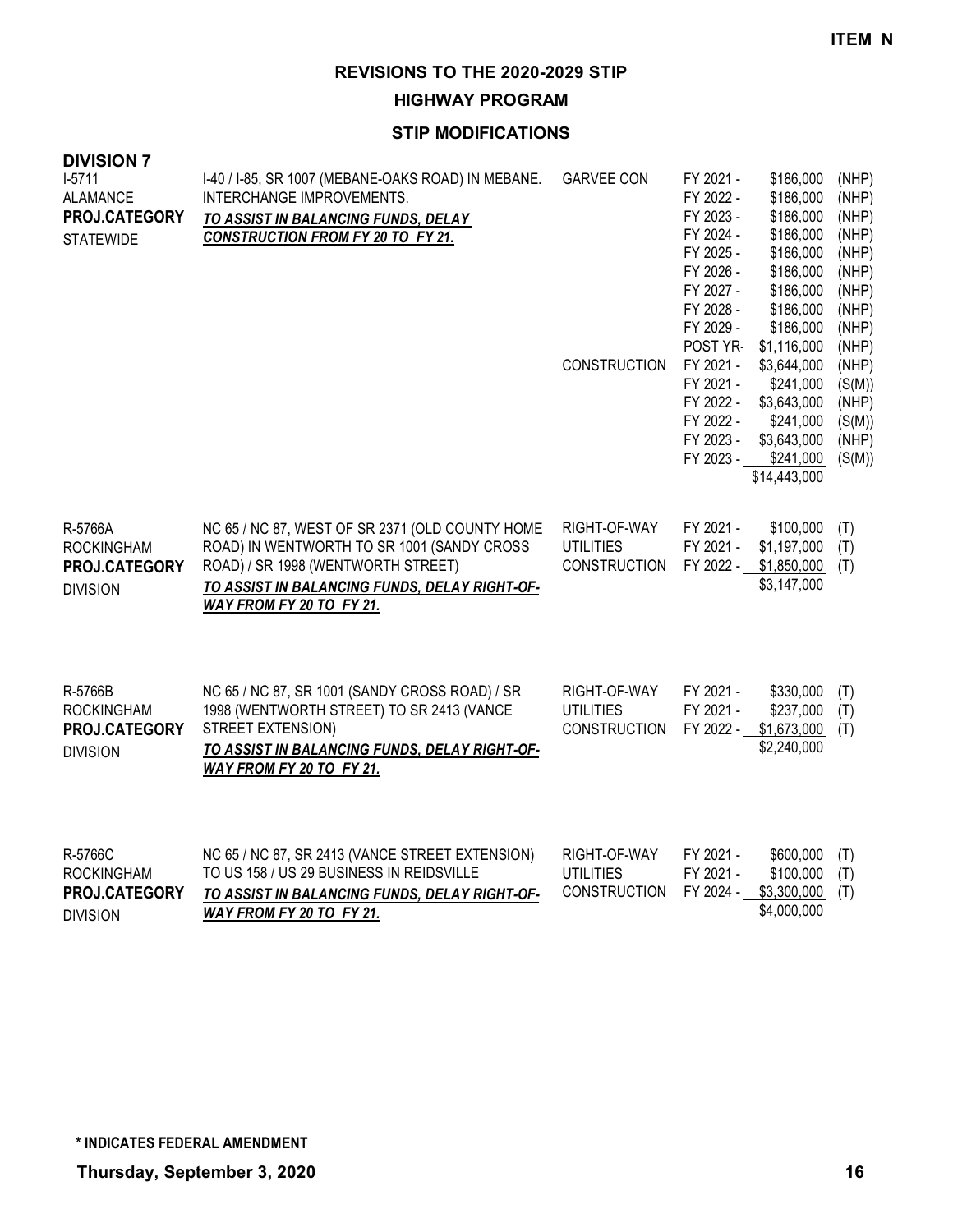**HIGHWAY PROGRAM**

| <b>DIVISION 7</b><br>* R-5821A<br><b>ORANGE</b><br>PROJ.CATEGORY<br><b>REGIONAL</b> | NC 54, SR 1006 (ORANGE GROVE ROAD) TO SR 1107 /<br>SR 1937 (OLD FAYETTEVILLE ROAD). CONSTRUCT<br>OPERATIONAL IMPROVEMENTS, INCLUDING<br>BICYCLE/PEDESTRIAN ACCOMMODATIONS<br><b>COST INCREASE EXCEEDING \$2 MILLION AND 25%</b><br>THRESHOLDS. TO ASSIST IN BALANCING FUNDS,<br>DELAY RIGHT-OF-WAY FROM FY 20 TO FY 21. | RIGHT-OF-WAY<br><b>UTILITIES</b><br><b>CONSTRUCTION</b> | FY 2021 -<br>\$630,000<br>FY 2021 -<br>\$100,000<br>FY 2022 - \$12,675,000<br>FY 2023 - \$12,675,000<br>FY 2024 - \$12,675,000<br>FY 2025 - \$12,675,000<br>\$51,430,000 | (T)<br>(T)<br>(T)<br>(T)<br>(T)<br>(T) |
|-------------------------------------------------------------------------------------|-------------------------------------------------------------------------------------------------------------------------------------------------------------------------------------------------------------------------------------------------------------------------------------------------------------------------|---------------------------------------------------------|--------------------------------------------------------------------------------------------------------------------------------------------------------------------------|----------------------------------------|
| U-5850<br><b>GUILFORD</b><br>PROJ.CATEGORY<br><b>DIVISION</b>                       | SR 1007 (RANDLEMAN ROAD), ELMSLEY DRIVE TO<br>GLENDALE DRIVE IN GREENSBORO. WIDEN TO<br>MULTLANES.<br>TO ASSIST IN BALANCING FUNDS, DELAY RIGHT-OF-<br>WAY FROM FY 21 TO FY 22.                                                                                                                                         | RIGHT-OF-WAY<br><b>UTILITIES</b><br><b>CONSTRUCTION</b> | FY 2022 -<br>\$467,000<br>FY 2022 -<br>\$56,000<br>FY 2024 -<br>\$2,400,000<br>\$2,923,000                                                                               | (T)<br>(T)<br>(T)                      |
| U-6013<br><b>ALAMANCE</b><br>PROJ.CATEGORY<br><b>DIVISION</b>                       | NC 119, SR 1981 (TROLLINGWOOD-HAWFIELDS ROAD)<br>/ SR 2126 (OLD HILLSBOROUGH ROAD TO LOWES<br>BOULEVARD IN MEBANE. WIDEN TO MULTILANES.<br>TO ASSIST IN BALANCING FUNDS, DELAY RIGHT-OF-<br>WAY FROM FY 21 TO FY 22.                                                                                                    | RIGHT-OF-WAY<br><b>UTILITIES</b><br><b>CONSTRUCTION</b> | FY 2022 -<br>\$3,000,000<br>FY 2022 -<br>\$500,000<br>FY 2023 -<br>\$2,600,000<br>FY 2024 -<br>\$2,600,000<br>\$8,700,000                                                | (T)<br>(T)<br>(T)<br>(T)               |
| U-6018<br><b>GUILFORD</b><br>PROJ.CATEGORY<br><b>DIVISION</b>                       | NC 62, SR 1154 (KERSEY VALLEY ROAD) TO SR 1162<br>(WEANT ROAD) IN ARCHDALE. IMPROVE<br>INTERCHANGE AREA AND REALIGN SR 1154 AND SR<br>1162 INTERSECTIONS.<br>TO ASSIST IN BALANCING FUNDS, DELAY<br><b>CONSTRUCTION FROM FY 22 TO FY 23.</b>                                                                            | RIGHT-OF-WAY<br><b>UTILITIES</b><br>CONSTRUCTION        | FY 2021 -<br>\$3,200,000<br>FY 2021 -<br>\$200,000<br>FY 2023 - \$10,300,000<br>\$13,700,000                                                                             | (T)<br>(T)<br>(T)                      |
| <b>DIVISION 8</b><br>B-5976<br><b>LEE</b><br>PROJ.CATEGORY<br><b>DIVISION</b>       | SR 1400 (CUMNOCK ROAD), REPLACE BRIDGE 520069<br>AND BRIDGE 520070 OVER NORFOLK SOUTHERN<br>RAILROAD.<br>ACCELERATE RIGHT OF WAY FROM FY 25 TO FY 24<br>AND CONSTRUCTION FROM FY 27 TO 25 DUE TO RE-<br>PRIORITIZATION OF BRIDGE PROGRAM.                                                                               | RIGHT-OF-WAY<br><b>CONSTRUCTION</b>                     | FY 2024 -<br>\$196,000<br>FY 2025 -<br>\$3,934,000<br>\$4,130,000                                                                                                        | (BGOFF)<br>(BGOFF)                     |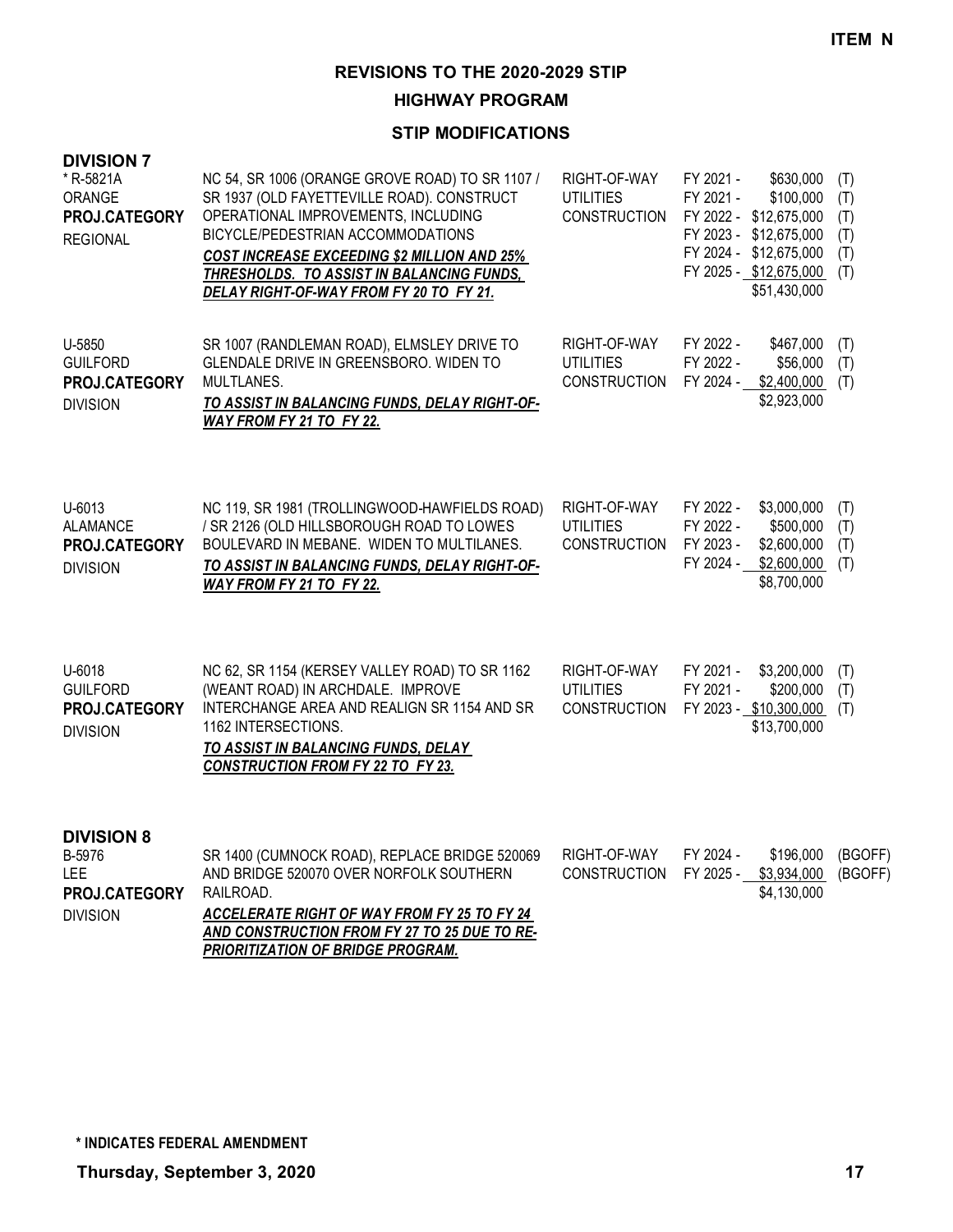**HIGHWAY PROGRAM**

| <b>DIVISION 8</b><br>EB-5744<br><b>RANDOLPH</b><br>PROJ.CATEGORY<br><b>DIVISION</b> | SR 1950 (WEST ACADEMY STREET), SR 1952 (HIGH<br>POINT STREET) TO HILLARY STREET IN RANDLEMAN.<br>CONSTRUCT SIDEWALK ON NORTH SIDE.<br>TO ASSIST IN BALANCING FUNDS, DELAY<br><b>CONSTRUCTION FROM FY 21 TO FY 22.</b>                                                                                                                                   | <b>CONSTRUCTION</b>                                     | FY 2022 -<br>FY 2022 -                                        | \$329,000<br>\$82,000<br>\$411,000                                                                               | (TA5200)<br>(L)                        |
|-------------------------------------------------------------------------------------|---------------------------------------------------------------------------------------------------------------------------------------------------------------------------------------------------------------------------------------------------------------------------------------------------------------------------------------------------------|---------------------------------------------------------|---------------------------------------------------------------|------------------------------------------------------------------------------------------------------------------|----------------------------------------|
| EB-5899<br><b>MONTGOMERY</b><br>PROJ.CATEGORY<br><b>DIVISION</b>                    | NC 731 (EAST ALLENTON STREET), EXISTING<br>SIDEWALK ON NC 731 TO STANBECK PARK IN MT.<br>GILEAD. CONSTRUCT SIDEWALK.<br>TO ASSIST IN BALANCING FUNDS, DELAY<br><b>CONSTRUCTION FROM FY 21 TO FY 22.</b>                                                                                                                                                 | <b>CONSTRUCTION</b>                                     | FY 2022 -<br>FY 2022 -                                        | \$96,000<br>\$24,000<br>\$120,000                                                                                | (TALT5)<br>(L)                         |
| R-5930<br><b>CHATHAM</b><br>PROJ.CATEGORY<br><b>DIVISION</b>                        | NEW ROUTE, COUNTRY ROUTT BROWN ROAD TO US<br>15 / US 501. CONSTRUCT 2-LANE ROADWAY ON NEW<br>LOCATION.<br>TO ASSIST IN BALANCING FUNDS, DELAY RIGHT-OF-<br><b>WAY FROM FY 21 TO 22 AND CONSTRUCTION FROM</b><br>FY 22 TO FY 23.                                                                                                                         | RIGHT-OF-WAY<br><b>UTILITIES</b><br><b>CONSTRUCTION</b> | FY 2022 -<br>FY 2022 -<br>FY 2023 -<br>FY 2023 -              | \$2,071,000<br>\$100,000<br>\$6,874,000<br>\$9,000,000<br>\$18,045,000                                           | (T)<br>(T)<br>(T)<br>(O)               |
| U-5707<br><b>HOKE</b><br>PROJ.CATEGORY<br><b>DIVISION</b>                           | SR 1420 (GILLIS HILL ROAD), GILLIS HILL ROAD<br>EXTENSION, SR 1406 (ROCKFISH ROAD) TO SR 1418<br>(LINDSAY ROAD) NEAR FAYETTEVILLE. CONSTRUCT<br>MULTILANE FACILITY ON NEW LOCATION TO TIE IN AT<br>THE INTERSECTION OF SR 1406 ROCKFISH ROAD<br>AND WESTFIELD DRIVE.<br>TO ASSIST IN BALANCING FUNDS, DELAY<br><b>CONSTRUCTION FROM FY 22 TO FY 23.</b> | RIGHT-OF-WAY<br><b>UTILITIES</b><br><b>CONSTRUCTION</b> | FY 2021 -<br>FY 2021 -<br>FY 2023 -<br>FY 2024 -<br>FY 2025 - | \$8,904,000<br>\$9,598,000<br>\$6,175,000<br>\$6,175,000<br>\$6,175,000<br>FY 2026 - \$6,175,000<br>\$43,202,000 | (T)<br>(T)<br>(T)<br>(T)<br>(T)<br>(T) |
| U-5743<br><b>RANDOLPH</b><br>PROJ.CATEGORY<br><b>REGIONAL</b>                       | NC 42, SR 2237 (EAST SALISBURY STREET) TO NORTH<br>OF US 64 / NC 49 (DIXIE DRIVE) IN ASHEBORO.<br>WIDEN TO THREE LANES.<br>TO ASSIST IN BALANCING FUNDS, DELAY RIGHT-OF-<br>WAY FROM FY 20 TO FY 21.                                                                                                                                                    | RIGHT-OF-WAY<br><b>UTILITIES</b><br><b>CONSTRUCTION</b> | FY 2021 -<br>FY 2021 -<br>FY 2022 -<br>FY 2023 -              | \$1,083,000<br>\$698,000<br>\$3,750,000<br>\$3,750,000<br>\$9,281,000                                            | (T)<br>(T)<br>(T)<br>(T)               |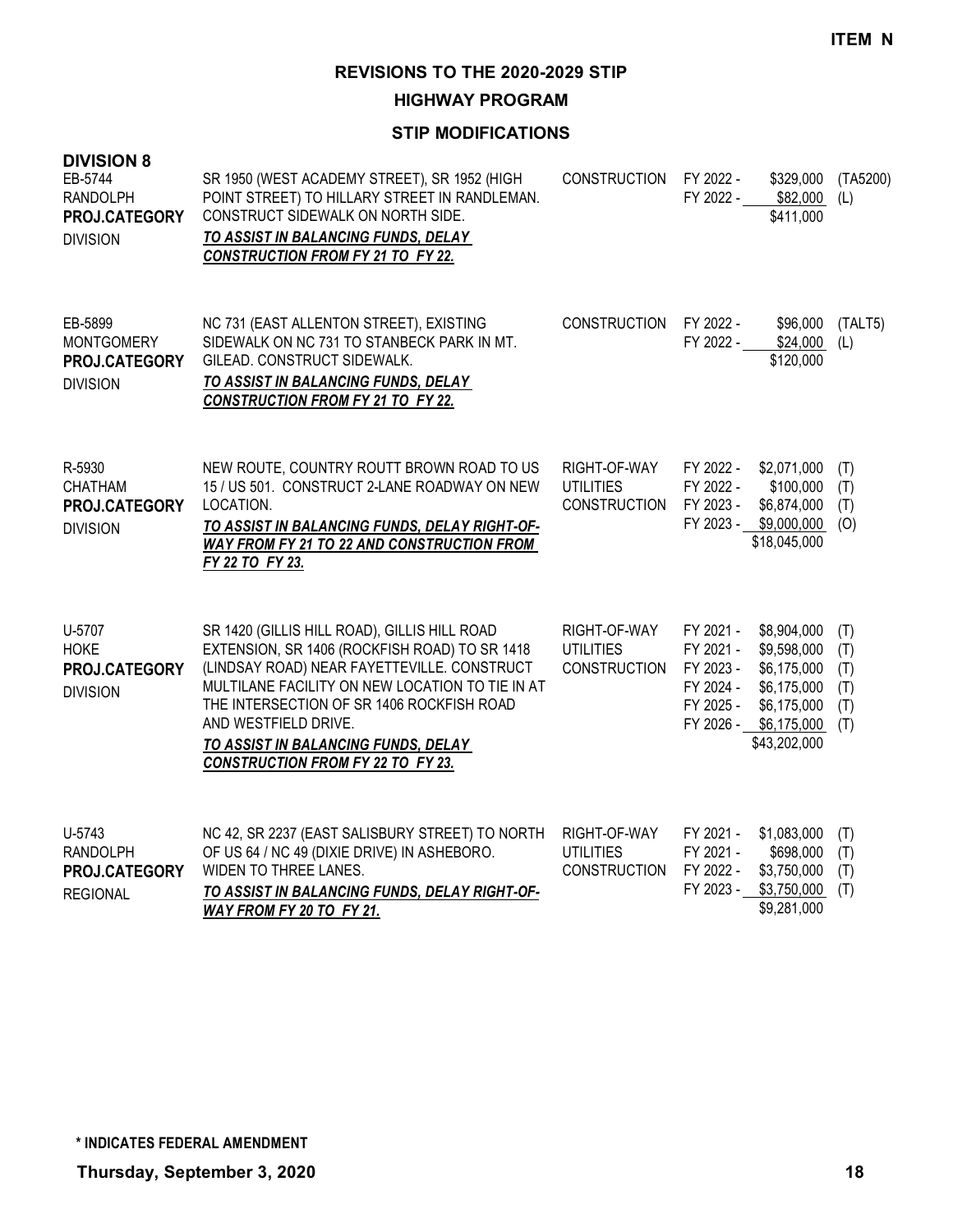**HIGHWAY PROGRAM**

| <b>DIVISION 8</b><br>U-5857<br><b>HOKE</b><br>PROJ.CATEGORY<br><b>DIVISION</b> | SR 1406 (ROCKFISH ROAD), SR 1418 (LINDSAY ROAD)<br>TO SR 1003 (CAMDEN ROAD) NEAR FAYETTEVILLE.<br>WIDEN TO MULTILANES.<br>TO ASSIST IN BALANCING FUNDS, DELAY<br><b>CONSTRUCTION FROM FY 22 TO FY 23.</b>                                  | RIGHT-OF-WAY<br><b>UTILITIES</b><br><b>CONSTRUCTION</b> | FY 2021 -<br>FY 2022 -<br>FY 2021 -<br>FY 2023 -<br>FY 2024 - | \$5,185,000<br>\$5,185,000<br>\$1,146,000<br>\$5,200,000<br>\$5,200,000<br>FY 2025 - \$5,200,000<br>\$27,116,000 | (T)<br>(T)<br>(T)<br>(T)<br>(T)<br>(T) |
|--------------------------------------------------------------------------------|--------------------------------------------------------------------------------------------------------------------------------------------------------------------------------------------------------------------------------------------|---------------------------------------------------------|---------------------------------------------------------------|------------------------------------------------------------------------------------------------------------------|----------------------------------------|
| <b>DIVISION 9</b><br>B-5007<br><b>FORSYTH</b>                                  | WEST FIRST STREET, REPLACE BRIDGE 330296 OVER<br>NORFOLK SOUTHERN RAILWAY IN WINSTON-SALEM.<br>TO ALLOW ADDITIONAL TIME FOR PLANNING AND<br>DESIGN. DELAY RIGHT-OF-WAY FROM FY 20 TO FY 21                                                 | RIGHT-OF-WAY<br><b>CONSTRUCTION</b>                     | FY 2021 -<br>FY 2021 -<br>FY 2022 -<br>FY 2022 -              | \$56,000<br>\$14,000<br>\$560,000<br>\$140,000<br>\$770,000                                                      | (BGOFF)<br>(L)<br>(BGOFF)<br>(L)       |
| B-5766<br><b>STOKES</b><br>PROJ.CATEGORY<br><b>DIVISION</b>                    | SR 1674 (SHEPPARD MILL ROAD), REPLACE BRIDGE<br>840082 OVER DAN RIVER IN DANBURY.<br>TO ASSIST IN BALANCING FUNDS, DELAY RIGHT-OF-<br>WAY FROM FY 22 TO 23.                                                                                | RIGHT-OF-WAY<br><b>CONSTRUCTION</b>                     | FY 2023 -<br>FY 2024 -                                        | \$218,000<br>\$2,175,000<br>FY 2025 - \$2,175,000<br>\$4,568,000                                                 | (BGOFF)<br>(BGOFF)<br>(BGOFF)          |
| B-5783<br><b>DAVIDSON</b><br>PROJ.CATEGORY<br><b>REGIONAL</b>                  | US 29 / US 70 / BUSINESS 85, REPLACE BRIDGE<br>280164 AND BRIDGE 280168 OVER NORFOLK<br>SOUTHERN RAILROAD.<br><u>TO ASSIST IN BALANCING FUNDS, DELAY RIGHT-OF-</u><br><b>WAY FROM FY 21 TO 22 AND CONSTRUCTION FROM</b><br>FY 22 TO FY 23. | RIGHT-OF-WAY<br><b>CONSTRUCTION</b>                     | FY 2022 -<br>FY 2023 -                                        | \$288,000<br>\$5,778,000<br>\$6,066,000                                                                          | (NHPB)<br>(NHPB)                       |
| EB-5619B<br><b>ROWAN</b><br>PROJ.CATEGORY<br><b>DIVISION</b>                   | GRANTS CREEK GREENWAY, CATAWBA COLLEGE<br>AND MEADOWBROOK NEIGHBORHOOD TO<br>WILTSHIRE VILLAGE. CONSTRUCT MULTIUSE PATH.<br>TO ALLOW CITY ADDITIONAL TIME FOR PLANNING<br>AND DESIGN. DELAY CONSTRUCTION FROM FY 20<br><b>TO FY 23.</b>    | <b>CONSTRUCTION</b>                                     | FY 2023 -<br>FY 2023 -                                        | \$1,151,000<br>\$288,000<br>\$1,439,000                                                                          | (BGDA)<br>(L)                          |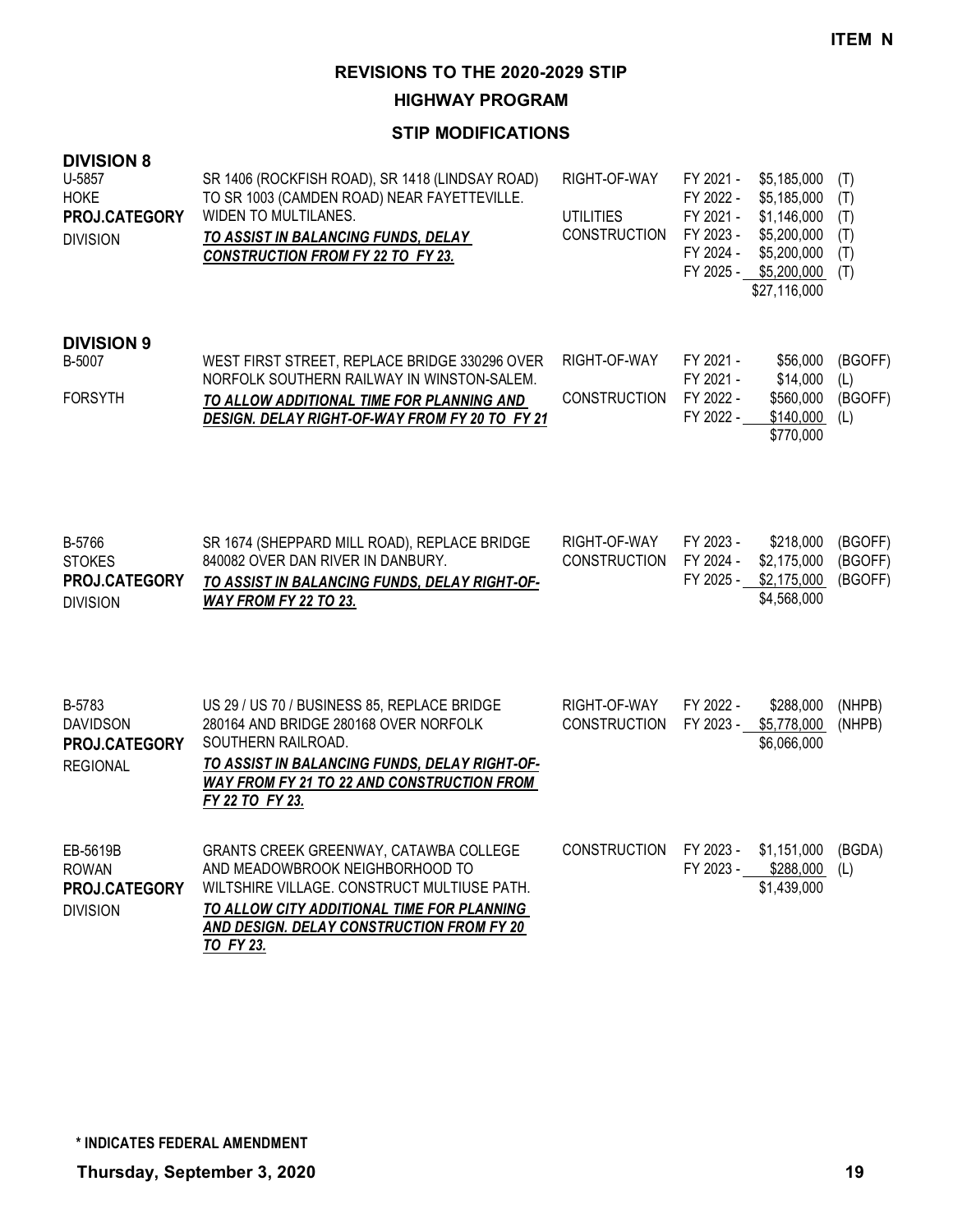**HIGHWAY PROGRAM**

| <b>DIVISION 9</b><br>* EB-5619C<br><b>ROWAN</b><br>PROJ.CATEGORY<br><b>DIVISION</b> | GRANTS CREEK GREENWAY, WILTSHIRE VILLAGE TO<br>KELSEY SCOTT PARK. CONSTRUCT MULTIUSE PATH.<br>ADD SEGMENT "C" NOT PREVIOUSLY PROGRAMMED<br><b>PER MPO.</b>                                                                                                                                               | <b>ENGINEERING</b><br><b>CONSTRUCTION</b>                                      | FY 2021 -<br>\$294,000<br>FY 2021 -<br>\$74,000<br>FY 2023 -<br>\$1,882,000<br>FY 2023 -<br>\$470,000<br>\$2,720,000                                                                                                                                                                                                                                                                      | (BGDA)<br>(L)<br>(BGDA)<br>(L)                                                                 |
|-------------------------------------------------------------------------------------|----------------------------------------------------------------------------------------------------------------------------------------------------------------------------------------------------------------------------------------------------------------------------------------------------------|--------------------------------------------------------------------------------|-------------------------------------------------------------------------------------------------------------------------------------------------------------------------------------------------------------------------------------------------------------------------------------------------------------------------------------------------------------------------------------------|------------------------------------------------------------------------------------------------|
| EB-5861<br><b>ROWAN</b><br>PROJ.CATEGORY<br><b>DIVISION</b>                         | THIRD STREET GREENWAY, 3RD STREET TO YADKIN<br>RIVER IN SPENCER. CONSTRUCT ALTERNATE<br>ROUTE, INCLUDING SPUR FROM GRANTS CREEK.<br>TO ALLOW TOWN ADDITIONAL TIME FOR PLANNING<br>AND DESIGN, DELAY CONSTRUCTION FROM FY 20 TO<br>FY 21.                                                                 | <b>CONSTRUCTION</b>                                                            | FY 2021 -<br>\$3,578,000<br>FY 2021 -<br>\$894,000<br>\$4,472,000                                                                                                                                                                                                                                                                                                                         | (TAANY)<br>(L)                                                                                 |
| * R-2577A<br><b>FORSYTH</b><br><b>PROJ.CATEGORY</b><br><b>REGIONAL</b>              | US 158, MULTI-LANES NORTH OF US 421 / I-40<br>BUSINESS TO SR 1965 (BELEWS CREEK ROAD)<br>TO ASSIST IN BALANCING FUNDS, DELAY<br><b>CONSTRUCTION FROM FY 23 TO FY 24.</b>                                                                                                                                 | RIGHT-OF-WAY<br><b>UTILITIES</b><br><b>BUILD NC CON</b><br><b>CONSTRUCTION</b> | FY 2021 - \$12,100,000<br>FY 2022 - \$12,100,000<br>FY 2023 - \$12,100,000<br>FY 2021 -<br>\$469,000<br>FY 2024 -<br>\$858,000<br>\$858,000<br>FY 2025 -<br>FY 2026 -<br>\$858,000<br>FY 2027 -<br>\$858,000<br>FY 2028 -<br>\$858,000<br>FY 2029 -<br>\$858,000<br>POST YR-<br>\$7,722,000<br>FY 2024 - \$11,800,000<br>FY 2025 - \$11,800,000<br>FY 2026 - \$11,800,000<br>\$85,039,000 | (T)<br>(T)<br>(T)<br>(T)<br>(T)<br>(T)<br>(T)<br>(T)<br>(T)<br>(T)<br>(T)<br>(T)<br>(T)<br>(T) |
| U-6231<br><b>FORSYTH</b><br>PROJ.CATEGORY<br><b>DIVISION</b>                        | NEW ROUTE, SR 4001 (REYNOLDS BOULEVARD) TO<br>SR 2264 (AKRON DRIVE) AT INTERSECTION OF SR<br>1763 (INDIANA AVENUE) IN WINSTON-SALEM.<br>CONSTRUCT ACCESS ROAD.<br>DELAY CONSTRUCTION FROM FY 20 TO FY 21<br><b>PENDING REIMBURSEMENT.</b>                                                                | <b>CONSTRUCTION</b>                                                            | FY 2021 -<br>\$1,300,000<br>FY 2021 - \$2,700,000<br>\$4,000,000                                                                                                                                                                                                                                                                                                                          | (T)<br>(L)                                                                                     |
| U-6237<br><b>ROWAN</b><br>PROJ.CATEGORY<br><b>DIVISION</b>                          | SR 2120 (LONG FERRY ROAD), SR 2182 (I-85 SERVICE<br>ROAD) NEAR SPENCER. CONSTRUCT RIGHT-TURN<br>LANE ON SR 2120, AND CONSTRUCT CUL-DE-SAC,<br>REMOVE RESIDUAL PAVEMENT AND STRENGTHEN<br>REMAINING PAVEMENT ON SR 2182.<br>DELAY CONSTRUCTION FROM FY 20 TO FY 21<br>PENDING RIGHT-OF-WAY CERTIFICATION. | <b>UTILITIES</b><br><b>CONSTRUCTION</b>                                        | FY 2021 -<br>\$50,000<br>FY 2021 -<br>\$315,000<br>\$365,000                                                                                                                                                                                                                                                                                                                              | (T)<br>(T)                                                                                     |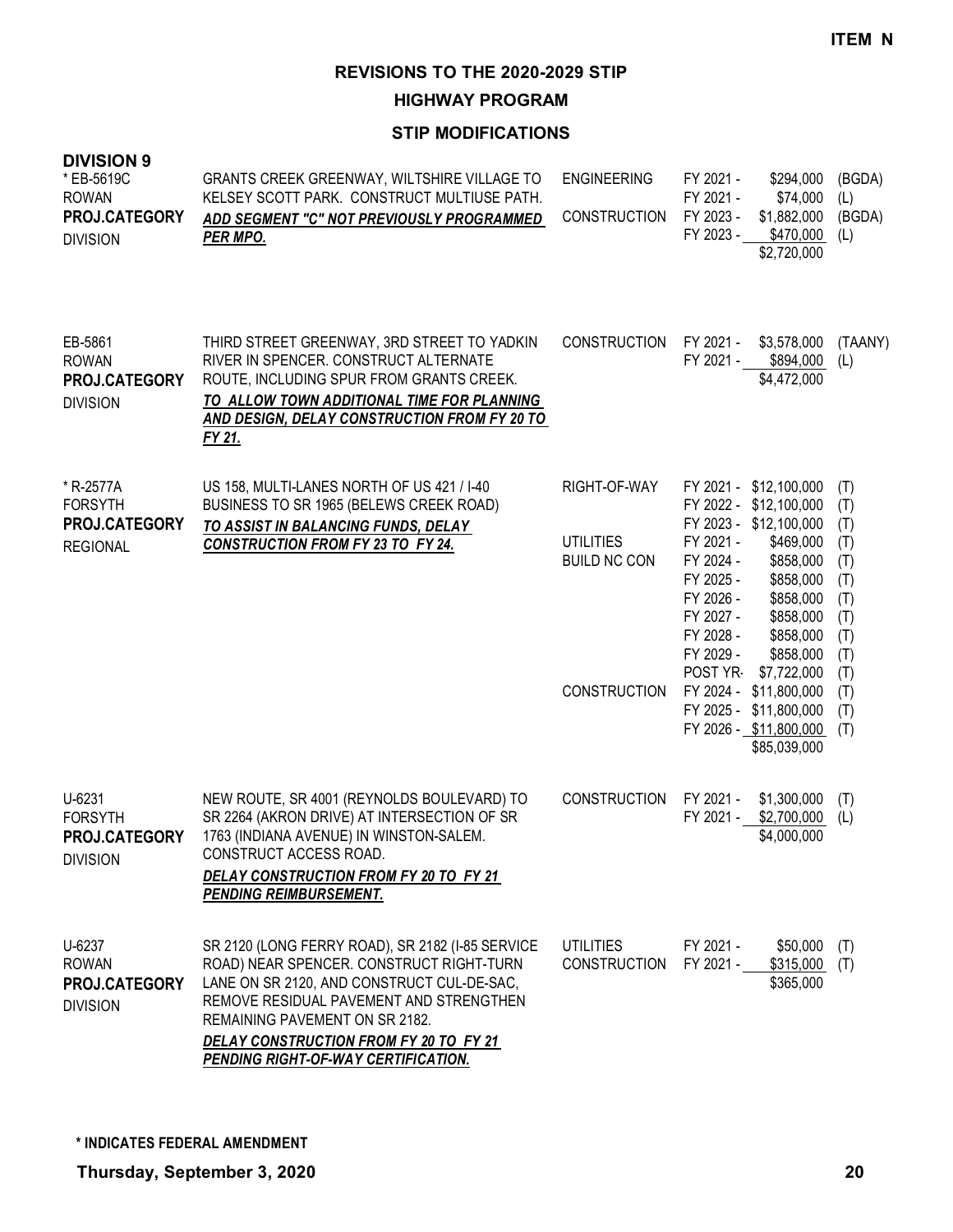**HIGHWAY PROGRAM**

# **STIP MODIFICATIONS**

| <b>DIVISION 10</b><br>* B-5376<br><b>UNION</b><br>PROJ.CATEGORY<br><b>DIVISION</b> | SR 1681 (OLD CAMDEN ROAD), REPLACE BRIDGE<br>890021 OVER STEWART'S CREEK.<br>TO ASSIST IN BALANCING FUNDS, DELAY RIGHT-OF-<br><b>WAY FROM FY 22 TO FY 23 AND CONSTRUCTION</b><br><b>FROM FY 23 TO FY 25.</b> | RIGHT-OF-WAY<br><b>CONSTRUCTION</b>                                    | FY 2023 -                           | \$210,000<br>FY 2025 - \$2,100,000<br>\$2,310,000                | (BGOFF)<br>(BGOFF)         |
|------------------------------------------------------------------------------------|--------------------------------------------------------------------------------------------------------------------------------------------------------------------------------------------------------------|------------------------------------------------------------------------|-------------------------------------|------------------------------------------------------------------|----------------------------|
| B-5949<br><b>UNION</b><br>PROJ.CATEGORY<br><b>REGIONAL</b>                         | NC 200, REPLACE BRIDGE 890053 OVER STEWARTS<br>CREEK.<br><b>ACCELERATE RIGHT-OF-WAY FROM FY 25 TO FY 24</b><br>AND CONSTRUCTION FROM FY 26 TO FY 25 AT THE<br><b>REQUEST OF STRUCTURES MANAGEMENT UNIT.</b>  | RIGHT-OF-WAY<br><b>CONSTRUCTION</b>                                    | FY 2024 -<br>FY 2025 -              | \$120,000<br>\$1,250,000<br>FY 2026 - \$1,250,000<br>\$2,620,000 | (T)<br>(T)<br>(T)          |
| * B-5983<br><b>MECKLENBURG</b><br>PROJ.CATEGORY<br><b>REGIONAL</b>                 | NC 160, REPLACE BRIDGE 590054 OVER SOUTHERN<br>RAILROAD.<br>TO ASSIST IN BALANCING FUNDS, DELAY RIGHT-OF-<br><b>WAY FROM FY 21 TO FY 23 AND CONSTRUCTION</b><br><b>FROM FY 22 TO FY 24.</b>                  | RIGHT-OF-WAY<br><b>UTILITIES</b><br><b>CONSTRUCTION</b>                | FY 2023 -<br>FY 2023 -<br>FY 2024 - | \$336,000<br>\$336,000<br>\$5,600,000<br>\$6,272,000             | (NHPB)<br>(NHPB)<br>(NHPB) |
| * B-5984<br><b>MECKLENBURG</b><br>PROJ.CATEGORY<br><b>REGIONAL</b>                 | NC 49, REPLACE BRIDGE 590088 OVER SOUTHERN<br>RAILROAD.<br>TO ASSIST IN BALANCING FUNDS, DELAY RIGHT-OF-<br><b>WAY FROM FY 21 TO FY 23 AND CONSTRUCTION</b><br><b>FROM FY 22 TO FY 24.</b>                   | RIGHT-OF-WAY<br><b>UTILITIES</b><br><b>CONSTRUCTION</b>                | FY 2023 -<br>FY 2023 -              | \$354,000<br>\$354,000<br>FY 2024 - \$6,367,000<br>\$7,075,000   | (NHPB)<br>(NHPB)<br>(NHPB) |
| * B-5990<br><b>MECKLENBURG</b><br>PROJ.CATEGORY<br><b>DIVISION</b>                 | SR 1138 WESTBOUND, REPLACE BRIDGE 590001<br>OVER SUGAR CREEK.<br>TO ASSIST IN BALANCING FUNDS, DELAY RIGHT-OF-<br>WAY FROM FY 21 TO FY 23 AND CONSTRUCTION<br><b>FROM FY 22 TO FY 25.</b>                    | RIGHT-OF-WAY<br><b>UTILITIES</b><br>CONSTRUCTION FY 2025 - \$3,127,000 | FY 2023 -<br>FY 2023 -              | \$174,000<br>\$174,000<br>\$3,475,000                            | (T)<br>(T)<br>(T)          |
| * I-5746CA<br><b>MECKLENBURG</b><br>PROJ.CATEGORY<br><b>STATEWIDE</b>              | I-277 (BROOKSHIRE FRWY), INTERIM STRUCTURE<br><b>IMPROVEMENTS AT GRAHAM STREET AND BREVARD</b><br>STREET.<br>ADD SEGMENT CA NOT PREVIOUSLY PROGRAMMED<br><b>AT REQUEST OF DIVISION.</b>                      | CONSTRUCTION FY 2021 -                                                 |                                     | \$500,000<br>\$500,000                                           | (NHPIM)                    |

**\* INDICATES FEDERAL AMENDMENT**

**Thursday, September 3, 2020 21**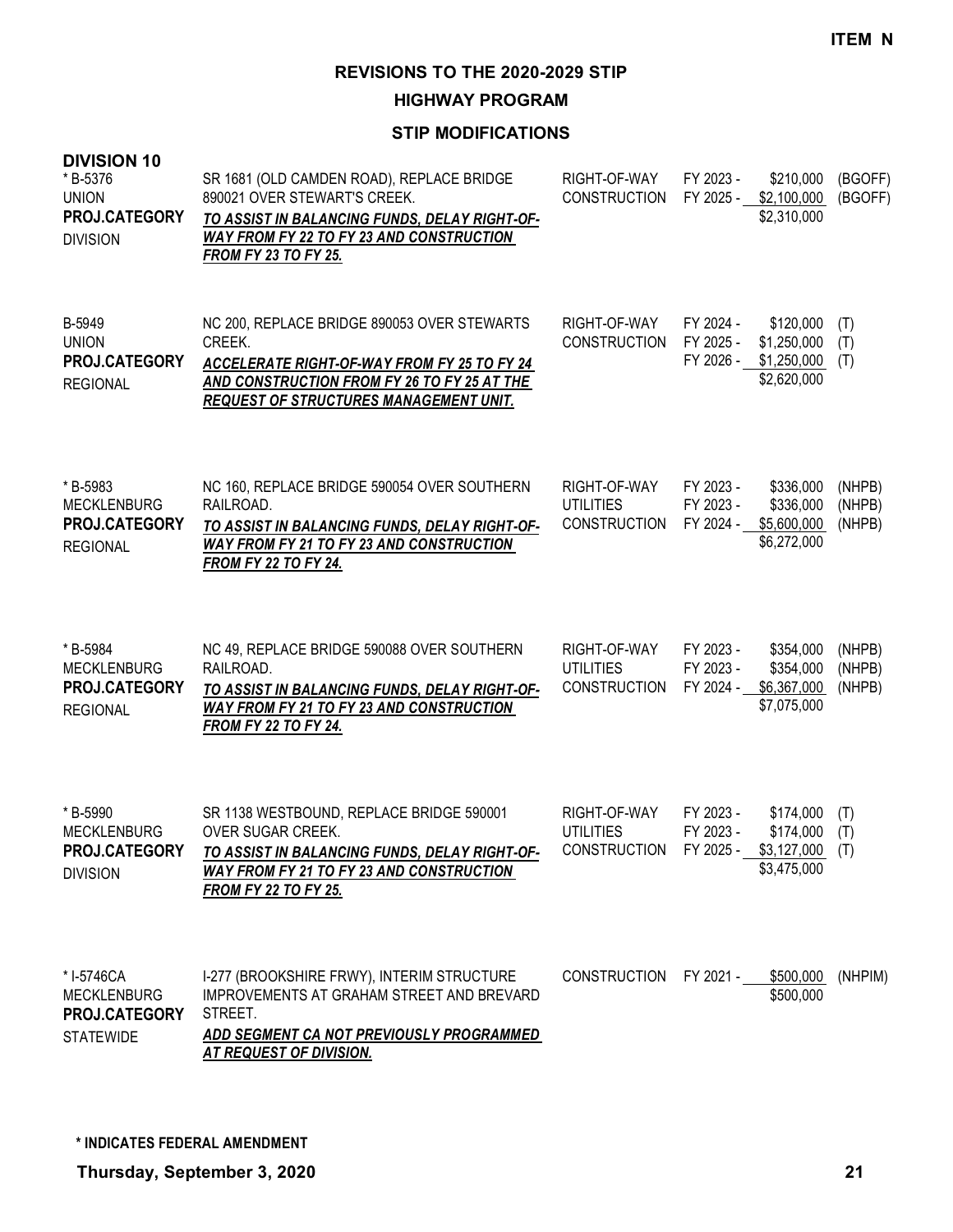**HIGHWAY PROGRAM**

| <b>DIVISION 11</b><br>*B-5527<br><b>SURRY</b><br>PROJ.CATEGORY<br><b>STATEWIDE</b>  | US 52 (NORTHBOUND LANE), REPLACE BRIDGE<br>850122 OVER TOMS CREEK AND REPLACE BRIDGE<br>850342 OVER OLD US 52 SOUTHBOUND EXIT RAMP.<br>TO ASSIST IN BALANCING FUNDS, DELAY RIGHT-OF-<br>WAY FROM FY 22 TO FY 23 AND CONSTRUCTION<br><b>FROM FY 23 TO FY 24.</b> | RIGHT-OF-WAY<br><b>CONSTRUCTION</b> | FY 2023 -<br>FY 2024 -<br>FY 2025 - | \$400,000<br>\$2,000,000<br>\$2,000,000<br>\$4,400,000              | (BGLT5)<br>(BGLT5)<br>(BGLT5) |
|-------------------------------------------------------------------------------------|-----------------------------------------------------------------------------------------------------------------------------------------------------------------------------------------------------------------------------------------------------------------|-------------------------------------|-------------------------------------|---------------------------------------------------------------------|-------------------------------|
| B-5825<br><b>YADKIN</b><br>PROJ.CATEGORY<br><b>REGIONAL</b>                         | NC 67, REPLACE BRIDGE 980035 OVER YADKIN RIVER. CONSTRUCTION<br><b>REMOVE BUILD NC BONDS.</b>                                                                                                                                                                   |                                     | FY 2023 -<br>FY 2024 -              | \$4,133,000<br>\$4,134,000<br>FY 2025 - \$4,133,000<br>\$12,400,000 | (T)<br>(T)<br>(T)             |
| *B-5832<br><b>SURRY</b><br>PROJ.CATEGORY<br><b>DIVISION</b>                         | SR 2080 (QUAKER CHURCH ROAD), REPLACE BRIDGE<br>850152 OVER ARARAT RIVER.<br>TO ASSIST IN BALANCING FUNDS, DELAY RIGHT-OF-<br>WAY FROM FY 22 TO FY 24 AND CONSTRUCTION<br><b>FROM FY 23 TO FY 25.</b>                                                           | RIGHT-OF-WAY<br><b>CONSTRUCTION</b> | FY 2024 -<br>FY 2025 -<br>FY 2026 - | \$200,000<br>\$1,800,000<br>\$1,800,000<br>\$3,800,000              | (BGOFF)<br>(BGOFF)<br>(BGOFF) |
| *B-5835<br><b>AVERY</b><br>PROJ.CATEGORY<br><b>DIVISION</b>                         | SR 1306 (HICKS HOLLOW ROAD), REPLACE BRIDGE<br>050125 OVER ELK RIVER.<br>TO ASSIST IN BALANCING FUNDS, DELAY RIGHT-OF-<br><b>WAY FROM FY 21 TO FY 25 AND CONSTRUCTION</b><br><b>FROM FY 22 TO FY 26.</b>                                                        | RIGHT-OF-WAY<br><b>CONSTRUCTION</b> | FY 2025 -<br>FY 2026 -              | \$92,000<br>\$1,450,000<br>\$1,542,000                              | (BGOFF)<br>(BGOFF)            |
| <b>DIVISION 12</b><br>*B-5847<br><b>CATAWBA</b><br>PROJ.CATEGORY<br><b>DIVISION</b> | SR 1709 (ROCK BARN ROAD), REPLACE BRIDGE<br>170173 OVER I-40.<br>TO ASSIST IN BALANCING FUNDS, DELAY RIGHT-OF-<br><b>WAY FROM FY 21 TO FY 23 AND CONSTRUCTION</b><br><b>FROM FY 22 TO FY 24.</b>                                                                | RIGHT-OF-WAY<br><b>CONSTRUCTION</b> | FY 2023 -<br>FY 2024 -<br>FY 2025 - | \$200,000<br>\$2,250,000<br>\$2,250,000<br>\$4,700,000              | (NHPB)<br>(NHPB)<br>(NHPB)    |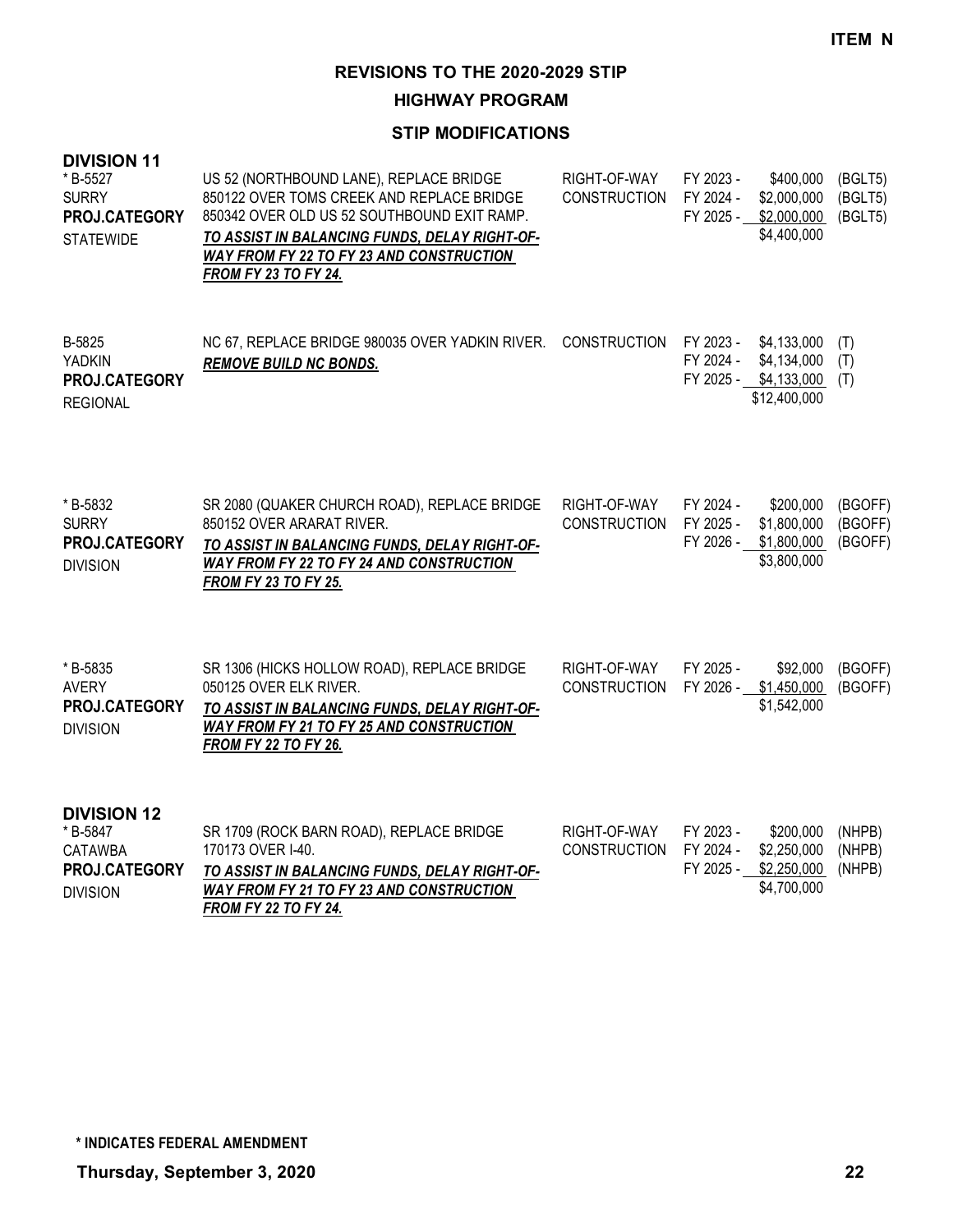**HIGHWAY PROGRAM**

| <b>DIVISION 12</b><br>*B-6041<br><b>CATAWBA</b><br>PROJ.CATEGORY<br><b>STATEWIDE</b>  | I-40, REPLACE BRIDGE 170177 AND 170178 OVER LYLE<br>CREEK.<br>TO ASSIST IN BALANCING FUNDS, DELAY RIGHT-OF-<br><b>WAY FROM FY 22 TO FY 25 AND CONSTRUCTION</b><br><b>FROM FY 23 TO FY 26.</b>                          | RIGHT-OF-WAY<br><b>CONSTRUCTION</b> | FY 2025 -<br>FY 2026 -<br>FY 2027 - | \$860,000<br>\$4,300,000<br>\$4,300,000<br>\$9,460,000             | (NHPB)<br>(NHPB)<br>(NHPB) |
|---------------------------------------------------------------------------------------|------------------------------------------------------------------------------------------------------------------------------------------------------------------------------------------------------------------------|-------------------------------------|-------------------------------------|--------------------------------------------------------------------|----------------------------|
| * B-6042<br><b>LINCOLN</b><br>PROJ.CATEGORY<br><b>REGIONAL</b>                        | NC 150, REPLACE BRIDGE 540026 OVER S.A.L.<br>RAILROAD.<br>TO ASSIST IN BALANCING FUNDS, DELAY RIGHT-OF-<br>WAY FROM FY 21 TO FY 25 AND CONSTRUCTION<br><b>FROM FY 23 TO FY 26.</b>                                     | RIGHT-OF-WAY<br><b>CONSTRUCTION</b> | FY 2025 -<br>FY 2026 -              | \$290,000<br>\$2,900,000<br>\$3,190,000                            | (NHPB)<br>(NHPB)           |
| B-6051<br><b>GASTON</b><br>PROJ.CATEGORY<br><b>STATEWIDE</b>                          | US 29 / US 74, REPLACE BRIDGE 350091 OVER<br><b>CATAWBA RIVER</b><br>TO ASSIST IN BALANCING FUNDS, DELAY<br><b>CONSTRUCTION FROM FY 22 TO FY 23.</b>                                                                   | RIGHT-OF-WAY<br><b>CONSTRUCTION</b> | FY 2022 -                           | \$4,000,000<br>FY 2023 - \$40,900,000<br>\$44,900,000              | (HFB)<br>(HFB)             |
| EB-5746<br><b>GASTON</b><br>PROJ.CATEGORY<br><b>DIVISION</b>                          | NC 273 (SOUTHMAIN STREET), SR 2044 (TUCKASEEGE<br>ROAD) TO ROSE STREET. CONSTRUCT SIDEWALKS<br>ON BOTH SIDES OF ROAD.<br>TO ASSIST IN BALANCING FUNDS, DELAY<br><b>CONSTRUCTION FROM FY 20 TO FY 21.</b>               | <b>CONSTRUCTION</b>                 | FY 2021 -<br>FY 2021 -              | \$488,000<br>\$122,000<br>\$610,000                                | (TA5200)<br>(L)            |
| <b>DIVISION 13</b><br>*B-4443<br><b>BUNCOMBE</b><br>PROJ.CATEGORY<br><b>STATEWIDE</b> | US 19/US 23/US 25/ US 70, REPLACE BRIDGE 100345,<br>AND BRIDGE 100346 OVER SR 1839.<br>TO ASSIST IN BALANCING FUNDS, DELAY RIGHT-OF-<br><u>WAY FROM FY 21 TO FY 25 AND CONSTRUCTION</u><br><b>FROM FY 22 TO FY 26.</b> | RIGHT-OF-WAY<br><b>CONSTRUCTION</b> | FY 2025 -<br>FY 2026 -<br>FY 2027 - | \$720,000<br>\$3,600,000<br>\$3,600,000<br>\$7,920,000             | (NHPB)<br>(NHPB)<br>(NHPB) |
| * B-5869<br><b>BURKE</b><br>PROJ.CATEGORY<br><b>REGIONAL</b>                          | US 64 US 70, REPLACE BRIDGE 110099 OVER<br>SOUTHERN RAILROAD.<br>TO ASSIST IN BALANCING FUNDS, DELAY RIGHT-OF-<br><b>WAY FROM FY 20 TO FY 24 AND CONSTRUCTION</b><br><b>FROM FY 21 TO FY 25.</b>                       | RIGHT-OF-WAY<br><b>CONSTRUCTION</b> | FY 2024 -<br>FY 2025 -              | \$3,167,000<br>\$3,350,000<br>FY 2026 - \$3,350,000<br>\$9,867,000 | (NHPB)<br>(NHPB)<br>(NHPB) |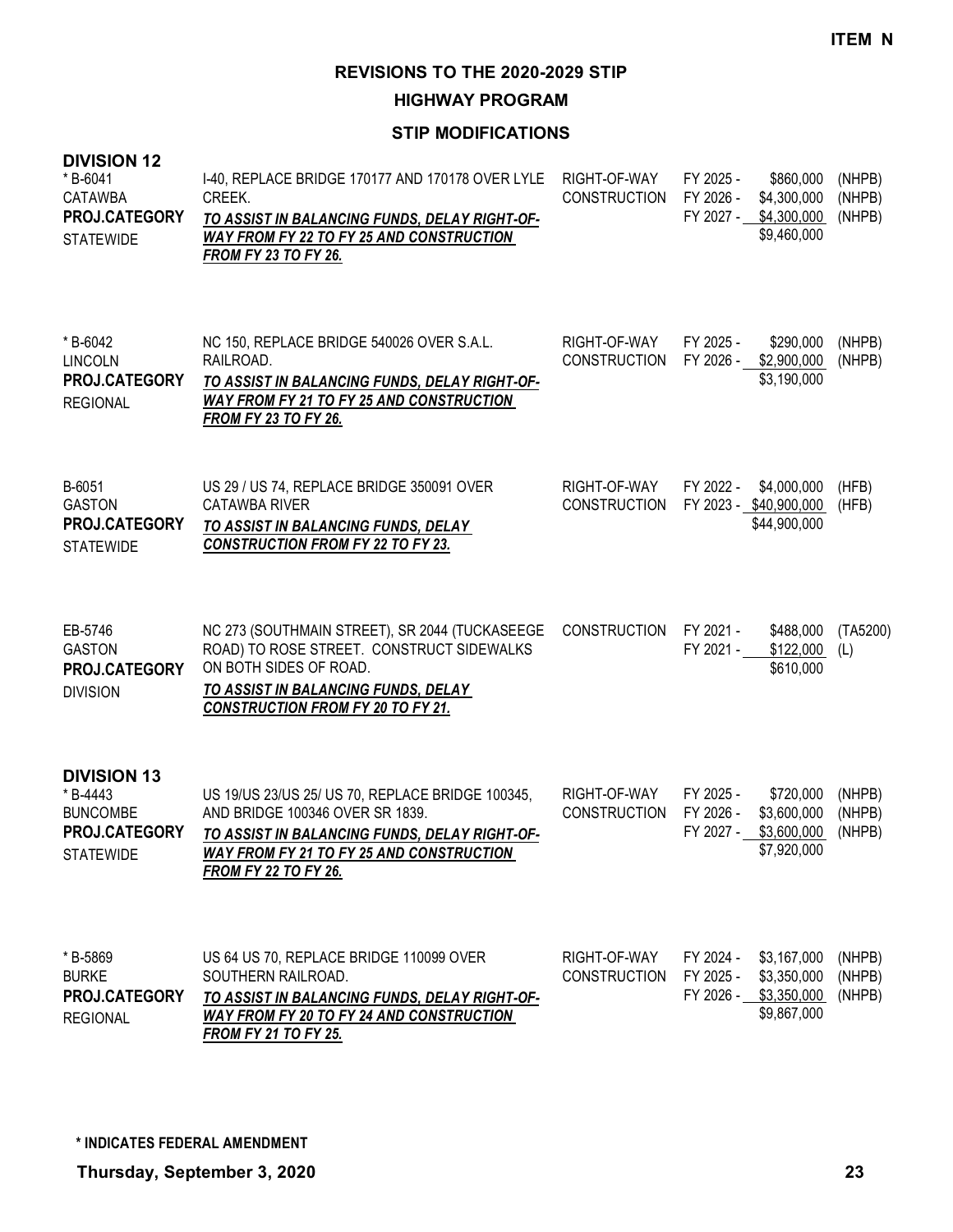**HIGHWAY PROGRAM**

#### **STIP MODIFICATIONS**

| טו דוטוטוזוע<br>*B-5871<br><b>RUTHERFORD</b><br>PROJ.CATEGORY<br><b>DIVISION</b> | SR 1306 (BILLS CREEK ROAD), REPLACE BRIDGE<br>800628 OVER LAKE LURE DAM AND BROAD RIVER.<br>TO ASSIST IN BALANCING FUNDS, DELAY RIGHT-OF-<br><b>WAY FROM FY 21 TO FY 22 AND CONSTRUCTION</b><br><b>FROM FY 22 TO FY 24.</b>                            | RIGHT-OF-WAY<br><b>CONSTRUCTION</b>                     | FY 2022 -<br>FY 2024 -<br>FY 2025 -<br>FY 2026 - | \$250,000<br>\$1,667,000<br>\$1,667,000<br>\$1,666,000<br>\$5,250,000                       | (BGOFF)<br>(BGOFF)<br>(BGOFF)<br>(BGOFF)            |
|----------------------------------------------------------------------------------|--------------------------------------------------------------------------------------------------------------------------------------------------------------------------------------------------------------------------------------------------------|---------------------------------------------------------|--------------------------------------------------|---------------------------------------------------------------------------------------------|-----------------------------------------------------|
| B-5876<br><b>RUTHERFORD</b><br>PROJ.CATEGORY<br><b>STATEWIDE</b>                 | US 74, REPLACE BRIDGE 800083 AND BRIDGE 800084<br>OVER SECOND BROAD RIVER.<br>TO ASSIST IN BALANCING FUNDS, DELAY<br><b>CONSTRUCTION FROM FY 24 TO FY 27.</b>                                                                                          | <b>CONSTRUCTION</b>                                     | FY 2027 -                                        | \$4,900,000<br>FY 2028 - \$4,900,000<br>\$9,800,000                                         | (BGLT5)<br>(BGLT5)                                  |
| * B-5953<br><b>BUNCOMBE</b><br>PROJ.CATEGORY<br><b>DIVISION</b>                  | SR 1002 (OLD LEICESTER HWY), REPLACE BRIDGE<br>100649 OVER FRENCH BROAD RIVER AND SOUTHERN<br>RAILROAD.<br>ACCELERATE RIGHT-OF-WAY FROM FY 25 TO FY 23<br>AND CONSTRUCTION FROM FY 26 TO FY 24 AT THE<br><b>REQUEST OF STRUCTURES MANAGEMENT UNIT.</b> | RIGHT-OF-WAY<br><b>CONSTRUCTION</b>                     | FY 2023 -<br>FY 2024 -<br>FY 2025 -<br>FY 2026 - | \$1,000,000<br>\$6,667,000<br>\$6,667,000<br>\$6,666,000<br>\$21,000,000                    | (T)<br>(T)<br>(T)<br>(T)                            |
| *B-5989<br><b>MADISON</b><br>PROJ.CATEGORY<br><b>DIVISION</b>                    | SR 1395, REPLACE BRIDGE 560071 OVER BIG LAUREL<br>CREEK.<br>TO ASSIST IN BALANCING FUNDS, DELAY RIGHT-OF-<br><b>WAY FROM FY 21 TO FY 23 AND CONSTRUCTION</b><br><b>FROM FY 22 TO FY 24.</b>                                                            | RIGHT-OF-WAY<br><b>UTILITIES</b><br><b>CONSTRUCTION</b> | FY 2023 -<br>FY 2023 -<br>FY 2024 -              | \$13,000<br>\$130,000<br>\$2,600,000<br>\$2,743,000                                         | (BGOFF)<br>(BGOFF)<br>(BGOFF)                       |
| * B-5992<br><b>BUNCOMBE</b><br>PROJ.CATEGORY<br><b>DIVISION</b>                  | SR 1620 (FLETCHER MARTIN ROAD), REPLACE<br>BRIDGE 100007 OVER FRENCH BROAD RIVER AND<br>SOUTHERN RAILROAD.<br>TO ASSIST IN BALANCING FUNDS, DELAY RIGHT-OF-<br><b>WAY FROM FY 20 TO FY 22 AND CONSTRUCTION</b><br><b>FROM FY 22 TO FY 24.</b>          | RIGHT-OF-WAY<br><b>UTILITIES</b><br><b>CONSTRUCTION</b> | FY 2022 -<br>FY 2022 -<br>FY 2024 -<br>FY 2025 - | \$67,000<br>\$543,000<br>\$2,500,000<br>\$2,500,000<br>FY 2026 - \$2,500,000<br>\$8,110,000 | (BGOFF)<br>(BGOFF)<br>(BGOFF)<br>(BGOFF)<br>(BGOFF) |
| * B-6040<br>McDOWELL<br>PROJ.CATEGORY<br><b>REGIONAL</b>                         | US 70, REPLACE BRIDGE 580127 OVER SOUTHERN<br>RAILROAD.<br>TO ASSIST IN BALANCING FUNDS, DELAY RIGHT-OF-<br><b>WAY FROM FY 21 TO FY 23 AND CONSTRUCTION</b><br><b>FROM FY 23 TO FY 24.</b>                                                             | RIGHT-OF-WAY<br><b>CONSTRUCTION</b>                     | FY 2023 -                                        | \$420,000<br>FY 2024 - \$4,200,000<br>\$4,620,000                                           | (NHPB)<br>(NHPB)                                    |

**DIVISION 13**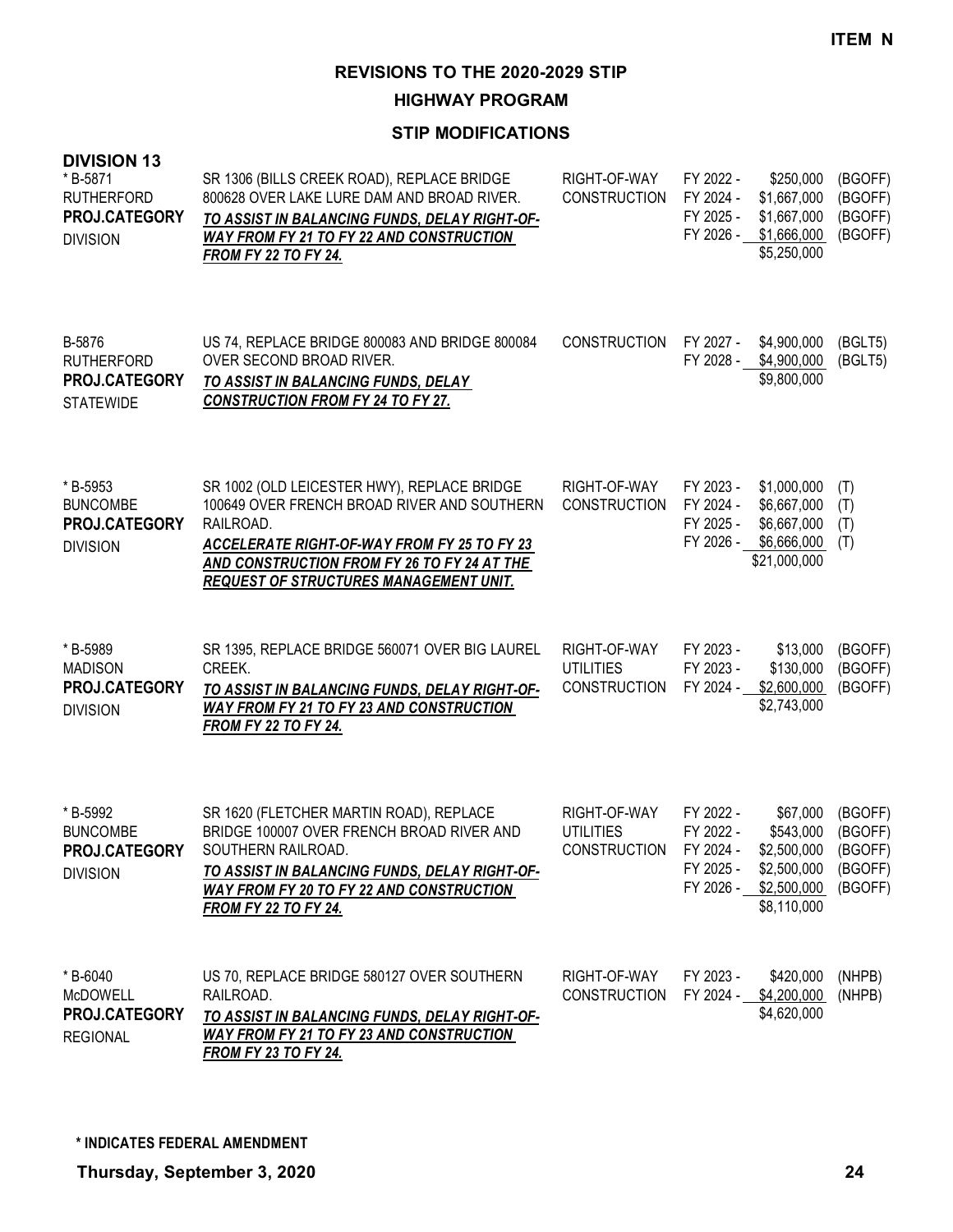**HIGHWAY PROGRAM**

| <b>DIVISION 13</b><br>EB-5547<br><b>BUNCOMBE</b><br>PROJ.CATEGORY<br><b>DIVISION</b> | BLACK MOUNTAIN RIVERWALK GREENWAY,<br>CONSTRUCT MULTI-USE PATH FROM EXISTING FLAT<br>CREEK GREENWAY TRAILHEAD NORTH OF US 70 TO<br>THE INTO THE OAKS TRAIL.<br>TO ASSIST IN BALANCING FUNDS, DELAY RIGHT-OF-<br><b>WAY FROM FY 20 TO 21 AND CONSTRUCTION FROM</b><br>FY 21 TO FY 22. | RIGHT-OF-WAY<br><b>CONSTRUCTION</b>                       | FY 2021 -<br>FY 2021 -<br>FY 2022 -<br>FY 2022 -<br>FY 2022 -                           | \$80,000<br>\$20,000<br>\$2,300,000<br>\$934,000<br>\$809,000<br>\$4,143,000                                | (BGDA)<br>(L)<br>(BGANY)<br>(BGDA)<br>(L)                  |
|--------------------------------------------------------------------------------------|--------------------------------------------------------------------------------------------------------------------------------------------------------------------------------------------------------------------------------------------------------------------------------------|-----------------------------------------------------------|-----------------------------------------------------------------------------------------|-------------------------------------------------------------------------------------------------------------|------------------------------------------------------------|
| EB-5774<br><b>BUNCOMBE</b><br>PROJ.CATEGORY<br><b>DIVISION</b>                       | NC 251 (RIVERSIDE DRIVE) MULTI-USE PATH, US<br>19/23/70 (EXIT 25) TO US 25. CONSTRUCT MULTI-USE<br>PATH VIA BEAVERDAM CREEK.<br>TO ASSIST IN BALANCING FUNDS, DELAY RIGHT-OF-<br>WAY FROM FY 20 TO FY 21.                                                                            | <b>ENGINEERING</b><br>RIGHT-OF-WAY<br><b>CONSTRUCTION</b> | FY 2020 -<br>FY 2020 -<br>FY 2021 -<br>FY 2021 -<br>FY 2021 -<br>FY 2021 -<br>FY 2021 - | \$600,000<br>\$150,000<br>\$176,000<br>\$44,000<br>\$2,000,000<br>\$1,824,000<br>\$1,156,000<br>\$5,950,000 | (BGDA)<br>(L)<br>(BGDA)<br>(L)<br>(BGANY)<br>(BGDA)<br>(L) |
| R-5967<br><b>BURKE</b><br>PROJ.CATEGORY<br><b>EXEMPT</b>                             | SR 1687 (GOAT FARM ROAD), IMPROVE EXISTING SR<br>1687 (GOAT FARM ROAD) ACCESS ROAD INTO THE<br>PROPOSED INDUSTRIAL PARK.<br>TO ALLOW ADDITIONAL TIME FOR PLANNING AND<br>DESIGN, DELAY CONSTRUCTION FROM FY 20 TO FY<br><u>21.</u>                                                   | <b>CONSTRUCTION</b>                                       | FY 2021 -<br>FY 2021 -                                                                  | \$1,246,000<br>\$1,611,000<br>\$2,857,000                                                                   | (APD)<br>(L)                                               |
| <b>DIVISION 14</b><br>*B-4069<br>CHEROKEE<br>PROJ.CATEGORY<br><b>DIVISION</b>        | SR 1326, REPLACE BRIDGE 159 OVER HANGING DOG<br>CREEK.<br>TO ASSIST IN BALANCING FUNDS, DELAY RIGHT-OF-<br><b>WAY FROM FY 22 TO FY 27 AND CONSTRUCTION</b><br><b>FROM FY 22 TO FY 27.</b>                                                                                            | RIGHT-OF-WAY<br><b>CONSTRUCTION</b>                       | FY 2027 -<br>FY 2027 -                                                                  | \$295,000<br>\$1,800,000<br>\$2,095,000                                                                     | (BGOFF)<br>(BGOFF)                                         |
| * B-5898<br><b>HAYWOOD</b><br>PROJ.CATEGORY<br><b>STATEWIDE</b>                      | US 23 US 74, REPLACE BRIDGE 430168 OVER US 19<br><b>AND US 23.</b><br>TO ASSIST IN BALANCING FUNDS, DELAY RIGHT-OF-<br><b>WAY FROM FY 21 TO FY 23 AND CONSTRUCTION</b><br><b>FROM FY 22 TO FY 24.</b>                                                                                | RIGHT-OF-WAY<br><b>CONSTRUCTION</b>                       | FY 2023 -<br>FY 2024 -                                                                  | \$150,000<br>\$1,550,000<br>FY 2025 - \$1,550,000<br>\$3,250,000                                            | (NHPB)<br>(NHPB)<br>(NHPB)                                 |
| * B-5920<br><b>HAYWOOD</b><br>PROJ.CATEGORY<br><b>DIVISION</b>                       | SR 1216 (STEEL BRIDGE ROAD), REPLACE BRIDGE<br>430246 OVER WEST FORK PIGEON CREEK.<br>TO ASSIST IN BALANCING FUNDS, DELAY RIGHT-OF-<br><b>WAY FROM FY 22 TO FY 23 AND CONSTRUCTION</b><br><b>FROM FY 23 TO FY 24.</b>                                                                | RIGHT-OF-WAY<br><b>CONSTRUCTION</b>                       | FY 2023 -<br>FY 2024 -                                                                  | \$30,000<br>\$610,000<br>\$640,000                                                                          | (BGOFF)<br>(BGOFF)                                         |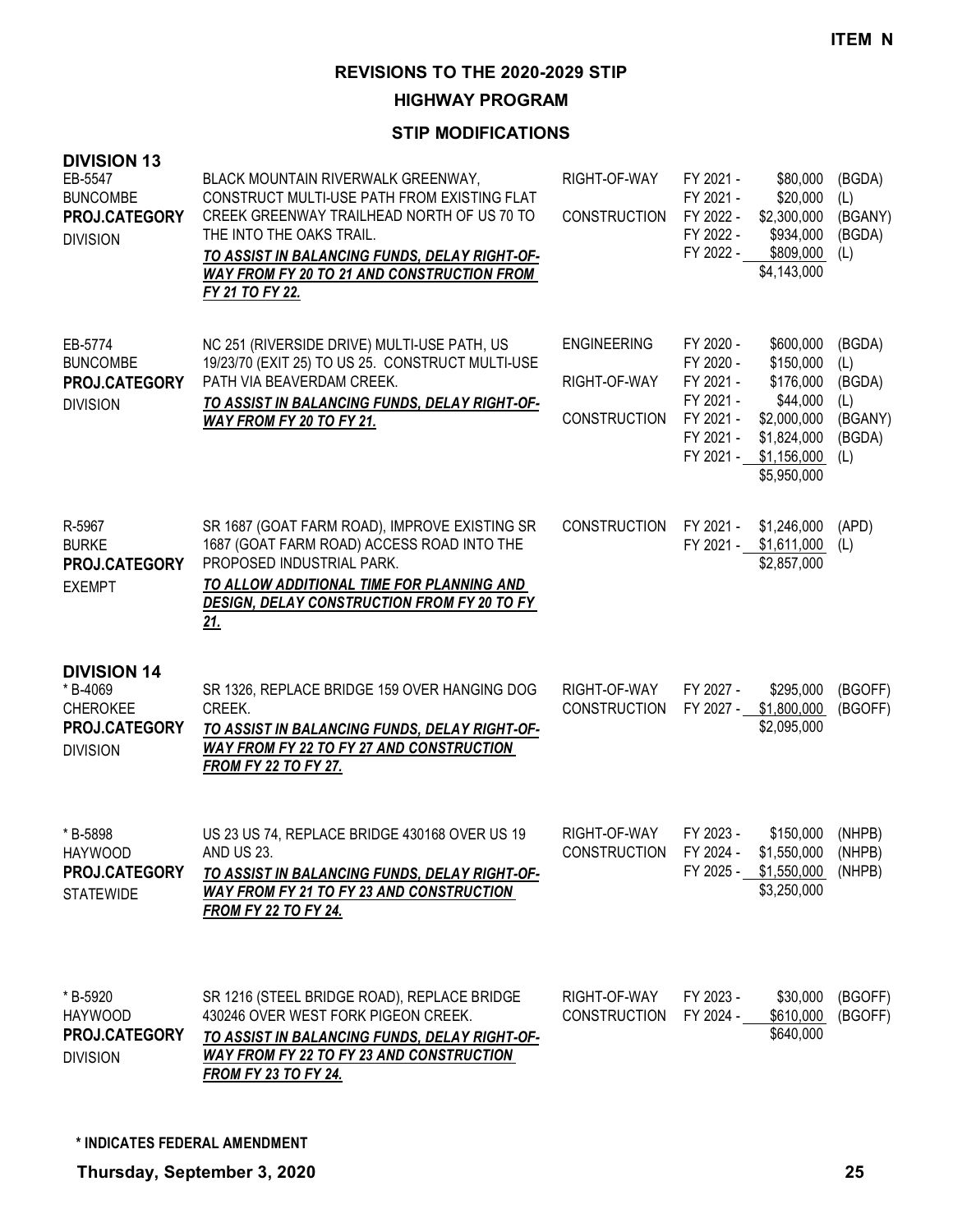**HIGHWAY PROGRAM**

#### **STIP MODIFICATIONS**

| <b>DIVISION 14</b><br>*B-5921<br><b>JACKSON</b><br>PROJ.CATEGORY<br><b>DIVISION</b> | SR 1120 (CEDAR CREEK ROAD), REPLACE BRIDGE<br>490008 CEDAR CREEK.<br><b>ACCELERATE RIGHT-OF-WAY FROM FY 24 TO FY 23</b><br>AND CONSTRUCTION FROM FY 25 TO FY 24 AT THE<br><b>REQUEST OF STRUCTURES MANAGEMENT UNIT.</b> | RIGHT-OF-WAY<br><b>CONSTRUCTION</b>                     | FY 2023 -<br>FY 2024 -              | \$20,000<br>\$400,000<br>\$420,000                   | (BGOFF)<br>(BGOFF)      |
|-------------------------------------------------------------------------------------|-------------------------------------------------------------------------------------------------------------------------------------------------------------------------------------------------------------------------|---------------------------------------------------------|-------------------------------------|------------------------------------------------------|-------------------------|
| *B-5925<br><b>CHEROKEE</b><br><b>PROJ.CATEGORY</b><br><b>DIVISION</b>               | SR 1548 (OLD HIGHWAY 64), REPLACE BRIDGE 223<br><b>OVER HIWASSEE RIVER.</b><br>TO ASSIST IN BALANCING FUNDS, DELAY RIGHT-OF-<br><b>WAY FROM FY 21 TO FY 23 AND CONSTRUCTION</b><br><b>FROM FY 22 TO FY 24.</b>          | RIGHT-OF-WAY<br><b>CONSTRUCTION</b>                     | FY 2023 -                           | \$260,000<br>FY 2024 - \$2,600,000<br>\$2,860,000    | (BGLT5)<br>(BGLT5)      |
| *B-5982<br><b>HAYWOOD</b><br>PROJ.CATEGORY<br><b>STATEWIDE</b>                      | US 74, REPLACE BRIDGE 430095 OVER SOUTHERN<br>RAILROAD.<br>TO ASSIST IN BALANCING FUNDS, DELAY<br><b>CONSTRUCTION FROM FY 23 TO FY 24.</b>                                                                              | RIGHT-OF-WAY<br><b>UTILITIES</b><br><b>CONSTRUCTION</b> | FY 2022 -<br>FY 2022 -<br>FY 2024 - | \$392,000<br>\$140,000<br>\$5,400,000<br>\$5,932,000 | (HFB)<br>(HFB)<br>(HFB) |
| *B-6030<br><b>MACON</b><br>PROJ.CATEGORY<br><b>DIVISION</b>                         | SR 1351 (MATLOCK CREEK ROAD), REPLACE BRIDGE<br>550220 OVER MATLOCK CREEK.<br>TO ASSIST IN BALANCING FUNDS, DELAY<br><b>CONSTRUCTION FROM FY 23 TO FY 26.</b>                                                           | <b>CONSTRUCTION</b>                                     | FY 2026 -                           | \$625,000<br>\$625,000                               | (BGOFF)                 |
| * B-6033<br><b>JACKSON</b><br>PROJ.CATEGORY<br><b>DIVISION</b>                      | SR 1445 (LEE BUMGARNER ROAD), REPLACE BRIDGE<br>490129 OVER SCOTT CREEK.<br>TO ASSIST IN BALANCING FUNDS, DELAY<br><b>CONSTRUCTION FROM FY 23 TO FY 26.</b>                                                             | <b>CONSTRUCTION</b>                                     |                                     | FY 2026 - \$1,200,000<br>\$1,200,000                 | (BGOFF)                 |
| *B-6036<br><b>JACKSON</b><br>PROJ.CATEGORY<br><b>DIVISION</b>                       | SR 1737 (CANEY FORK ROAD), REPLACE BRIDGE<br>490081 OVER JOHNS CREEK.<br>TO ASSIST IN BALANCING FUNDS, DELAY RIGHT-OF-<br><b>WAY FROM FY 22 TO FY 23 AND CONSTRUCTION</b>                                               | RIGHT-OF-WAY<br><b>CONSTRUCTION</b>                     | FY 2023 -<br>FY 2025 -              | \$70,000<br>\$700,000<br>\$770,000                   | (BGOFF)<br>(BGOFF)      |

*FROM FY 23 TO FY 25.*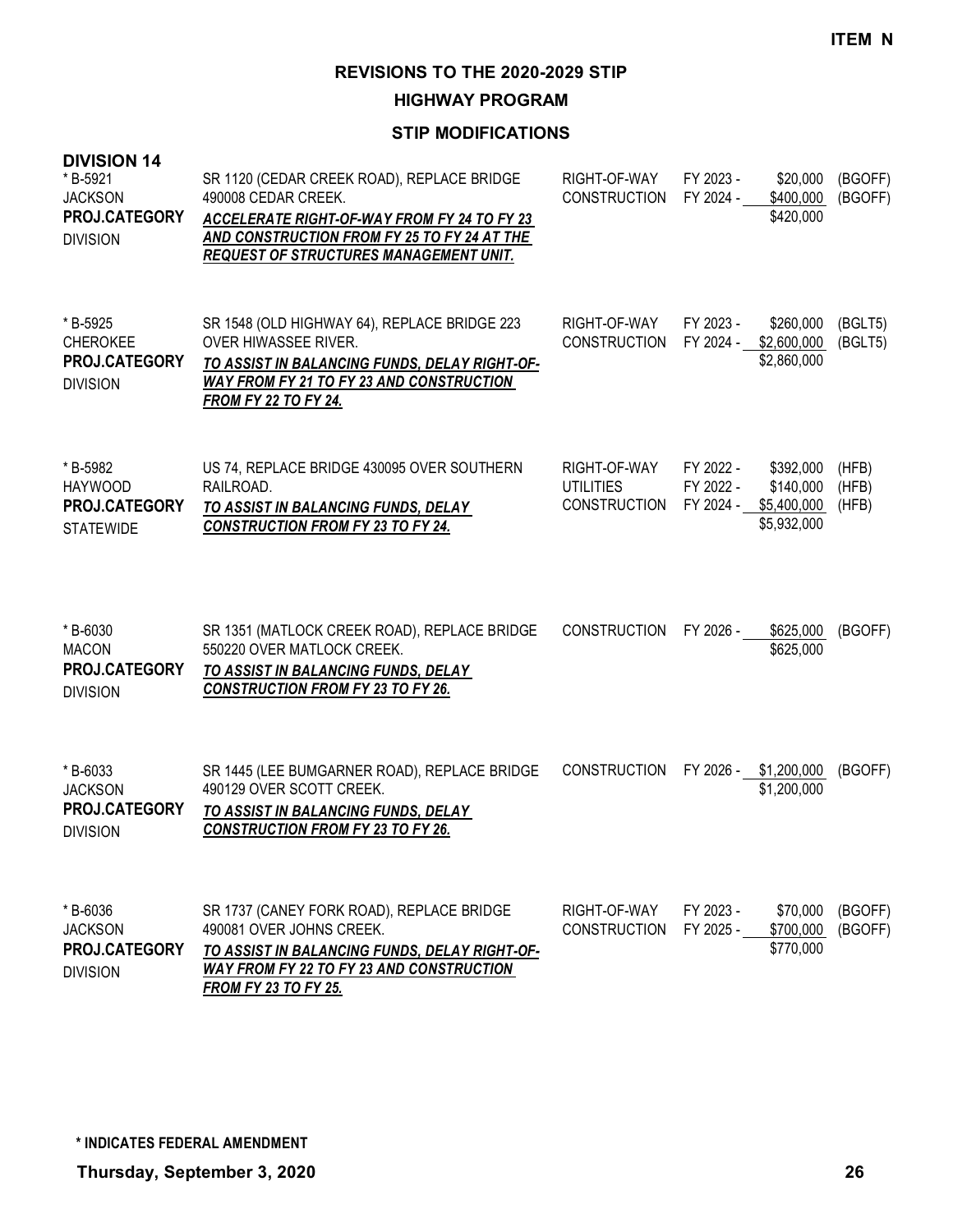**HIGHWAY PROGRAM**

#### **STIP MODIFICATIONS**

| <b>DIVISION 14</b><br>B-6054A<br><b>HAYWOOD</b><br>PROJ.CATEGORY<br><b>STATEWIDE</b> | I-40, REPLACE BRIDGE 430057 OVER US FOREST<br>SERVICE ROAD/COLD SPRINGS CREEK AT HARMON'S<br>DEN.<br>TO ALLOW ADDITIONAL TIME FOR PLANNING AND<br><b>DESIGN, DELAY RIGHT-OF-WAY FROM FY 20 TO FY 21</b><br>AND CONSTRUCTION FROM FY 20 TO FY 21. | <b>ENGINEERING</b><br>RIGHT-OF-WAY<br>UTILITIES<br><b>CONSTRUCTION</b>        | FY 2020 -<br>FY 2021 -<br>FY 2021 -<br>FY 2021 -              | \$500,000<br>\$5,000<br>\$5,000<br>\$5,000,000<br>\$5,510,000 | (T)<br>(NHPB)<br>(NHPB)<br>(NHPB) |
|--------------------------------------------------------------------------------------|--------------------------------------------------------------------------------------------------------------------------------------------------------------------------------------------------------------------------------------------------|-------------------------------------------------------------------------------|---------------------------------------------------------------|---------------------------------------------------------------|-----------------------------------|
| B-6054B<br><b>HAYWOOD</b><br><b>PROJ.CATEGORY</b><br><b>STATEWIDE</b>                | I-40, REPLACE BRIDGE 430159 OVER SR 1338 (WHITE<br>OAK ROAD).<br>TO ALLOW ADDITIONAL TIME FOR PLANNING AND<br><b>DESIGN. DELAY RIGHT-OF-WAY FROM FY 20 TO FY 21</b><br><b>AND CONSTRUCTION FROM FY 21 TO FY 22.</b>                              | <b>ENGINEERING</b><br>RIGHT-OF-WAY<br><b>UTILITIES</b><br><b>CONSTRUCTION</b> | FY 2020 -<br>FY 2021 -<br>FY 2021 -<br>FY 2022 -              | \$500,000<br>\$5,000<br>\$5,000<br>\$5,000,000<br>\$5,510,000 | (T)<br>(NHPB)<br>(NHPB)<br>(NHPB) |
| <b>B-6054C</b><br><b>HAYWOOD</b><br><b>PROJ.CATEGORY</b><br><b>STATEWIDE</b>         | I-40, REPLACE BRIDGE 430171 OVER SR 1338 (WHITE<br>OAK ROAD) AND JONATHAN CREEK.<br>TO ALLOW ADDITIONAL TIME FOR PLANNING AND<br>DESIGN, DELAY RIGHT-OF-WAY FROM FY 20 TO FY 21<br>AND CONSTRUCTION FROM FY 21 TO FY 23.                         | <b>ENGINEERING</b><br>RIGHT-OF-WAY<br><b>UTILITIES</b><br><b>CONSTRUCTION</b> | FY 2020 -<br>FY 2021 -<br>FY 2021 -<br>FY 2023 - \$25,000,000 | \$2,500,000<br>\$5,000<br>\$5,000<br>\$27,510,000             | (T)<br>(NHPB)<br>(NHPB)<br>(NHPB) |

| B-6054D              | I-40, REPLACE BRIDGE 430124 OVER SR 1338 (WHITE    | ENGINEERING            | FY 2021 - | $$500,000$ (T)    |       |
|----------------------|----------------------------------------------------|------------------------|-----------|-------------------|-------|
| HAYWOOD              | OAK ROAD) AND FINES CREEK.                         | RIGHT-OF-WAY           | FY 2021 - | \$5.000           | (HFB) |
| <b>PROJ.CATEGORY</b> | TO ALLOW ADDITIONAL TIME FOR PLANNING AND          | UTILITIES              | FY 2021 - | \$5.000           | (HFB) |
| <b>STATEWIDE</b>     | <b>DESIGN. DELAY CONSTRUCTION FROM FY 22 TO FY</b> | CONSTRUCTION FY 2023 - |           | \$5.000.000 (HFB) |       |
|                      | 23.                                                |                        |           | \$5.510.000       |       |

# **STIP DELETIONS**

| <b>DIVISION 5</b>    |                                              |                        |           |                    |  |
|----------------------|----------------------------------------------|------------------------|-----------|--------------------|--|
| * EB-6047            | US 401 BUSINESS (SOUTH MAIN STREET), SR 2051 | CONSTRUCTION FY 2021 - |           | \$2,950,000 (BGDA) |  |
| WAKE                 | (BURLINGTON MILLS ROAD) TO NORTH OF SR 1003  |                        | FY 2021 - | \$738,000 (L)      |  |
| <b>PROJ.CATEGORY</b> | (EAST YOUNG STREET) / SR 1945 (WEST YOUNG    |                        |           | \$3,688,000        |  |
| <b>DIVISION</b>      | STREET) IN ROLESVILLE. CONSTRUCT SIDEWALK    |                        |           |                    |  |
|                      | EXTENSIONS AND COMPLETE STREET               |                        |           |                    |  |
|                      | IMRPOVEMENTS.                                |                        |           |                    |  |
|                      | DELETE AT THE REQUEST OF MPO; SCOPE IS BEING |                        |           |                    |  |
|                      | ADDED TO U-6241 AT REQUEST OF TOWN.          |                        |           |                    |  |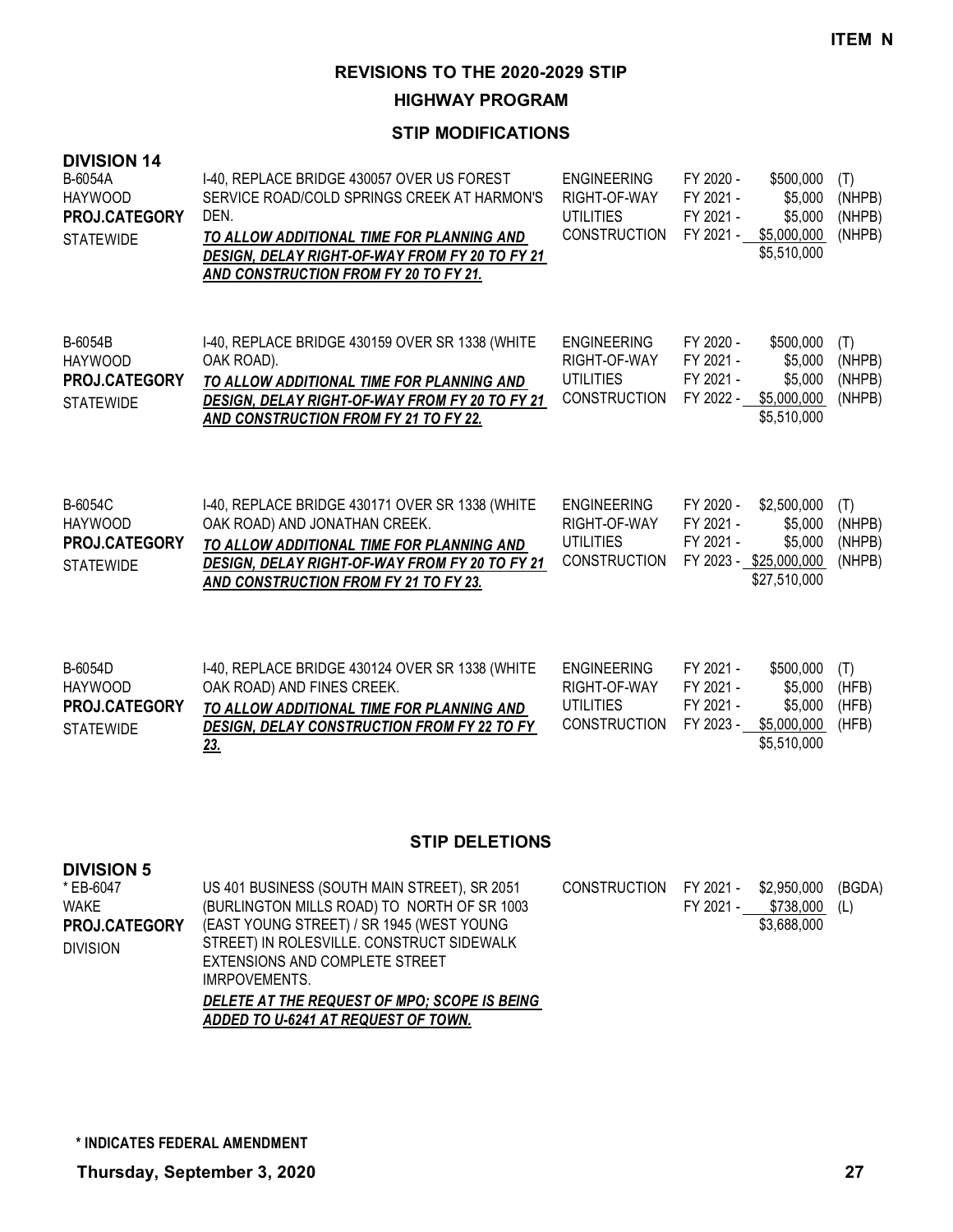**HIGHWAY PROGRAM**

#### **STIP DELETIONS**

| <b>DIVISION 7</b><br>* EB-5883A<br><b>GUILFORD</b><br>PROJ.CATEGORY<br><b>DIVISION</b>  | US 220 (WENDOVER AVENUE), GRECADE STREET TO<br>SR 1001 (NORTH CHURCH STREET) IN GREENSBORO.<br>CONSTRUCT SIDEWALKS.<br>DELETE AT THE REQUEST OF MPO. WORK TO BE<br>ACCOMPLISHED UNDER EB-5883.                   | CONSTRUCTION                        | FY 2020 -<br>FY 2020 -              | \$507,000<br>\$127,000<br>\$634,000                                 | (TAANY)<br>(L)                  |
|-----------------------------------------------------------------------------------------|------------------------------------------------------------------------------------------------------------------------------------------------------------------------------------------------------------------|-------------------------------------|-------------------------------------|---------------------------------------------------------------------|---------------------------------|
| * EB-5883B<br><b>GUILFORD</b><br>PROJ.CATEGORY<br><b>DIVISION</b>                       | US 220 (WENDOVER AVENUE), SR 2526 (SUMMIT<br>AVENUE) TO US 29 (NORTH O'HENRY BOULEVARD) IN<br>GREENSBORO, CONSTRUCT SIDEWALKS.<br>DELETE AT THE REQUEST OF MPO. WORK TO BE<br><b>ACCOMPLISHED UNDER EB-5883.</b> | <b>CONSTRUCTION</b>                 | FY 2020 -<br>FY 2020 -              | \$249,000<br>\$62,000<br>\$311,000                                  | (TAANY)<br>(L)                  |
| <b>DIVISION 12</b><br>* AV-5849<br><b>CLEVELAND</b><br>PROJ.CATEGORY<br><b>DIVISION</b> | SHELBY-CLEVELAND COUNTY REGIONAL AIRPORT<br>(EHO), EXTEND RUNWAY AND TAXIWAY.<br>DELETE PROJECT - PROJECT DID NOT SCORE HIGH<br><b>ENOUGH IN P5.0 FOR FUNDING. IN STIP BY ERROR.</b>                             | RIGHT-OF-WAY<br><b>CONSTRUCTION</b> | FY 2023 -<br>FY 2023 -<br>FY 2024 - | \$900,000<br>\$2,755,000<br>\$2,755,000<br>\$6,410,000              | (T)<br>(T)<br>(T)               |
| * EB-5825<br><b>CATAWBA</b><br>PROJ.CATEGORY<br><b>DIVISION</b>                         | CONSTRUCT WEST A STREET BIKE AND PEDESTRIAN<br><b>IMPROVEMENTS.</b><br>DELETE AT THE REQUEST OF MPO.                                                                                                             | <b>CONSTRUCTION</b>                 | 2020<br>2020<br>2020<br>2020        | \$1,000,000<br>\$1,651,000<br>\$250,000<br>\$413,000<br>\$3,314,000 | (BGANY)<br>(BGDA)<br>(O)<br>(L) |
| * EB-5936<br>CATAWBA<br>PROJ.CATEGORY<br><b>DIVISION</b>                                | 5 POINTS PEDESTRIAN/TRAFFIC SIGNAL UPGRADE IN<br>DOWNTOWN CONOVER<br>DELETE AT THE REQUEST OF MPO.                                                                                                               | <b>CONSTRUCTION</b>                 | 2020<br>2020                        | \$792,000<br>\$798,000<br>\$1,590,000                               | (BGDA)<br>(L)                   |